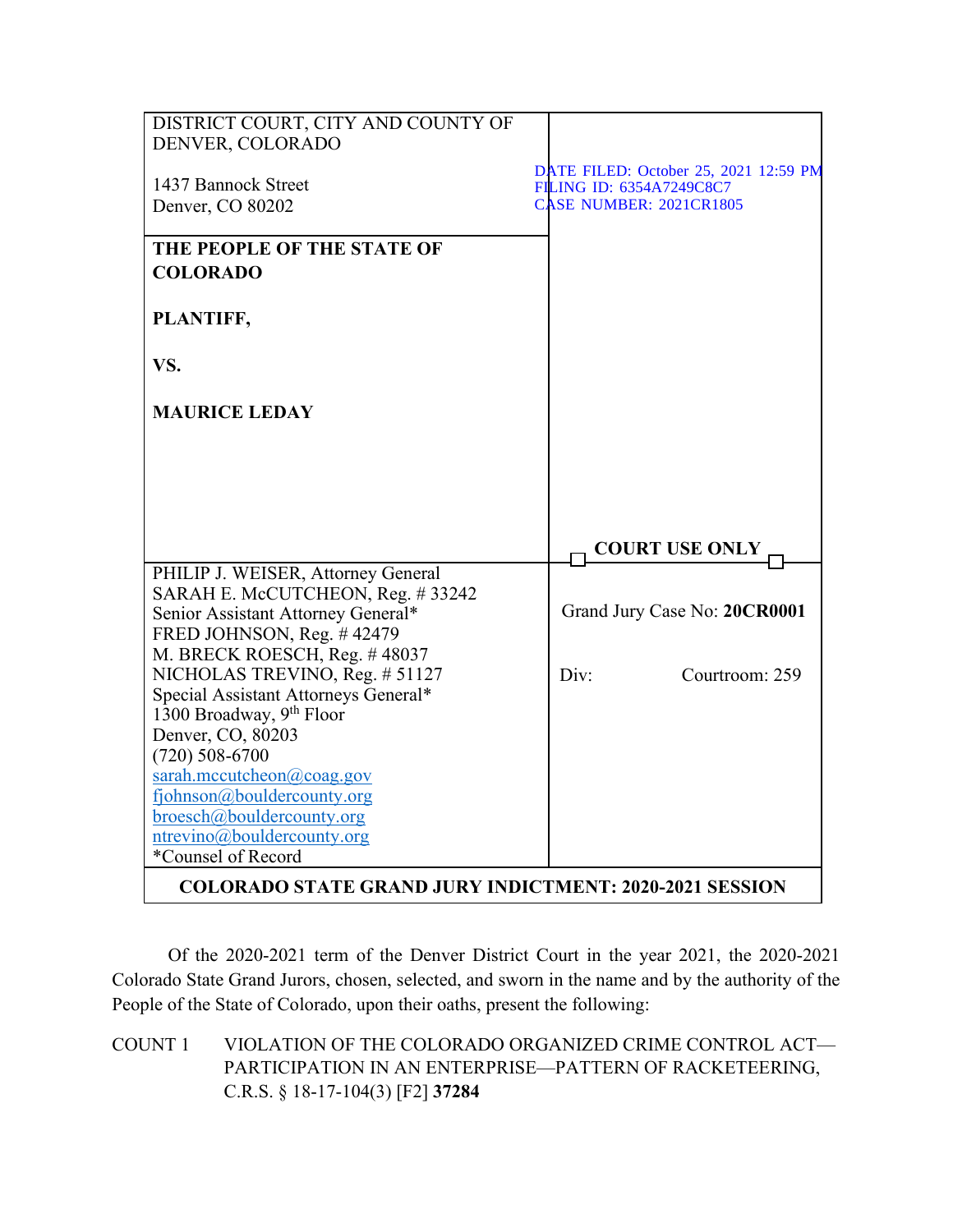- COUNT 2 VIOLATION OF THE COLORADO ORGANIZED CRIME CONTROL ACT— PARTICIPATION IN AN ENTERPRISE—CONSPIRACY, C.R.S. § 18-17- 104(4) [F2] **37285**
- COUNT 3 SECOND DEGREE BURGLARY BUILDING, C.R.S. 18-4-203(1) [F4] **06031**
- COUNT 4 THEFT \$20,000 \$100,000, C.R.S. 18-4-401(1),(2)(H) [F4] **08A15**
- COUNT 5 AGGRAVATED MOTOR VEHICLE THEFT IN THE FIRST DEGREE, C.R.S. 18-4-409(2),(3)(A) [F4] **0804G**
- COUNT 6 SECOND DEGREE BURGLARY BUILDING, C.R.S. 18-4-203(1) [F4] **06031**
- COUNT 7 CRIMINAL MISCHIEF \$1,000 \$5,000, C.R.S. 18-4-501(1),(4)(D) [F6] **0901J**
- COUNT 8 ATTEMPTED SECOND DEGREE BURGLARY BUILDING, C.R.S. 18-4- 203(1) [F5] **06031A**
- COUNT 9 CRIMINAL MISCHIEF \$1,000 \$5,000, C.R.S. 18-4-501(1),(4)(D) [F6] **0901J**
- COUNT 10 SECOND DEGREE BURGLARY BUILDING, C.R.S. 18-4-203(1) [F4] **06031**
- COUNT 11 CRIMINAL MISCHIEF \$1,000 \$5,000, C.R.S. 18-4-501(1),(4)(D) [F6] **0901J**
- COUNT 12 THEFT \$20,000 \$100,000, C.R.S. 18-4-401(1),(2)(H) [F4] **08A15**
- COUNT 13 SECOND DEGREE BURGLARY BUILDING, C.R.S. 18-4-203(1) [F4] **06031**
- COUNT 14 CRIMINAL MISCHIEF \$750 \$1,000, C.R.S. 18-4-501(1),(4)(C) [M1] **0901H**
- COUNT 15 SECOND DEGREE BURGLARY BUILDING, C.R.S. 18-4-203(1) [F4] **06031**
- COUNT 16 CRIMINAL MISCHIEF \$1,000 \$5,000, C.R.S. 18-4-501(1),(4)(D) [F6] **0901J**
- COUNT 17 THEFT \$20,000 \$100,000, C.R.S. 18-4-401(1),(2)(H) [F4] **08A15**
- COUNT 18 SECOND DEGREE BURGLARY BUILDING, C.R.S. 18-4-203(1) [F4] **06031**
- COUNT 19 THEFT \$20,000 \$100,000, C.R.S. 18-4-401(1),(2)(H) [F4] **08A15**
- COUNT 20 CRIMINAL MISCHIEF \$1,000 \$5,000, C.R.S. 18-4-501(1),(4)(D) [F6] **0901J**
- COUNT 21 AGGRAVATED MOTOR VEHICLE THEFT IN THE FIRST DEGREE, C.R.S. 18-4-409(2),(3)(A) [F4] **0804G**
- COUNT 22 SECOND DEGREE BURGLARY BUILDING, C.R.S. 18-4-203(1) [F4] **06031**
- COUNT 23 THEFT \$20,000 \$100,000, C.R.S. 18-4-401(1),(2)(H) [F4] **08A15**
- COUNT 24 CRIMINAL MISCHIEF \$1,000 \$5,000, C.R.S. 18-4-501(1),(4)(D) [F6] **0901J**
- COUNT 25 SECOND DEGREE BURGLARY BUILDING, C.R.S. 18-4-203(1) [F4] **06031**
- COUNT 26 THEFT \$20,000 \$100,000, C.R.S. 18-4-401(1),(2)(H) [F4] **08A15**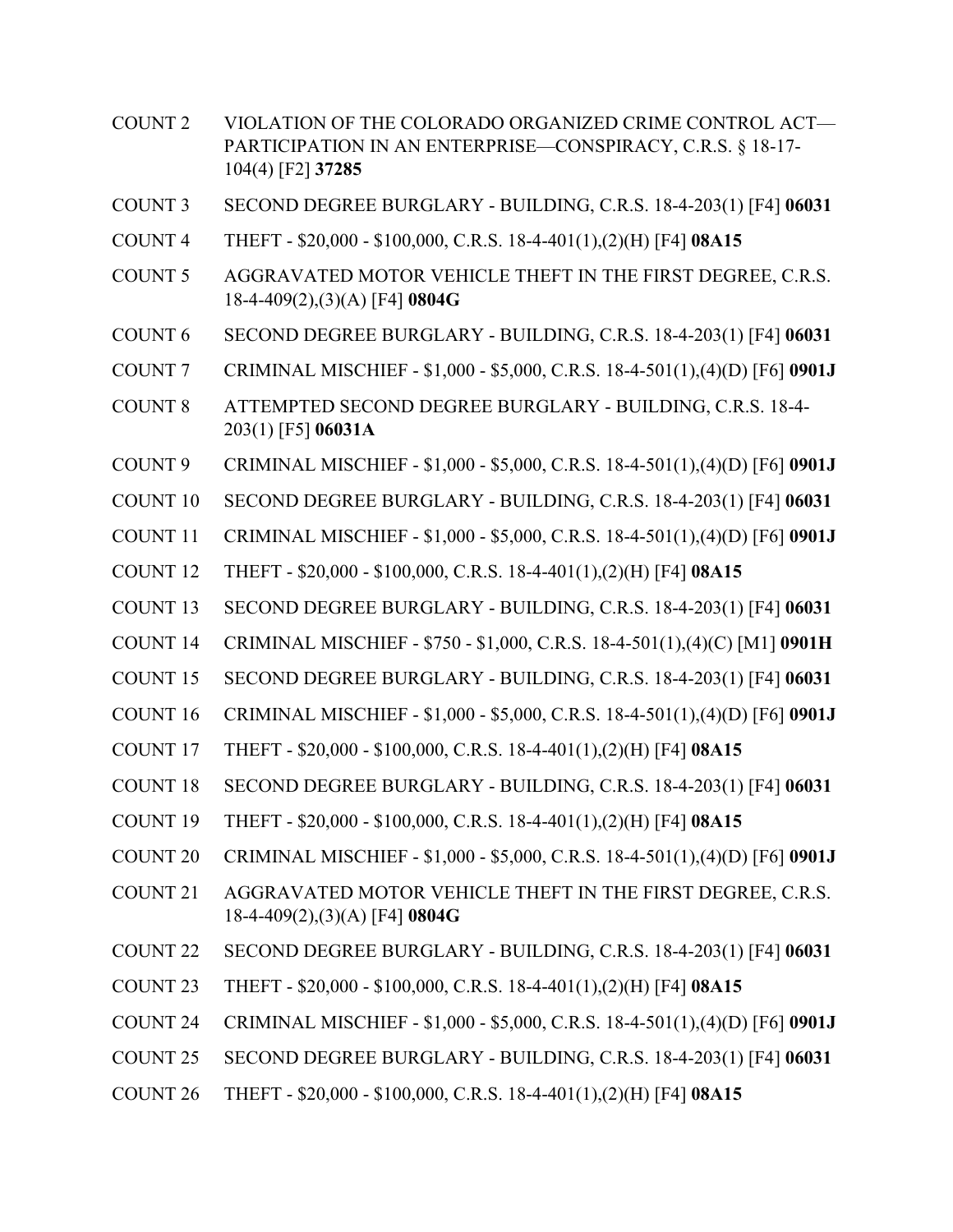- COUNT 27 CRIMINAL MISCHIEF \$1,000 \$5,000, C.R.S. 18-4-501(1),(4)(D) [F6] **0901J**
- COUNT 28 SECOND DEGREE BURGLARY BUILDING, C.R.S. 18-4-203(1) [F4] **06031**
- COUNT 29 THEFT \$20,000 \$100,000, C.R.S. 18-4-401(1),(2)(H) [F4] **08A15**
- COUNT 30 CRIMINAL MISCHIEF \$1,000 \$5,000, C.R.S. 18-4-501(1),(4)(D) [F6] **0901J**
- COUNT 31 SECOND DEGREE BURGLARY BUILDING, C.R.S. 18-4-203(1) [F4] **06031**
- COUNT 32 THEFT \$20,000 \$100,000, C.R.S. 18-4-401(1),(2)(H) [F4] **08A15**
- COUNT 33 CRIMINAL MISCHIEF \$750 \$1,000, C.R.S. 18-4-501(1),(4)(C) [M1] **0901H**
- COUNT 34 AGGRAVATED MOTOR VEHICLE THEFT IN THE FIRST DEGREE, C.R.S. 18-4-409(2),(3)(A) [F4] **0804G**
- COUNT 35 SECOND DEGREE BURGLARY BUILDING, C.R.S. 18-4-203(1) [F4] **06031**
- COUNT 36 THEFT \$20,000 \$100,000, C.R.S. 18-4-401(1),(2)(H) [F4] **08A15**
- COUNT 37 CRIMINAL MISCHIEF \$5,000 \$20,000, C.R.S. 18-4-501(1),(4)(D) [F5] **0901K**
- COUNT 38 SECOND DEGREE BURGLARY BUILDING, C.R.S. 18-4-203(1) [F4] **06031**
- COUNT 39 THEFT \$20,000 \$100,000, C.R.S. 18-4-401(1),(2)(H) [F4] **08A15**
- COUNT 40 AGGRAVATED MOTOR VEHICLE THEFT IN THE FIRST DEGREE, C.R.S. 18-4-409(2),(3)(A) [F4] **0804G**
- COUNT 41 SECOND DEGREE BURGLARY BUILDING, C.R.S. 18-4-203(1) [F4] **06031**
- COUNT 42 THEFT \$20,000 \$100,000, C.R.S. 18-4-401(1),(2)(H) [F4] **08A15**
- COUNT 43 AGGRAVATED MOTOR VEHICLE THEFT IN THE FIRST DEGREE, C.R.S. 18-4-409(2),(3)(A) [F4] **0804G**
- COUNT 44 SECOND DEGREE BURGLARY BUILDING, C.R.S. 18-4-203(1) [F4] **06031**
- COUNT 45 THEFT \$5,000 \$20,000, C.R.S. 18-4-401(1),(2)(H) [F5] **08A14**
- COUNT 46 SECOND DEGREE BURGLARY BUILDING, C.R.S. 18-4-203(1) [F4] **06031**
- COUNT 47 CRIMINAL MISCHIEF \$20,000 \$100,000, C.R.S. 18-4-501(1),(4)(F) [F4] **0901L**
- COUNT 48 SECOND DEGREE CRIMINAL TRESPASS ENCLOSED/FENCED AREA, C.R.S. 18-4-503(1) (A) [M3] **09036**
- COUNT 49 ATTEMPED THEFT \$5,000 \$20,000, C.R.S. 18-4-401(1),(2)(G) [F6] **08A14A**
- COUNT 50 CRIMINAL MISCHIEF \$1,000 \$5,000, C.R.S. 18-4-501(1),(4)(D) [F6] **0901J**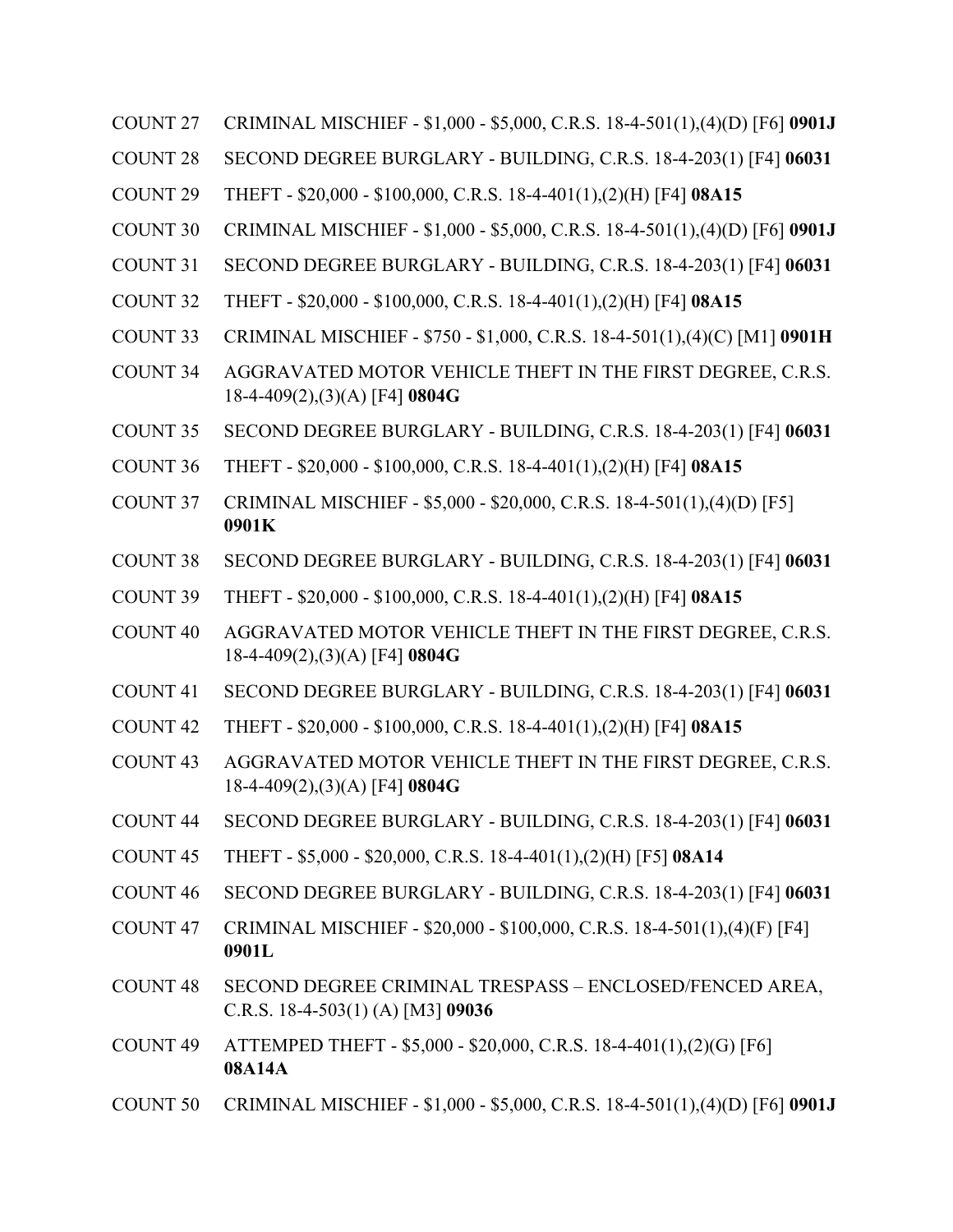- COUNT 51 AGGRAVATED MOTOR VEHICLE THEFT IN THE FIRST DEGREE, C.R.S. 18-4-409(2),(3)(A) [F4] **0804G**
- COUNT 52 SECOND DEGREE BURGLARY BUILDING, C.R.S. 18-4-203(1) [F4] **06031**
- COUNT 53 AGGRAVATED MOTOR VEHICLE THEFT IN THE FIRST DEGREE, C.R.S. 18-4-409(2),(3)(A) [F4] **0804G**
- COUNT 54 AGGRAVATED MOTOR VEHICLE THEFT IN THE FIRST DEGREE, C.R.S. 18-4-409(2),(3)(A) [F4] **0804G**
- COUNT 55 AGGRAVATED MOTOR VEHICLE THEFT IN THE FIRST DEGREE, C.R.S. 18-4-409(2),(3)(A) [F4] **0804G**
- COUNT 56 AGGRAVATED MOTOR VEHICLE THEFT IN THE FIRST DEGREE, C.R.S. 18-4-409(2),(3)(A) [F4] **0804G**
- COUNT 57 AGGRAVATED MOTOR VEHICLE THEFT IN THE FIRST DEGREE \$20,000-\$100,000, C.R.S. 18-4-409(2),(3)(A.5) [F4] **0804H**
- COUNT 58 SECOND DEGREE BURGLARY BUILDING, C.R.S. 18-4-203(1) [F4] **06031**
- COUNT 59 THEFT \$20,000 \$100,000, C.R.S. 18-4-401(1),(2)(H) [F4] **08A15**
- COUNT 60 AGGRAVATED MOTOR VEHICLE THEFT IN THE FIRST DEGREE, C.R.S. 18-4-409(2),(3)(A) [F4] **0804G**
- COUNT 61 SECOND DEGREE BURGLARY BUILDING, C.R.S. 18-4-203(1) [F4] **06031**
- COUNT 62 THEFT \$20,000 \$100,000, C.R.S. 18-4-401(1),(2)(H) [F4] **08A15**
- COUNT 63 CRIMINAL MISCHIEF \$1,000 \$5,000, C.R.S. 18-4-501(1),(4)(D) [F6] **0901J**
- COUNT 64 VEHICULAR ELUDING, C.R.S. 18-9-116.5 [F5] **27162**
- COUNT 65 SECOND DEGREE BURGLARY BUILDING, C.R.S. 18-4-203(1) [F4] **06031**
- COUNT 66 THEFT \$20,000 \$100,000, C.R.S. 18-4-401(1),(2)(H) [F4] **08A15**
- COUNT 67 AGGRAVATED MOTOR VEHICLE THEFT IN THE SECOND DEGREE \$1,000-\$20,000, C.R.S. 18-4-409(4)(B) [F6] **0804E**
- COUNT 68 SECOND DEGREE BURGLARY BUILDING, C.R.S. 18-4-203(1) [F4] **06031**
- COUNT 69 THEFT \$5,000 \$20,000, C.R.S. 18-4-401(1),(2)(G) [F5] **08A14**
- COUNT 70 SECOND DEGREE BURGLARY BUILDING, C.R.S. 18-4-203(1) [F4] **06031**
- COUNT 71 AGGRAVATED MOTOR VEHICLE THEFT IN THE FIRST DEGREE \$20,000-\$100,000, C.R.S. 18-4-409(2),(3)(A.5) [F4] **0804H**
- COUNT 72 SECOND DEGREE BURGLARY BUILDING, C.R.S. 18-4-203(1) [F4] **06031**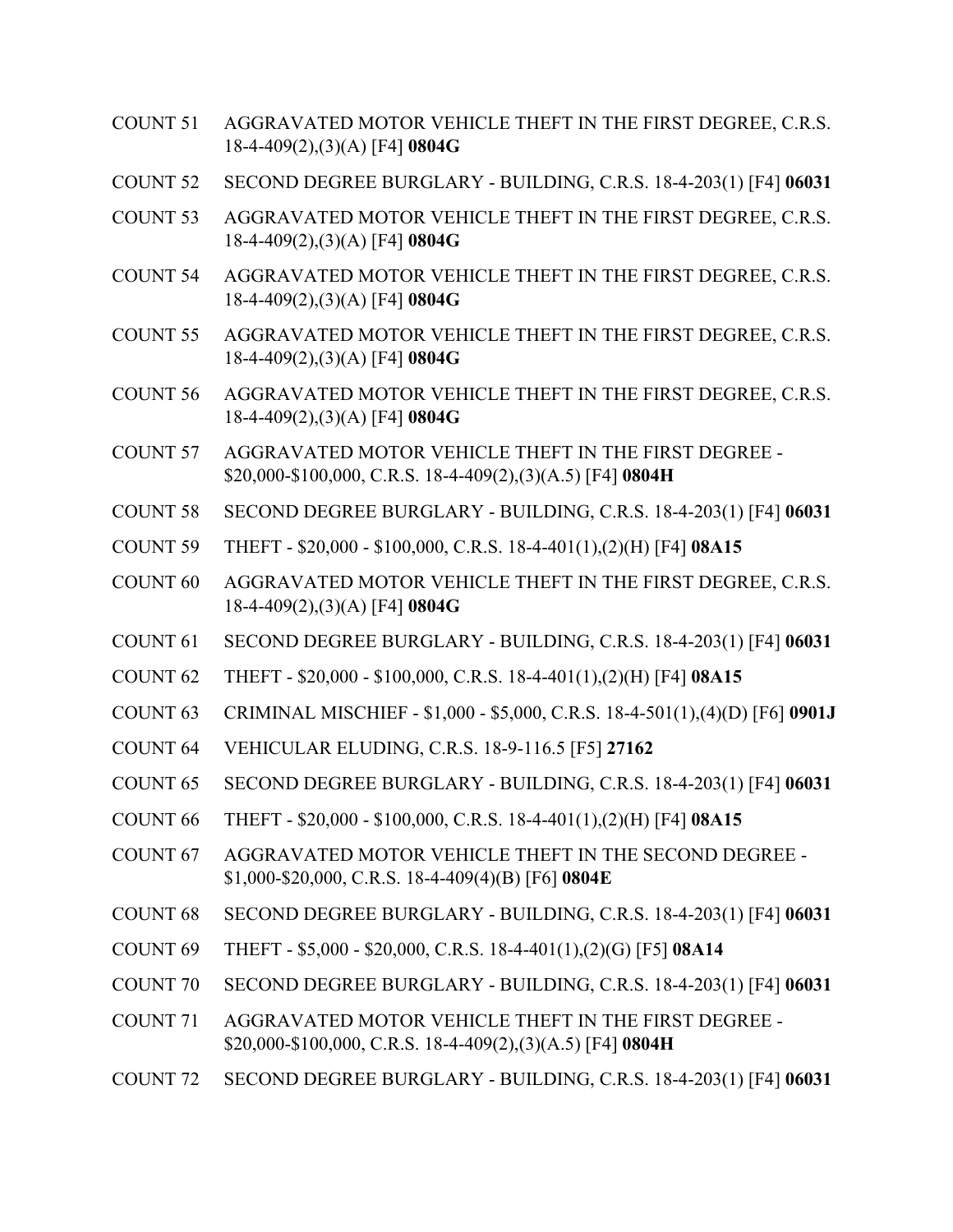- COUNT 73 CRIMINAL MISCHIEF \$1,000 \$5,000, C.R.S. 18-4-501(1),(4)(D) [F6] **0901J**
- COUNT 74 THEFT \$5,000 \$20,000, C.R.S. 18-4-401(1),(2)(G) [F5] **08A14**
- COUNT 75 ATTEMPTED SECOND DEGREE BURGLARY BUILDING, C.R.S. 18-4- 203(1) [F5] **06031A**
- COUNT 76 CRIMINAL MISCHIEF \$1,000 \$5,000, C.R.S. 18-4-501(1),(4)(D) [F6] **0901J**
- COUNT 77 AGGRAVATED MOTOR VEHICLE THEFT IN THE FIRST DEGREE, C.R.S. 18-4-409(2),(3)(A) [F4] **0804G**
- COUNT 78 SECOND DEGREE BURGLARY BUILDING, C.R.S. 18-4-203(1) [F4] **06031**
- COUNT 79 THEFT \$20,000 \$100,000, C.R.S. 18-4-401(1),(2)(H) [F4] **08A15**
- COUNT 80 SECOND DEGREE BURGLARY BUILDING, C.R.S. 18-4-203(1) [F4] **06031**
- COUNT 81 THEFT \$5,000 \$20,000, C.R.S. 18-4-401(1),(2)(G) [F5] **08A14**
- COUNT 82 SECOND DEGREE BURGLARY BUILDING, C.R.S. 18-4-203(1) [F4] **06031**
- COUNT 83 THEFT \$20,000 \$100,000, C.R.S. 18-4-401(1),(2)(H) [F4] **08A15**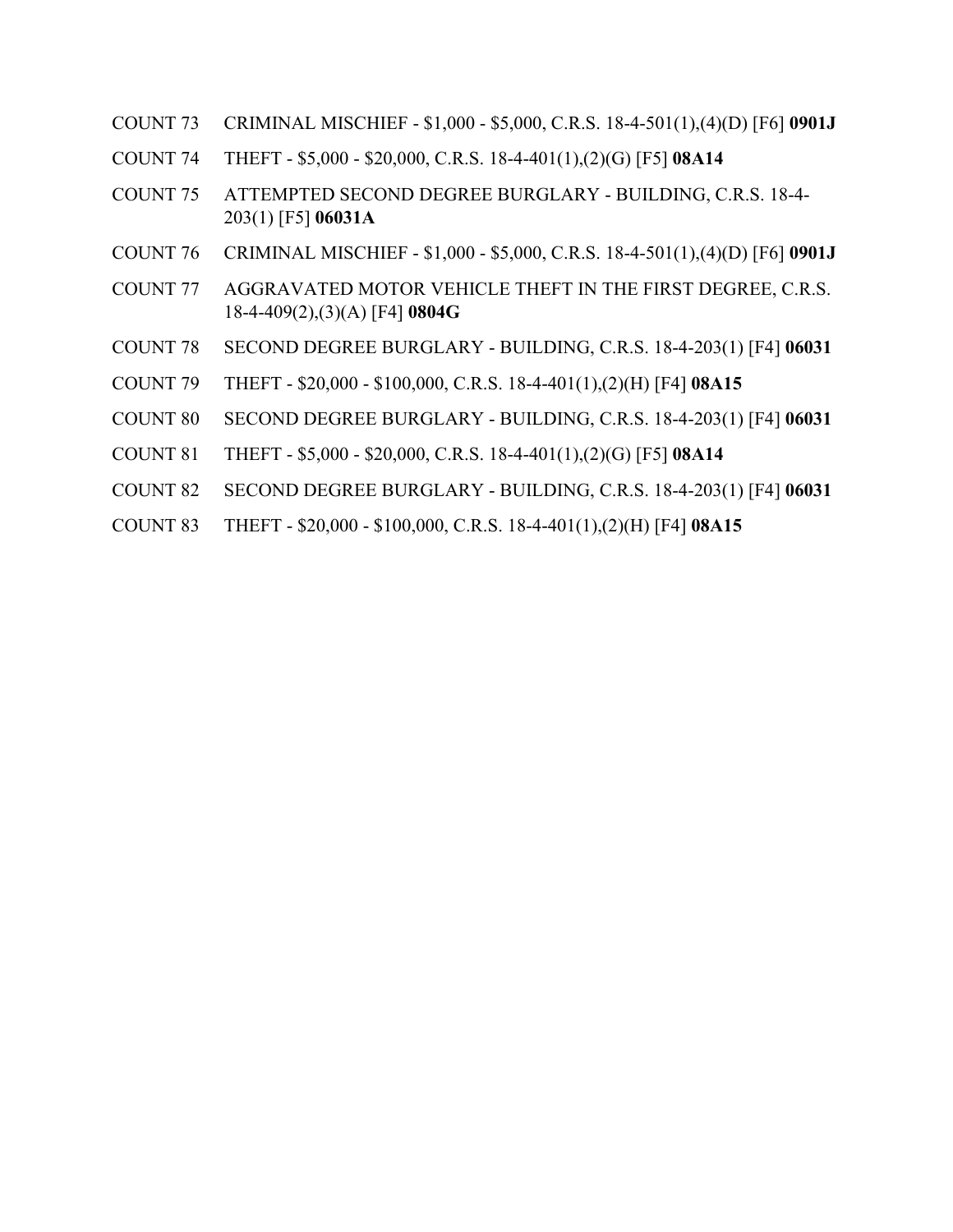#### **COUNT ONE**

# VIOLATION OF THE COLORADO ORGANIZED CRIME CONTROL ACT— PARTICIPATION IN AN ENTERPRISE—PATTERN OF RACKETEERING, C.R.S. § 18-17- 104(3) [F2] **37284**

Between and including November 17, 2019 and June 10, 2020, in the State of Colorado, **Maurice Leday**, while employed by or associated with an enterprise as defined by § 18-17-103(2), C.R.S., as amended, namely: a group of individuals associated in fact, although not a legal entity, unlawfully, feloniously, and knowingly conducted or participated, directly or indirectly, in the enterprise through a pattern of racketeering activity; in violation of sections 18-17-104(3) and 18- 17-105, C.R.S.

#### **COUNT TWO**

# VIOLATION OF THE COLORADO ORGANIZED CRIME CONTROL ACT— PARTICIPATION IN AN ENTERPRISE—CONSPIRACY, C.R.S. § 18-17-104(4) [F2] **37285**

Between and including November 17, 2019 and June 10, 2020, in the State of Colorado, **Maurice Leday**, did unlawfully, feloniously, and knowingly conspire or endeavor to conduct and participate, directly or indirectly, in an enterprise, through a pattern of racketeering activity; in violation of section 18-17-104(4) and 18-17-104(3), C.R.S.

The offenses alleged in Count One and Count One Two were committed in the following manner:

#### **THE ENTERPRISE**

The Enterprise alleged in Counts One and Two was a group of individuals, associated in fact although not a legal entity. The individuals in this group include, but are not limited to the following: Maurice Leday, Austin Butler, Kevin Acosta-Larkin, Jason Quijada, Warren Nehring, Gregory Melina, Danny Montelongo, Gerald Garcia, Nehemiah Garcia, Kane Valdez, Chemaine Armijo, Jared Brooks, Gabriel Flood, Adrian Rocha-Chairez, Salvador Mena-Barreno, and other persons known, including but not limited to those indicted, or as yet unknown.

The above-named individuals were involved from time to time in racketeering activity described herein that was related to the conduct of the Enterprise. The conduct of the Enterprise was to illegally burglarize bicycle stores across the Front Range in order to steal high-end mountain bikes. These burglaries were typically accomplished between the hours of midnight and 6:00 a.m. After organizing a particular burglary via Facebook messenger, approximately two to four suspects in gloves and masks gained access to a particular business by using a rock to break a window or by breaching the business with a vehicle. The box truck or vans used in the commission of these burglaries were typically stolen a few hours prior. Upon entry, the suspects targeted high-end mountain bicycles, included carbon fiber bicycles. They did not steal more valuable road bicycles, cash, safes or other merchandise from the stores. The bicycles were then taken to a specific location, and given to a fence who then arranged for the bicycles to be transported for sale out of state, and possibly out of the country. The proceeds were then distributed amongst those involved,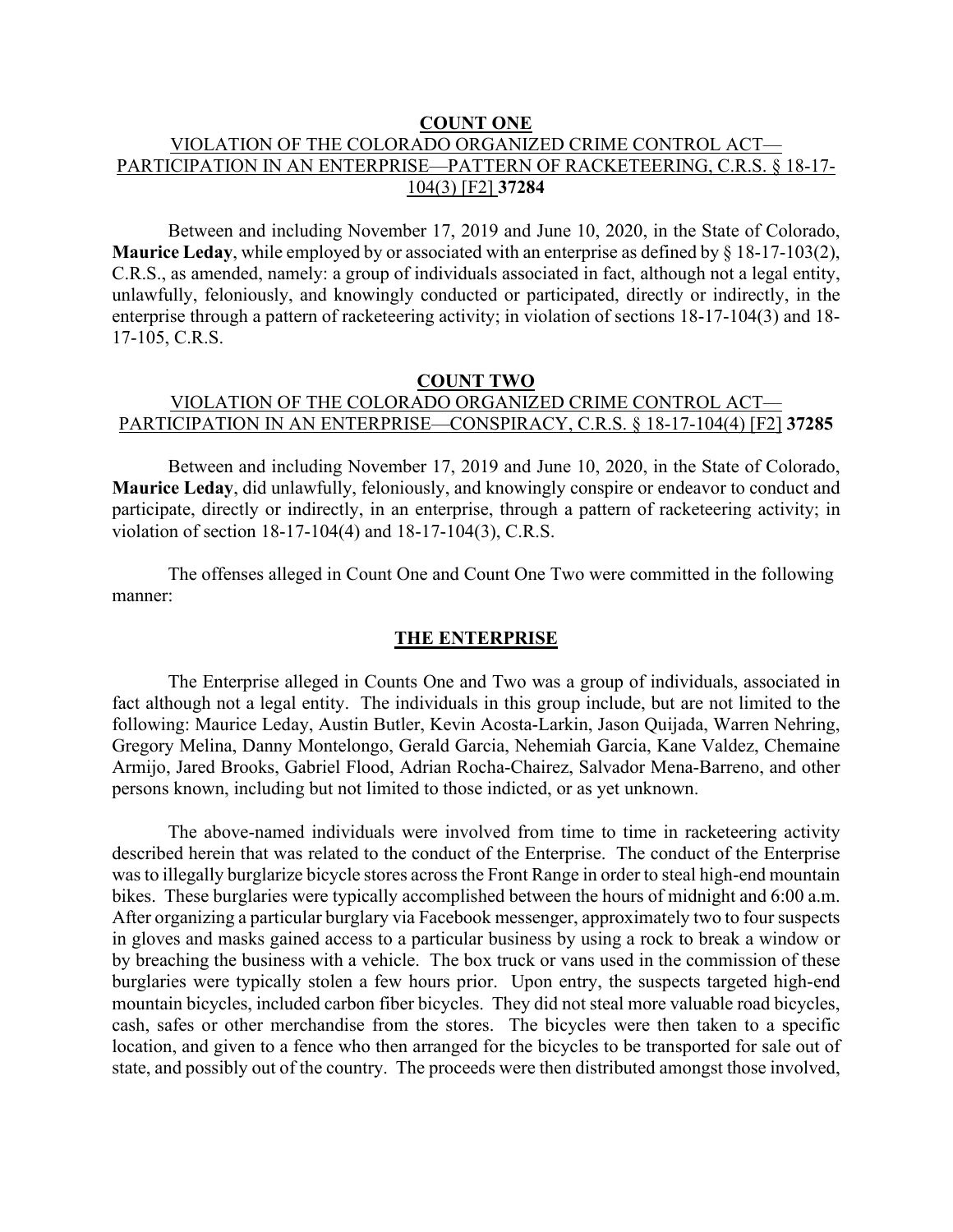who then used the proceeds to rent hotel rooms and purchase alcohol. On occasion, bicycles were not moved to the fence and were instead offered for sale by the thieves themselves.

Members of the Enterprise had specified roles and responsibilities. Maurice Leday coordinated over the phone with the fence, Rocha-Chairez, prior to committing a particular burglary. At times, Rocha-Chairez also dictated the number of bicycles needed for ultimate sale. Leday then recruited burglary participants in the days leading up to each burglary. Often, these participants were friends and acquaintances of his. This was usually done by using Facebook messenger. Leday accepted or denied participants in the burglaries, and also coordinated the collection of equipment needed, *e.g.* bolt cutters, screwdrivers, hammers, crowbars, gloves, or masks. Once a burglary crew was assembled, one or more of the participants would steal a vehicle, which was then used to surveil the chosen bike shop and commit the burglary. Once the burglary occurred, Maurice Leday met with the fence Rocha-Chairez to deliver the stolen bicycles sometimes immediately following the burglary. Rocha-Chairez then would coordinate with Mena-Barreno for further sale of the stolen goods. Rocha-Chairez and Leday would again meet to exchange payment for the stolen bicycles. This money is then distributed amongst those who participated or provided assistance, *e.g.* a vehicle for transportation or temporary storage of stolen bicycles. The stolen vehicles used during the commission of the burglary were abandoned. The fences transported the stolen bicycles out of state and possibly to Mexico in a box truck that he owns in order to sell them.

The distribution chain amongst these individuals has operated repeatedly and supplied several other lower level thieves within the Enterprise. The Enterprise served as a source of income for the participants. The Enterprise has been operating since September, 2019.

#### **PATTERN OF RACKETEERING ACTIVITY**

Maurice Leday, Kevin Acosta-Larkin, Austin Butler, Adrian Rocha-Chairez, Salvador Mena-Barreno, and others known and unknown to the Grand Jury, directly and in concert, engaged in, attempted to engage in, conspired to engage in, or solicited another to engage in at least two predicate acts, including any lesser offenses, related to the conduct of the enterprise, with at least one of which took place in the State of Colorado after July 1, 1981 and the last of the acts of racketeering activity occurring within ten years after a prior act of racketeering activity and include:

Aggravated Motor Vehicle Theft, § 18-4-409 Second Degree Burglary, § 18-4-203 Theft, § 18-4-401 Criminal Mischief, § 18-4-501

#### **RACKETEERING ACTIVITY**

The acts of racketeering activity that the above-named persons committed, attempted to commit, conspired to commit, or solicited, coerced, or intimidated another person to commit, consist of the following predicate acts, all identified as counts listed below, including any lesser included offenses: Count Three through Count Eighty Three (with the exception of Counts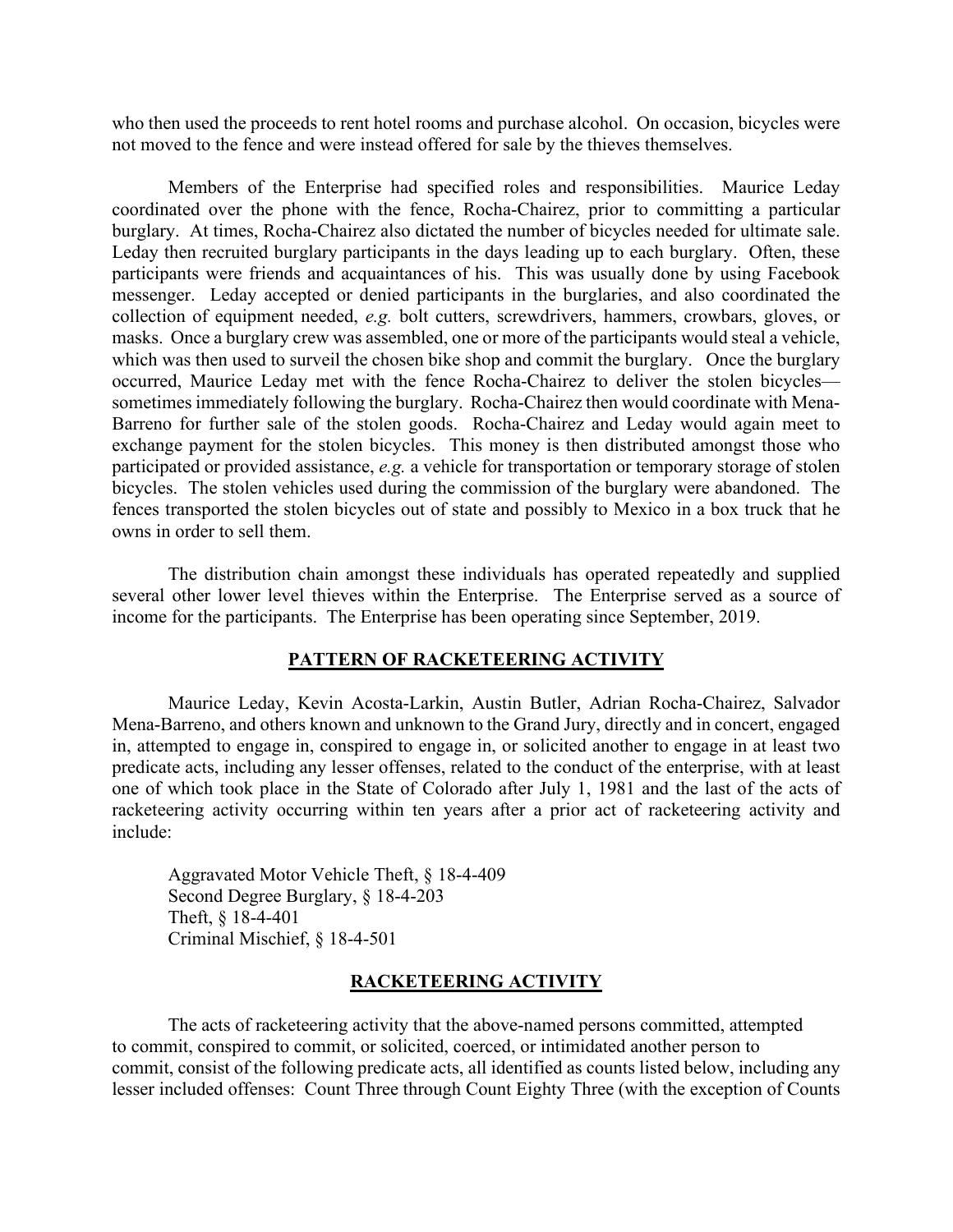Forty Eight and Sixty Four) are alleged as predicate acts for Counts One and Two. In addition, the offenses alleged in Counts One and Two were committed in the manner described immediately below and described in the factual summaries in support of the following counts, incorporated by reference.

## **COUNT THREE (Series 3, Giant Cycling World)** SECOND DEGREE BURGLARY - BUILDING, C.R.S. 18-4-203(1) [F4] **06031**

On or about November 17, 2019, in the State of Colorado **Maurice Leday** unlawfully, feloniously, and knowingly broke an entrance into, entered, or remained unlawfully after a lawful or unlawful entry in the building or occupied structure of Giant Cycling World, located at 12201 E. Arapahoe Road, City of Centennial, Arapahoe County, with the intent to commit therein the crime of Theft; in violation of section 18-4-203(1), C.R.S.

#### **COUNT FOUR (Series 3, Giant Cycling World)** THEFT - \$20,000 - \$100,000, C.R.S. 18-4-401(1),(2)(H) [F4] **08A15**

On or about November 17, 2019, in the State of Colorado **Maurice Leday** unlawfully, feloniously, and knowingly, without authorization or by threat or deception, obtained, retained, or exercised control over; or knowing or believing it to have been stolen, received, loaned money by pawn or pledge on, or disposed of, a thing of value, namely: bicycles and other merchandise of Giant Cycling World with the value of twenty thousand dollars or more but less than one hundred thousand dollars, and intended to deprive Giant Cycling World permanently of their use or benefit; in violation of section  $18-4-401(1)(a)$ ,  $(2)(h)$ , C.R.S.

The offenses committed in Count Three through Count Four were committed in the following manner.

On November 17, 2019, the Giant Cycling World located at 12201 E. Arapahoe Road, City of Centennial, Arapahoe County, was burglarized. Suspects forced entry to the business by breaking windows with landscaping rocks. Thereafter, suspects removed twelve bicycles from the business, valued at \$41,279, and apparel, valued at \$158. The forcible entry caused approximately \$775 damage to the physical building and other merchandise of the business.

Prior to and after the burglary, Austin Butler and Maurice Leday communicated via Facebook Messenger for the purpose of planning and committing the burglary, as well as receiving proceeds from the burglary. During an interview with investigators in December, 2019, Austin Butler admitted to being involved in this burglary of Giant Cycling World. (*See* Exhibit 1, Slides 14-15; Exhibit 2, Slides 1-7; Exhibit 4, Slides 1-9; Grand Jury Testimony July 15, 2021, pages 32- 43.)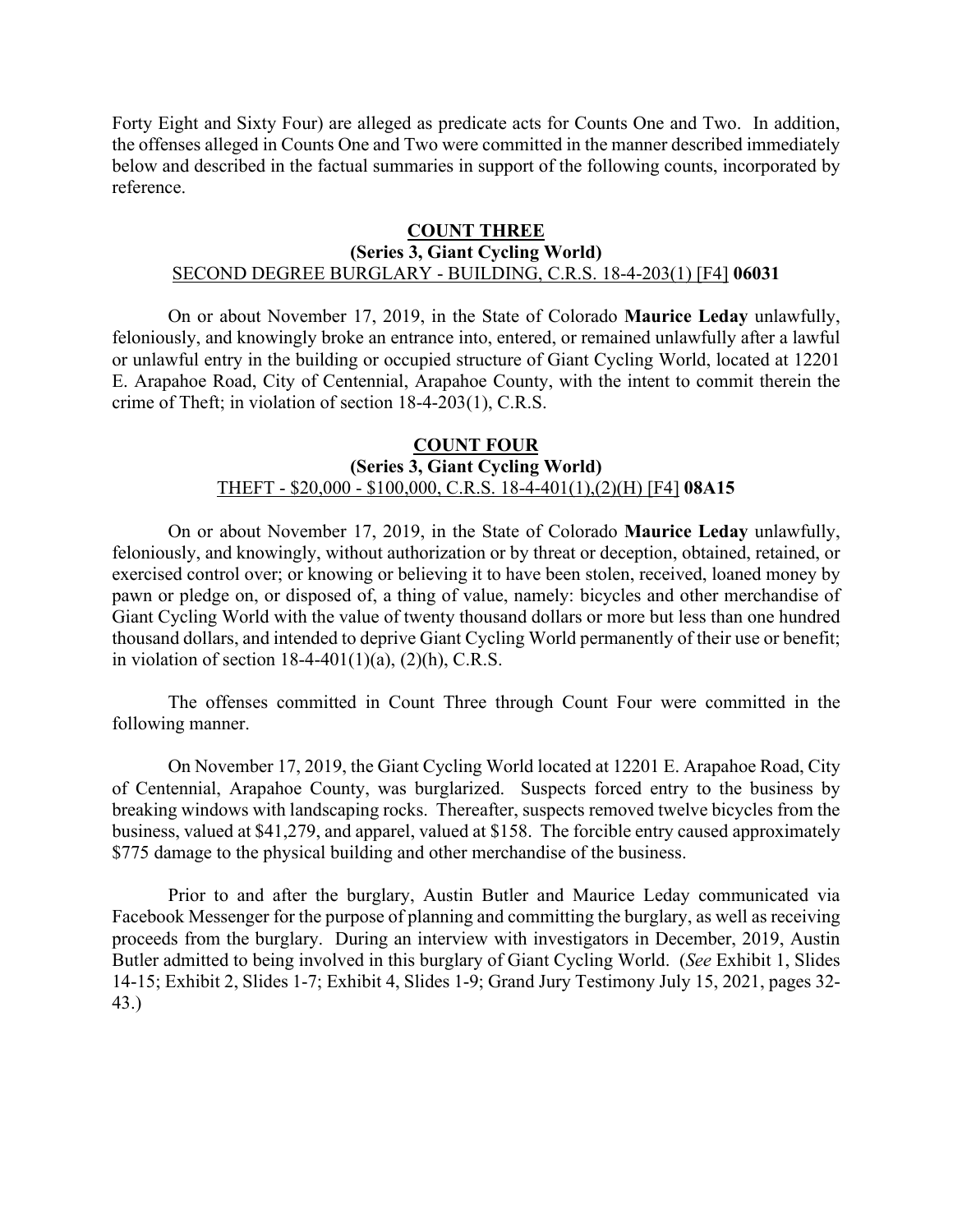# **COUNT FIVE (Series 5, Bicycle Village, Base Camp Cycles, Bike Source)** AGGRAVATED MOTOR VEHICLE THEFT IN THE FIRST DEGREE, C.R.S. 18-4-409(2),(3)(A) [F4] **0804G**

Between and including November 18 and November 19, 2019, in the State of Colorado, **Maurice Leday** unlawfully, feloniously, and knowingly obtained or exercised control over the motor vehicle of Denver Small Moves, without authorization, or by threat or deception, and used the motor vehicle in the commission of the crimes of Burglary and Theft as set forth in sections 18-4-203 and 18-4-401, C.R.S., and/or caused five hundred dollars or more property damage, including but not limited to property damage to the motor vehicle involved, in the course of obtaining control over or in the exercise of control of the motor vehicle, and the value of the motor vehicle was less than twenty thousand dollars; in violation of section 18-4-409(2),(3)(a), C.R.S.

# **COUNT SIX (Series 5, Bicycle Village, Base Camp Cycles, Bike Source)** r. SECOND DEGREE BURGLARY - BUILDING, C.R.S. 18-4-203(1) [F4] **06031**

On or about November 19, 2019, in the State of Colorado **Maurice Leday** unlawfully, feloniously, and knowingly broke an entrance into, entered, or remained unlawfully after a lawful or unlawful entry in the building or occupied structure of Bicycle Village, located at 2820 S. Havana Street, City of Aurora, Arapahoe County, with the intent to commit therein the crime of Theft; in violation of section 18-4-203(1), C.R.S.

#### **COUNT SEVEN (Series 5, Bicycle Village, Base Camp Cycles, Bike Source)** CRIMINAL MISCHIEF - \$1,000 - \$5,000, C.R.S. 18-4-501(1),(4)(D) [F6] **0901J**

On or about November 19, 2019, in the State of Colorado, **Maurice Leday**, in the course of a single criminal episode, unlawfully, feloniously, and knowingly damaged the real or personal property of Bicycle Village, the aggregate damage being one thousand dollars or more but less than five thousand dollars; in violation of section 18-4-501(1),(4)(d), C.R.S.

# **COUNT EIGHT (Series 5, Bicycle Village, Base Camp Cycles, Bike Source)** r. ATTEMPTED SECOND DEGREE BURGLARY - BUILDING, C.R.S. 18-4-203(1) [F5] **06031A**

On or about November 19, 2019, in the State of Colorado, **Maurice Leday**, by engaging in conduct constituting a substantial step toward the commission of Second Degree Burglary, **Maurice Leday** unlawfully, feloniously, and knowingly attempted to break an entrance into, enter, or remain unlawfully after a lawful or unlawful entry in the building or occupied structure of Base Camp Cycles, located at 1869 S. Pearl Street, City and County of Denver, with the intent to commit therein the crime of Theft; in violation of section 18-4-203(1), C.R.S. and 18-2-101, C.R.S.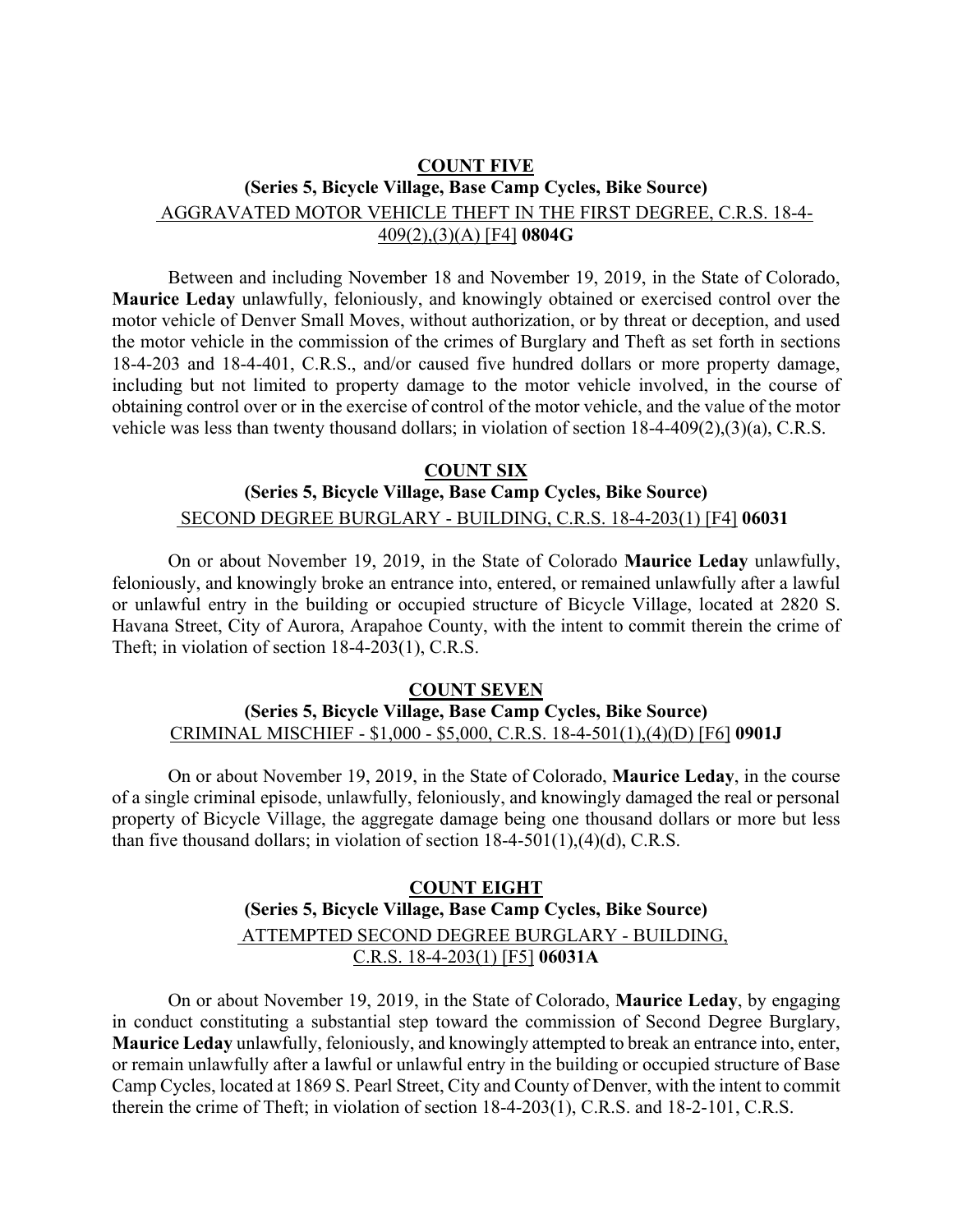#### **COUNT NINE (Series 5, Bicycle Village, Base Camp Cycles, Bike Source)** CRIMINAL MISCHIEF - \$1,000 - \$5,000, C.R.S. 18-4-501(1),(4)(D) [F6] **0901J**

On or about November 19, 2019, in the State of Colorado, **Maurice Leday**, in the course of a single criminal episode, unlawfully, feloniously, and knowingly damaged the real or personal property of Base Camp Cycles, the aggregate damage being one thousand dollars or more but less than five thousand dollars; in violation of section 18-4-501(1),(4)(d), C.R.S.

# **COUNT TEN (Series 5, Bicycle Village, Base Camp Cycles, Bike Source)** r. SECOND DEGREE BURGLARY - BUILDING, C.R.S. 18-4-203(1) [F4] **06031**

On or about November 19, 2019, in the State of Colorado **Maurice Leday** unlawfully, feloniously, and knowingly broke an entrance into, entered, or remained unlawfully after a lawful or unlawful entry in the building or occupied structure of The Bike Source, located at 2690 E. County Line Road, City of Highlands Ranch, Douglas County, with the intent to commit therein the crime of Theft; in violation of section 18-4-203(1), C.R.S.

## **COUNT ELEVEN (Series 5, Bicycle Village, Base Camp Cycles, Bike Source)** CRIMINAL MISCHIEF - \$1,000 - \$5,000, C.R.S. 18-4-501(1),(4)(D) [F6] **0901J**

On or about November 19, 2019, in the State of Colorado, **Maurice Leday**, in the course of a single criminal episode, unlawfully, feloniously, and knowingly damaged the real or personal property of The Bike Source, the aggregate damage being one thousand dollars or more but less than five thousand dollars; in violation of section 18-4-501(1),(4)(d), C.R.S.

# **COUNT TWELVE (Series 5, Bicycle Village, Base Camp Cycles, Bike Source)** THEFT - \$20,000 - \$100,000, C.R.S. 18-4-401(1),(2)(H) [F4] **08A15**

On or about November 19, 2019, in the State of Colorado **Maurice Leday** unlawfully, feloniously, and knowingly, without authorization or by threat or deception, obtained, retained, or exercised control over; or knowing or believing it to have been stolen, received, loaned money by pawn or pledge on, or disposed of, a thing of value, namely: bicycles of Bicycle Village and The Bike Source with the value of twenty thousand dollars or more but less than one hundred thousand dollars, and intended to deprive Bicycle Village and The Bike Source permanently of their use or benefit; in violation of section  $18-4-401(1)(a)$ ,  $(2)(h)$ , C.R.S.

The offenses committed in Count Five through Count Twelve were committed in the following manner.

Between and including November 18 and November 19, 2019, suspects stole a yellow 2000 Ford box truck, Colorado license plate 681 VVD, VIN 1FDWE35LOYHA57629, valued at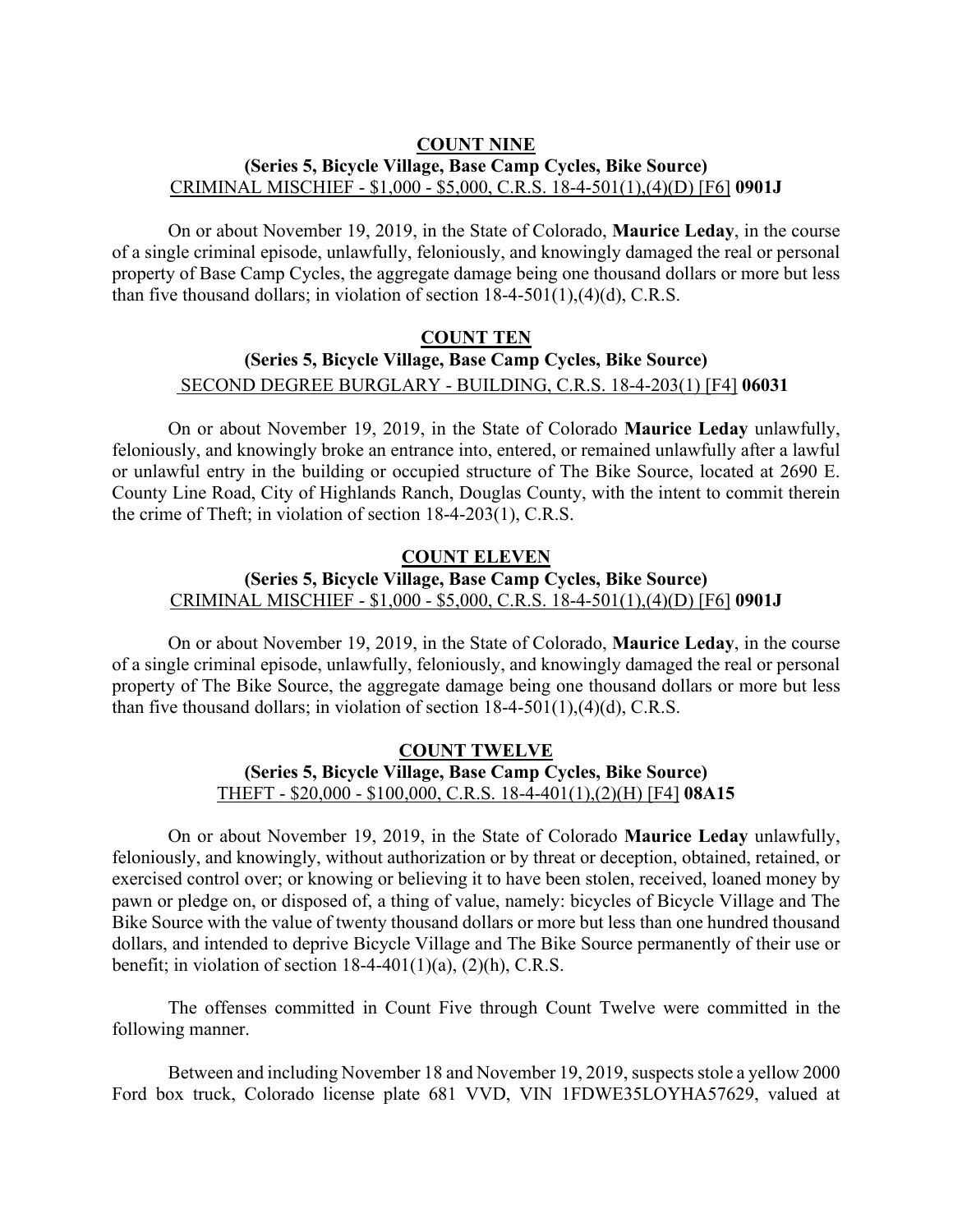\$1,774, belonging to Denver Small Moves. At the time of the theft, the yellow box truck was located at 5341 Federal Boulevard in Adams County.

Following the motor vehicle theft, on November 19, 2019, surveillance video captured the Denver Small Moves yellow box truck involved in a burglary of Bicycle Village, located at 2820 Havana Street, City of Aurora, Arapahoe County. On that date, suspects forced entry into Bicycle Village by breaking a window of that business with a rock, causing approximately \$2,000 worth of damage to the business. Thereafter, suspects removed three bicycles from the business, valued at \$1,678.98.

On that same date, surveillance video captured the Denver Small Moves yellow truck involved in an attempted burglary of Base Camp Cycles located at 1869 Pearl Street, City and County of Denver. Suspects used the Denver Small Moves yellow truck to attempt to gain entry into that business by ramming the truck into the front gate/door/window and roof of that business, causing between \$3,000 and \$5,000 worth damage to the structure of that business. Ultimately, the suspects were unable to gain entry into Base Camp Cycles.

On that same date, surveillance video captured the Denver Small Moves yellow truck involved in a burglary of Bike Source, located at 2690 E. County Line Road, City of Highlands Ranch, Douglas County. Suspects again forced entry into Bike Source by breaking a window with rocks, causing approximately \$5,019 worth of damage to the physical structure and merchandise inside of that business. Suspects removed seven bicycles from Bike Source, valued at \$29,878.

Later on November 19, 2019, a City of Greenwood Village Police officer observed the Denver Small Moves yellow truck loaded with bicycles in the City of Greenwood Village, Douglas County. The officer, operating a marked patrol vehicle, attempted to contact the truck by activating its overhead emergency lights and sirens. The truck failed to yield to the attempt to contact, and instead began driving erratically, including running a stop sign at the intersection of Dahlia and Eastman streets. Ultimately, the officer terminated the pursuit.

On November 20, 2019, officers recovered the Denver Small Moves yellow truck near 3320 Decatur Street, City and County of Denver. Located inside the truck at the time of recovery were two bicycles stolen from Bicycle Village and two bicycles stolen from Bike Source. At the time of recovery, the investigation also determined \$4,000 worth of damage to the Denver Small Moves yellow truck.

Investigators reviewed Facebook Messenger Messages and other communications both prior to and after the November 19, 2019 burglaries. Statements of Austin Butler, Maurice Leday, and Pedro Camarena-Ontiveros all indicate their involvement in the events of November 19, 2019. Further, during an interview with investigators in December, 2019, Austin Butler admitted to being involved in the theft of the Denver Small Moves yellow truck, as well as burglaries of the Bicycle Village and Bike Source. (*See* Exhibit 1, Slides 21-23; Exhibit 2, Slides 1-7; Exhibit 6, Slides 1- 23; Grand Jury Testimony July 15, 2021, pages 62-84.)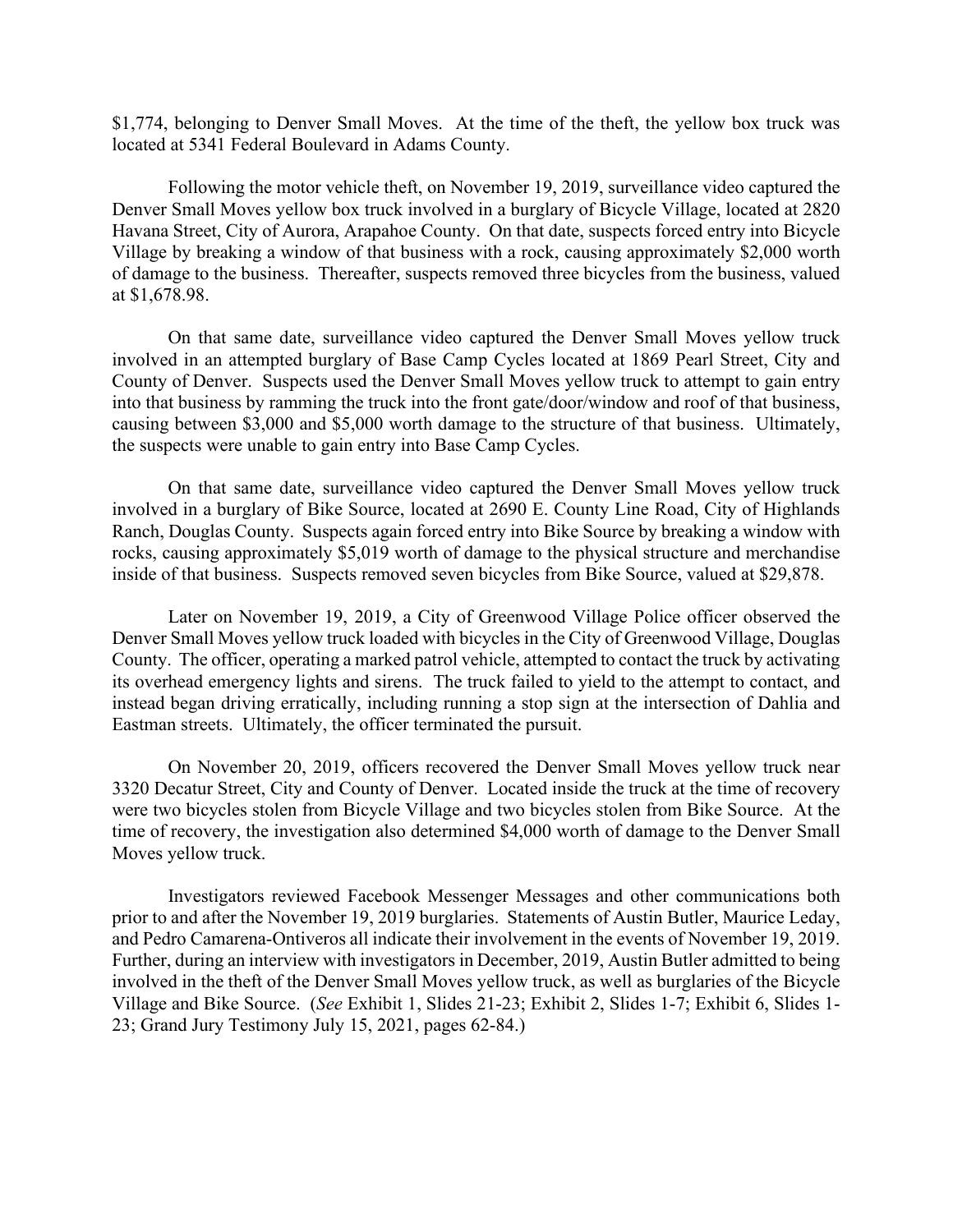#### **COUNT THIRTEEN (Series 6, Cenna Custom Cycles, NuLife Cycles)** SECOND DEGREE BURGLARY - BUILDING, C.R.S. 18-4-203(1) [F4] **06031**

Between and including November 23 and November 24, 2019, in the State of Colorado **Maurice Leday** unlawfully, feloniously, and knowingly broke an entrance into, entered, or remained unlawfully after a lawful or unlawful entry in the building or occupied structure of Cenna Custom Cycles, located at 1940 Ionosphere Street #B, City of Longmont, Boulder County, with the intent to commit therein the crime of Theft; in violation of section 18-4-203(1), C.R.S.

#### **COUNT FOURTEEN (Series 6, Cenna Custom Cycles, NuLife Cycles)** CRIMINAL MISCHIEF - \$750 - \$1,000, C.R.S. 18-4-501(1),(4)(C) [M1] **0901H**

Between and including November 23 and November 24, 2019, in the State of Colorado **Maurice Leday** in the course of a single criminal episode, unlawfully and knowingly damaged the real or personal property of Cenna Custom Cycles, the aggregate damage being seven hundred fifty dollars or more but less than one thousand dollars; in violation of section 18-4-501(1),(4)(c), C.R.S.

#### **COUNT FIFTEEN (Series 6, Cenna Custom Cycles, NuLife Cycles)** SECOND DEGREE BURGLARY - BUILDING, C.R.S. 18-4-203(1) [F4] **06031**

Between and including November 23 and November 24, 2019, in the State of Colorado **Maurice Leday** unlawfully, feloniously, and knowingly broke an entrance into, entered, or remained unlawfully after a lawful or unlawful entry in the building or occupied structure of NuLife Cycles, located at 1751 Hover Street, #C2, City of Longmont, Boulder County, with the intent to commit therein the crime of Theft; in violation of section 18-4-203(1), C.R.S.

## **COUNT SIXTEEN (Series 6, Cenna Custom Cycles, NuLife Cycles)** CRIMINAL MISCHIEF - \$1,000 - \$5,000, C.R.S. 18-4-501(1),(4)(D) [F6] **0901J**

Between and including November 23 and 24, 2019, in the State of Colorado, **Maurice**  Leday, in the course of a single criminal episode, unlawfully, feloniously, and knowingly damaged the real or personal property of NuLife Cycles, the aggregate damage being one thousand dollars or more but less than five thousand dollars; in violation of section 18-4-501(1),(4)(d), C.R.S.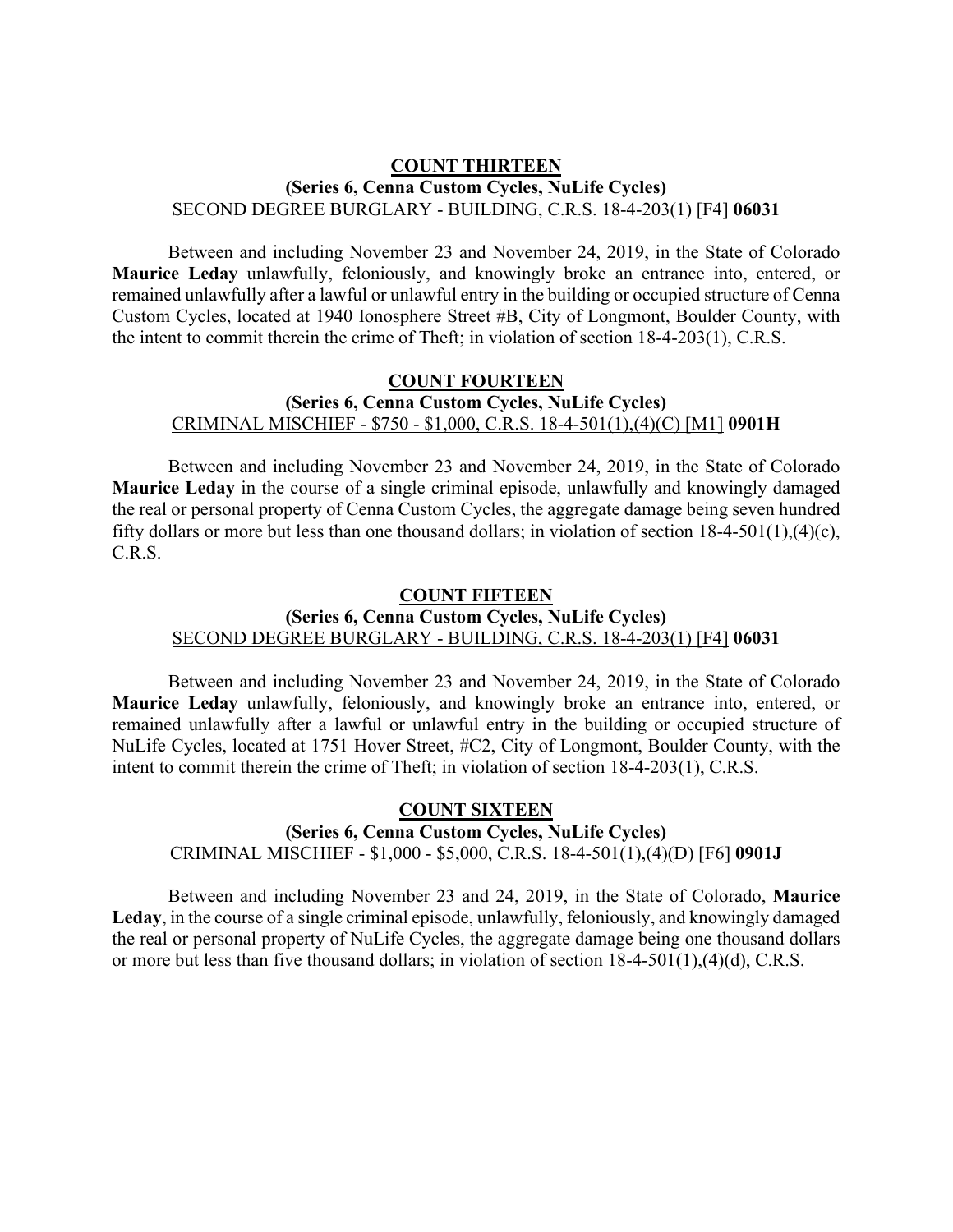#### **COUNT SEVENTEEN (Series 6, Cenna Custom Cycles, NuLife Cycles)** THEFT - \$20,000 - \$100,000, C.R.S. 18-4-401(1),(2)(H) [F4] **08A15**

Between and including November 23 and November 24, 2019, in the State of Colorado **Maurice Leday** unlawfully, feloniously, and knowingly, without authorization or by threat or deception, obtained, retained, or exercised control over; or knowing or believing it to have been stolen, received, loaned money by pawn or pledge on, or disposed of, a thing of value, namely: bicycles of Cenna Custom Cycles and NuLife Cycles with the value of twenty thousand dollars or more but less than one hundred thousand dollars, and intended to deprive Cenna Custom Cylces and NuLife Cycles permanently of their use or benefit; in violation of section 18-4-401(1)(a), (2)(h), C.R.S.

The offenses committed in Count Thirteen through Count Seventeen were committed in the following manner.

Between November 23 and November 24, 2019, suspects forced entry into Cenna Custom Cycles, located 1940 Ionosphere Street, #B, City of Longmont, Boulder County, by breaking a window with a rock and causing \$1,000 worth of damage to the window. Thereafter, suspects removed six bicycles from the business valued at \$34,800.

On those same dates, suspects also forced entry into NuLife Cycles located at 1751 Hover Street, #C2, City of Longmont, Boulder County, by breaking a window. The damage to the windows, walls, floor and interior merchandise of NuLife Cycles incurred during the entry was estimated at \$1650. Thereafter, suspects removed twelve bicycles from the business valued at \$25,699.

Investigators reviewed Facebook Messenger messages and other communications both prior to and following these burglaries. Statements by Austin Butler, Gregory Melina, Maurice Leday, Richard Andrada, Gerald Garcia, Jason Quijada, Pedro Hernandez, and with other associates all indicate that Maurice Leday and Gregory Melina were responsible for the burglaries at Cenna Custom Cycles and NuLife Cycles. (*See* Exhibit 1, Slides 25-28, Exhibit 8, Slides 1-18; Grand Jury Testimony July 15, 2021, pages 84-106.)

#### **COUNT EIGHTEEN (Series 9, Foundation Cycles)** SECOND DEGREE BURGLARY - BUILDING, C.R.S. 18-4-203(1) [F4] **06031**

On or about December 4, 2019, in the State of Colorado **Maurice Leday** unlawfully, feloniously, and knowingly broke an entrance into, entered, or remained unlawfully after a lawful or unlawful entry in the building or occupied structure of Foundation Cycles, located at 2140 S. Delaware Street, City and County of Denver, with the intent to commit therein the crime of Theft; in violation of section 18-4-203(1), C.R.S.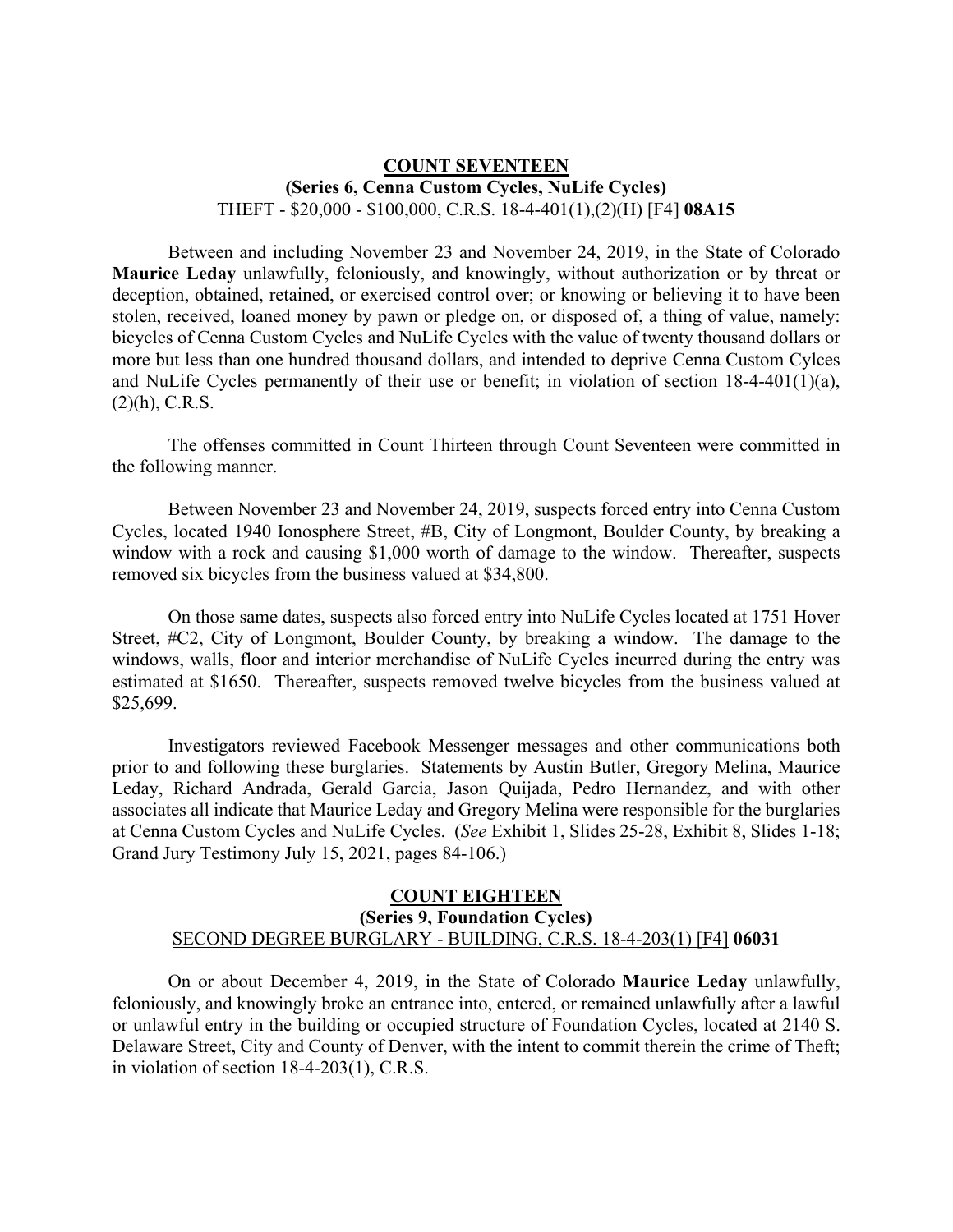#### **COUNT NINETEEN (Series 9, Foundation Cycles)** THEFT - \$20,000 - \$100,000, C.R.S. 18-4-401(1),(2)(H) [F4] **08A15**

On or about December 4, 2019, in the State of Colorado **Maurice Leday** unlawfully, feloniously, and knowingly, without authorization or by threat or deception, obtained, retained, or exercised control over; or knowing or believing it to have been stolen, received, loaned money by pawn or pledge on, or disposed of, a thing of value, namely: bicycles of Foundation Cycles with the value of twenty thousand dollars or more but less than one hundred thousand dollars, and intended to deprive Foundation Cycles permanently of their use or benefit; in violation of section  $18-4-401(1)(a)$ ,  $(2)(h)$ , C.R.S.

# **COUNT TWENTY (Series 9, Foundation Cycles)** CRIMINAL MISCHIEF - \$1,000 - \$5,000, C.R.S. 18-4-501(1),(4)(D) [F6] **0901J**

On or about December 4, 2019, in the State of Colorado, **Maurice Leday**, in the course of a single criminal episode, unlawfully, feloniously, and knowingly damaged the real or personal property of Foundation Cycles, the aggregate damage being one thousand dollars or more but less than five thousand dollars; in violation of section 18-4-501(1),(4)(d), C.R.S.

The offenses committed in Count Eighteen through Count Twenty were committed in the following manner.

On December 4, 2019, suspect forced entry into Foundation Cycles, located at 2140 S. Delaware Street, City and County of Denver, by breaking a window and causing \$2,400 worth of damage to the window. Thereafter, suspects removed fifteen bicycles from the business valued at \$84,300. A witness observed an unknown white box truck in the area at the time of the burglary, as well as suspect wearing a black coat and black pants acting as a "look out."

Investigators reviewed Facebook Messenger messages and other communications both prior to and following these burglaries. Statements by Maurice Leday, Danny Montelongo, Kane Valdez, Adrian Rocha-Chairez, Gerald Garica and with other associates all indicate that Maurice Leday and Danny Montelongo were responsible for the burglary at Foundation Cycles. (*See* Exhibit 10, Slides 19-29; Grand Jury Testimony July 15, 2011, pages 118-127, 162.)

# **COUNT TWENTY ONE (Series 10, Giant Cycling World)** AGGRAVATED MOTOR VEHICLE THEFT IN THE FIRST DEGREE, C.R.S. 18-4- 409(2),(3)(A) [F4] **0804G**

On or about December 9, 2019, in the State of Colorado, **Maurice Leday** unlawfully, feloniously, and knowingly obtained or exercised control over the motor vehicle of U-Haul, without authorization, or by threat or deception, and used the motor vehicle in the commission of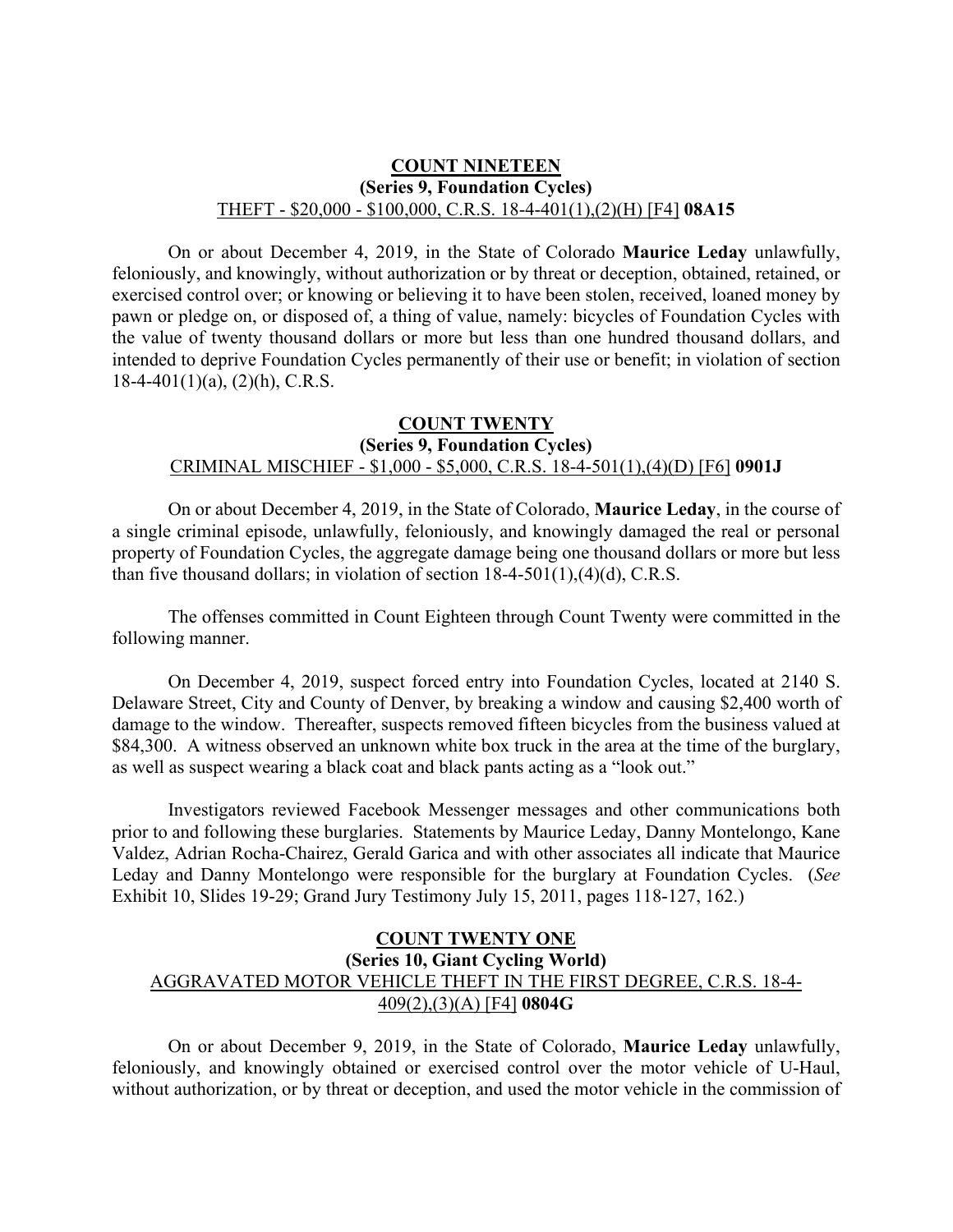the crimes of Burglary and Theft as set forth in sections 18-4-203 and 18-4-401, C.R.S., and/or caused five hundred dollars or more property damage, including but not limited to property damage to the motor vehicle involved, in the course of obtaining control over or in the exercise of control of the motor vehicle, and the value of the motor vehicle was less than twenty thousand dollars; in violation of section 18-4-409(2),(3)(a), C.R.S.

## **COUNT TWENTY TWO (Series 10, Giant Cycling World)** SECOND DEGREE BURGLARY - BUILDING, C.R.S. 18-4-203(1) [F4] **06031**

On or about December 9, 2019, in the State of Colorado **Maurice Leday** unlawfully, feloniously, and knowingly broke an entrance into, entered, or remained unlawfully after a lawful or unlawful entry in the building or occupied structure of Giant Cycling World, located at 7301 S. Santa Fe Drive, City of Littleton, Arapahoe County, with the intent to commit therein the crime of Theft; in violation of section 18-4-203(1), C.R.S.

#### **COUNT TWENTY THREE (Series 10, Giant Cycling World)** THEFT - \$20,000 - \$100,000, C.R.S. 18-4-401(1),(2)(H) [F4] **08A15**

On or about December 9, 2019, in the State of Colorado **Maurice Leday** unlawfully, feloniously, and knowingly, without authorization or by threat or deception, obtained, retained, or exercised control over; or knowing or believing it to have been stolen, received, loaned money by pawn or pledge on, or disposed of, a thing of value, namely: bicycles of Giant Cycling World with the value of twenty thousand dollars or more but less than one hundred thousand dollars, and intended to deprive Giant Cycling World permanently of their use or benefit; in violation of section  $18-4-401(1)(a)$ ,  $(2)(h)$ , C.R.S.

## **COUNT TWENTY FOUR (Series 10, Giant Cycling World)** CRIMINAL MISCHIEF - \$1,000 - \$5,000, C.R.S. 18-4-501(1),(4)(D) [F6] **0901J**

On or about December 9, 2019, in the State of Colorado, **Maurice Leday**, in the course of a single criminal episode, unlawfully, feloniously, and knowingly damaged the real or personal property of Giant Cycling World, the aggregate damage being one thousand dollars or more but less than five thousand dollars; in violation of section 18-4-501(1),(4)(d), C.R.S.

The offenses committed in Count Twenty One through Count Twenty Four were committed in the following manner.

On or about December 9, 2019 suspects stole a white 2011 Ford F350 box truck, Arizona license plate AEO2811, VIN 1FDXE4FS8ADA75048, valued at \$20,000 and belonging to U-Haul, from a U-Haul parking lot located at 4849 S. Santa Fe Drive, City of Littleton, Arapahoe County. Thereafter, suspects forced entry into the Giant Cycling World, located at 7301 S. Santa Fe Drive, City of Littleton, Arapahoe County, by breaking a window with rocks. The damage to the window and interior merchandise incurred during the forcible entry was estimated at \$3,060.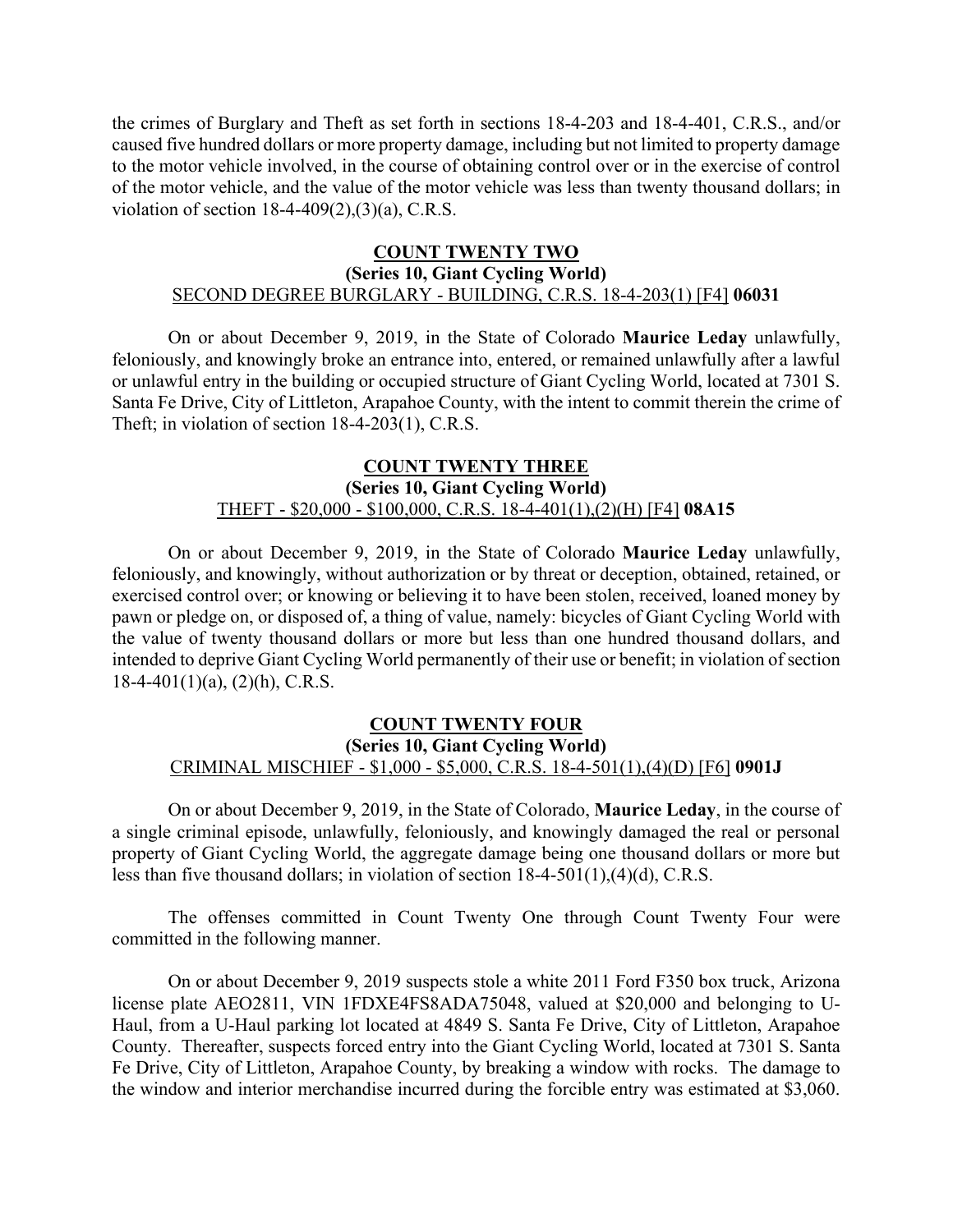Surveillance video also captured two suspects inside the store: one black male wearing all black, gray gloves, and black face mask, and one light skinned male wearing black and gray clothing, gray gloves, and face mask featuring a skull. The suspects then removed thirteen bicycles from the business valued at \$24,248. Surveillance video captured the suspects loading the bicycles into a U-Haul truck. The license plate of that vehicle was not visible on the video; however, the logo on the side of the truck was consistent with the vehicle stolen from the U-Haul parking lot. Significantly, the distance between the U-Haul parking lot referenced above and Giant Cycling World is 3.4 miles.

On December 10, 2019, the Adams County Sheriff's Office recovered the stolen U-Haul truck at 8150 Ivy Street, Adams County. The vehicle was running and unoccupied at that time. Officers noted significant damage to the steering column and ignition, valued at \$1,390.49. The recovery location was in the proximity of 8790 Brighton Road, Adams County, which is a location where Leday was known to have met with Adrian Rocha-Chairez for the purpose of retrieving stolen bicycles. This location is also in the vicinity of Adrian Rocha-Chairez's known residence, located at 6500 E. 88<sup>th</sup> Avenue, Adams County.

Notably, Leday and Rocha-Chairez exchanged multiple phone calls immediately following the burglary of Giant Cycling World. Investigators reviewed Facebook Messenger messages and other communications both prior to and following these burglaries. Statements by Maurice Leday, Gerald Garica and other associates indicate that Maurice Leday was responsible for the burglary at Giant Cycling World. (*See* Exhibit 11, Slides 1-11; Grand Jury Testimony July 15, 2021, pages 127-138.)

Investigators determined that Salvador Mena-Barreno had a white 2009 Ford Econoline box truck (Colorado license plate AAC N78) registered in his name. Investigators further noted that this box truck had made multiple crossings at the United States/Mexico border between August 2019 and August 2020. The driver of the vehicle during these crossings was identified as Luis Saenz. Border records revealed that during this same time period, Saenz had crossed the border a total of 158 times in a vehicle, and 9 times on foot. During an interview with law enforcement in December 2020, Mena-Barreno stated that for employment he buys items locally and sells them at a flea market in El Paso, Texas. He further claimed that he frequently bought bicycles from online sources such as Craigslist, OfferUP and local flea markets, but denied buying bicycles from the same individuals regularly. Mena-Barreno described traveling to Texas once or twice a month to sell items, and once a week pre-Covid. Mena-Barreno also denied that his truck crosses the border south into Mexico. Mena-Barreno denied having significant sources of income other that selling items at the flea markets in Texas. (*See* Exhibit 9, Slides 1-11; Grand Jury Testimony March 11, 2021, pages 10-13, 21-23.)

Mena-Barreno's bank records show large cash deposits made in El Paso, Texas, and cash withdrawals made in the Denver metro area coinciding with this burglary series. (*See* Exhibit 16, page 4; Grand Jury Transcript, September 30, 2021, pages 15-17.)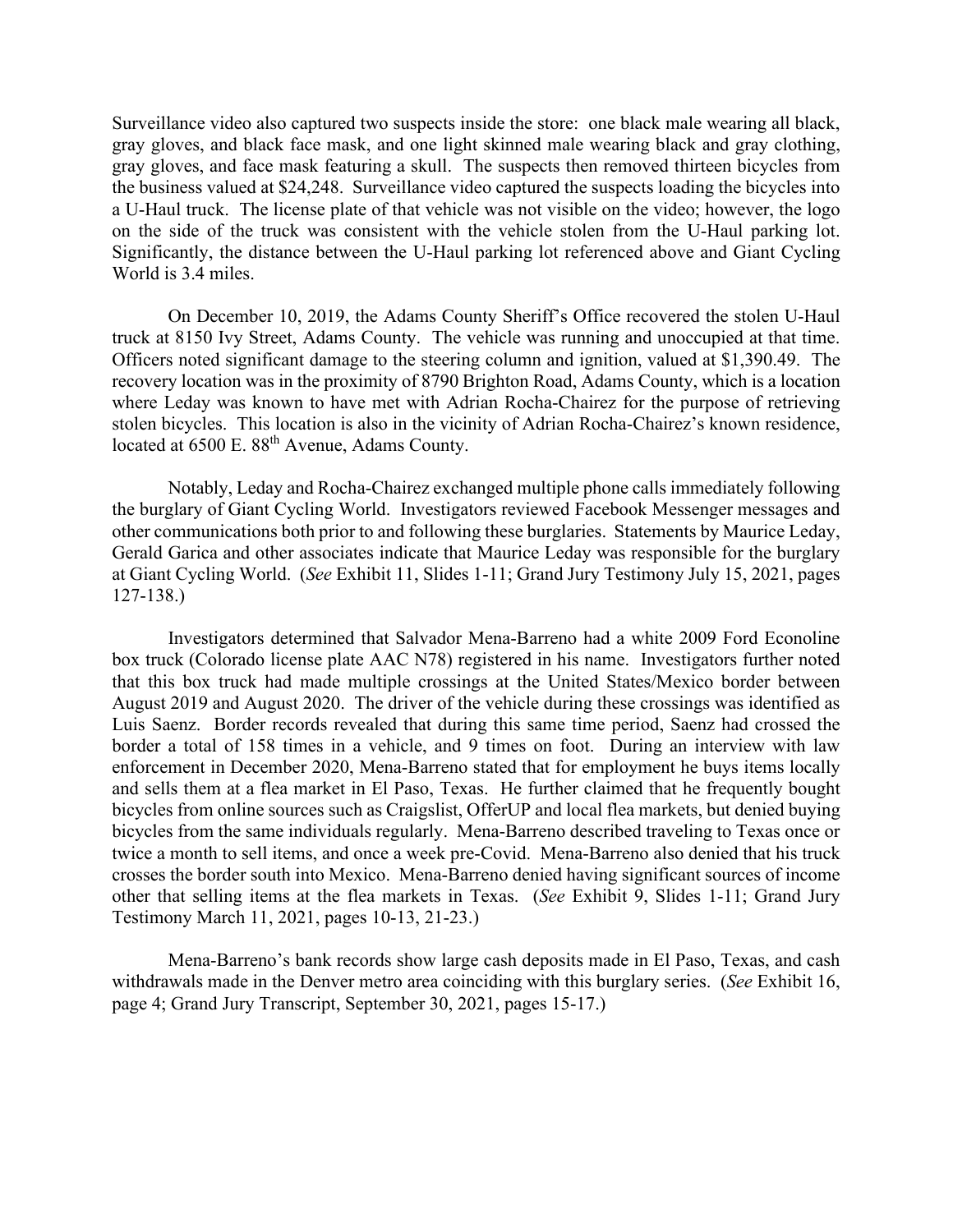#### **COUNT TWENTY FIVE (Series 11, Boulder Cycle Sport)** SECOND DEGREE BURGLARY - BUILDING, C.R.S. 18-4-203(1) [F4] **06031**

On or about December 18, 2019, in the State of Colorado **Maurice Leday** unlawfully, feloniously, and knowingly broke an entrance into, entered, or remained unlawfully after a lawful or unlawful entry in the building or occupied structure of Boulder Cycle Sport, located at 4850 Broadway, City and County of Boulder, with the intent to commit therein the crime of Theft; in violation of section 18-4-203(1), C.R.S.

#### **COUNT TWENTY SIX (Series 11, Boulder Cycle Sport)** THEFT - \$20,000 - \$100,000, C.R.S. 18-4-401(1),(2)(H) [F4] **08A15**

On or about December 18, 2019, in the State of Colorado **Maurice Leday** unlawfully, feloniously, and knowingly, without authorization or by threat or deception, obtained, retained, or exercised control over; or knowing or believing it to have been stolen, received, loaned money by pawn or pledge on, or disposed of, a thing of value, namely: bicycles of Boulder Cycle Sport with the value of twenty thousand dollars or more but less than one hundred thousand dollars, and intended to deprive Boulder Cycle Sport permanently of their use or benefit; in violation of section  $18-4-401(1)(a)$ ,  $(2)(h)$ , C.R.S.

# **COUNT TWENTY SEVEN (Series 11, Boulder Cycle Sport)** CRIMINAL MISCHIEF - \$1,000 - \$5,000, C.R.S. 18-4-501(1),(4)(D) [F6] **0901J**

On or about December 18, 2019, in the State of Colorado, **Maurice Leday**, in the course of a single criminal episode, unlawfully, feloniously, and knowingly damaged the real or personal property of Boulder Cycle Sport, the aggregate damage being one thousand dollars or more but less than five thousand dollars; in violation of section 18-4-501(1),(4)(d), C.R.S.

The offenses committed in Count Twenty Five through Count Twenty Seven were committed in the following manner.

On December 18, 2019, suspects forced entry into Boulder Cycle Sport, located at 4850 Broadway, City and County of Boulder, by breaking a window with rocks, causing \$1,600 worth of damage. Suspects then entered the business and removed seventeen bicycles valued at \$84,550. A witness observed two masked and gloved suspects, wearing hooded sweatshirts, passing bicycles from inside the business to suspects outside the business. The investigation revealed there was also a U-Haul truck and a second vehicle parked near the business at the time of the burglary.

Phone records revealed that Leday and Adrian Rocha-Chairez, and Rocha-Chairez and Salvador Mena-Barreno exchanged several phone calls prior to and following the burglary. Investigators reviewed Facebook Messenger messages and other communications both prior to and following these burglaries. Statements by Maurice Leday, Gerald Garica and other associates indicate that Maurice Leday was responsible for the burglary at Boulder Cycle Sport. Cell phone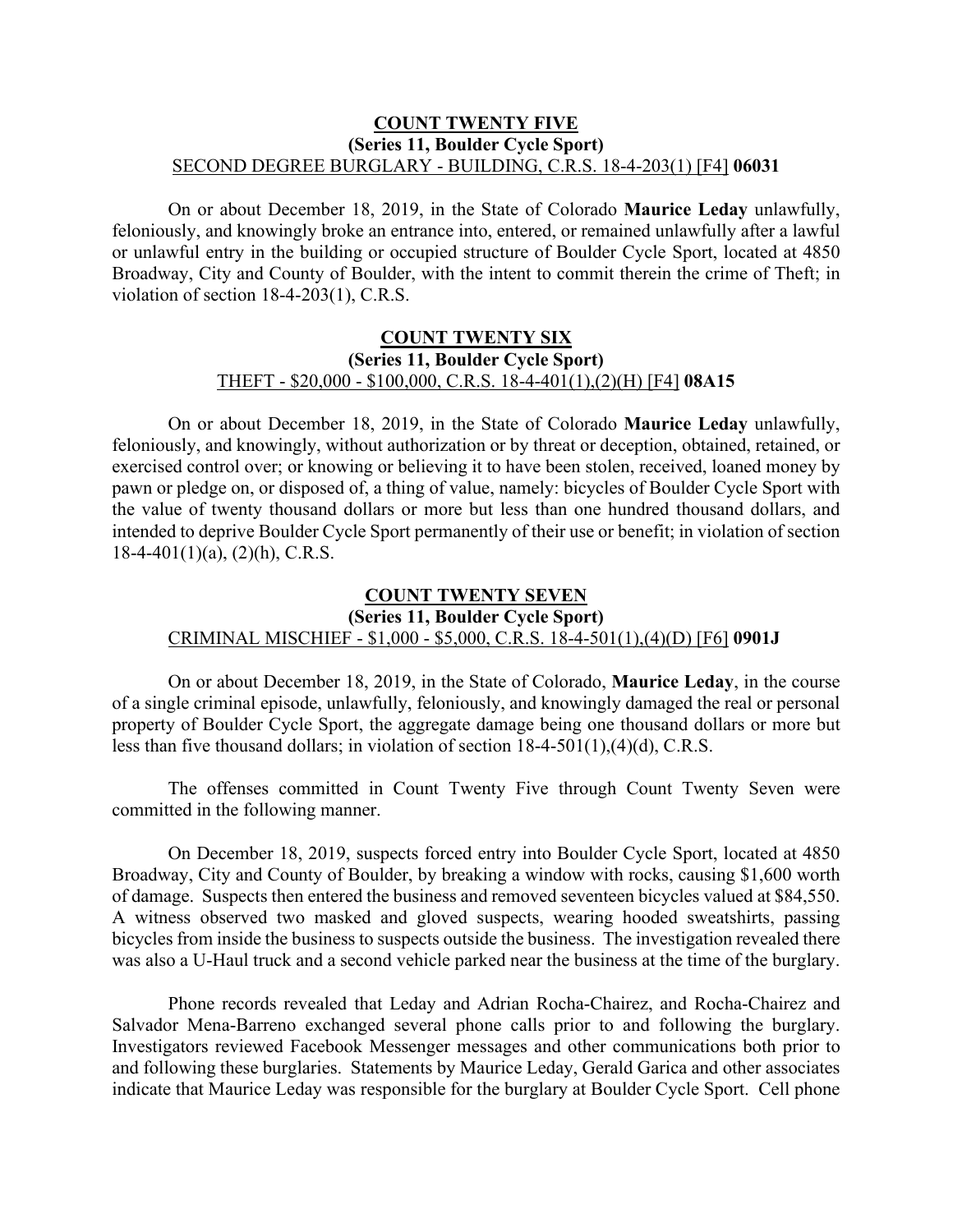tower records also indicate that Rocha-Chairez traveled near 8790 Brighton Road, Adams County in the hours following the burglary for the purpose of retrieving stolen bicycles for subsequent sale and transport by Mena-Barreno. (*See* Exhibit 11, Slides 12-18; Grand Jury Testimony July 15, 2021, pages 138-147.)

Investigators determined that Salvador Mena-Barreno had a white 2009 Ford Econoline box truck (Colorado license plate AAC N78) registered in his name. Investigators further noted that this box truck had made multiple crossings at the United States/Mexico border between August 2019 and August 2020. The driver of the vehicle during these crossings was identified as Luis Saenz. Border records revealed that during this same time period, Saenz had crossed the border a total of 158 times in a vehicle, and 9 times on foot. During an interview with law enforcement in December 2020, Mena-Barreno stated that for employment he buys items locally and sells them at a flea market in El Paso, Texas. He further claimed that he frequently bought bicycles from online sources such as Craigslist, OfferUP and local flea markets, but denied buying bicycles from the same individuals regularly. Mena-Barreno described traveling to Texas once or twice a month to sell items, and once a week pre-Covid. Mena-Barreno also denied that his truck crosses the border south into Mexico. Mena-Barreno denied having significant sources of income other that selling items at the flea markets in Texas. (*See* Exhibit 9, Slides 1-11; Grand Jury Testimony March 11, 2021, pages 10-13, 21-23.)

Mena-Barreno's bank records show large cash deposits made in El Paso, Texas, and cash withdrawals made in the Denver metro area coinciding with this burglary series. (*See* Exhibit 16, page 4; Grand Jury Transcript, September 30, 2021, pages 15-17.)

#### **COUNT TWENTY EIGHT (Series 12, Specialized Bicycle Experience)** SECOND DEGREE BURGLARY - BUILDING, C.R.S. 18-4-203(1) [F4] **06031**

Between and including December 23 and December 24, 2019, in the State of Colorado **Maurice Leday** unlawfully, feloniously, and knowingly broke an entrance into, entered, or remained unlawfully after a lawful or unlawful entry in the building or occupied structure of Specialized Bicycle Experience, located at 5600 Airport Road, City and County of Boulder, with the intent to commit therein the crime of Theft; in violation of section 18-4-203(1), C.R.S.

## **COUNT TWENTY NINE (Series 12, Specialized Bicycle Experience)** THEFT - \$20,000 - \$100,000, C.R.S. 18-4-401(1),(2)(H) [F4] **08A15**

Between and including December 23 and December 24, 2019, in the State of Colorado **Maurice Leday** unlawfully, feloniously, and knowingly, without authorization or by threat or deception, obtained, retained, or exercised control over; or knowing or believing it to have been stolen, received, loaned money by pawn or pledge on, or disposed of, a thing of value, namely: bicycles of Specialized Bicycle Experience with the value of twenty thousand dollars or more but less than one hundred thousand dollars, and intended to deprive Specialized Bicycle Experience permanently of their use or benefit; in violation of section 18-4-401(1)(a), (2)(h), C.R.S.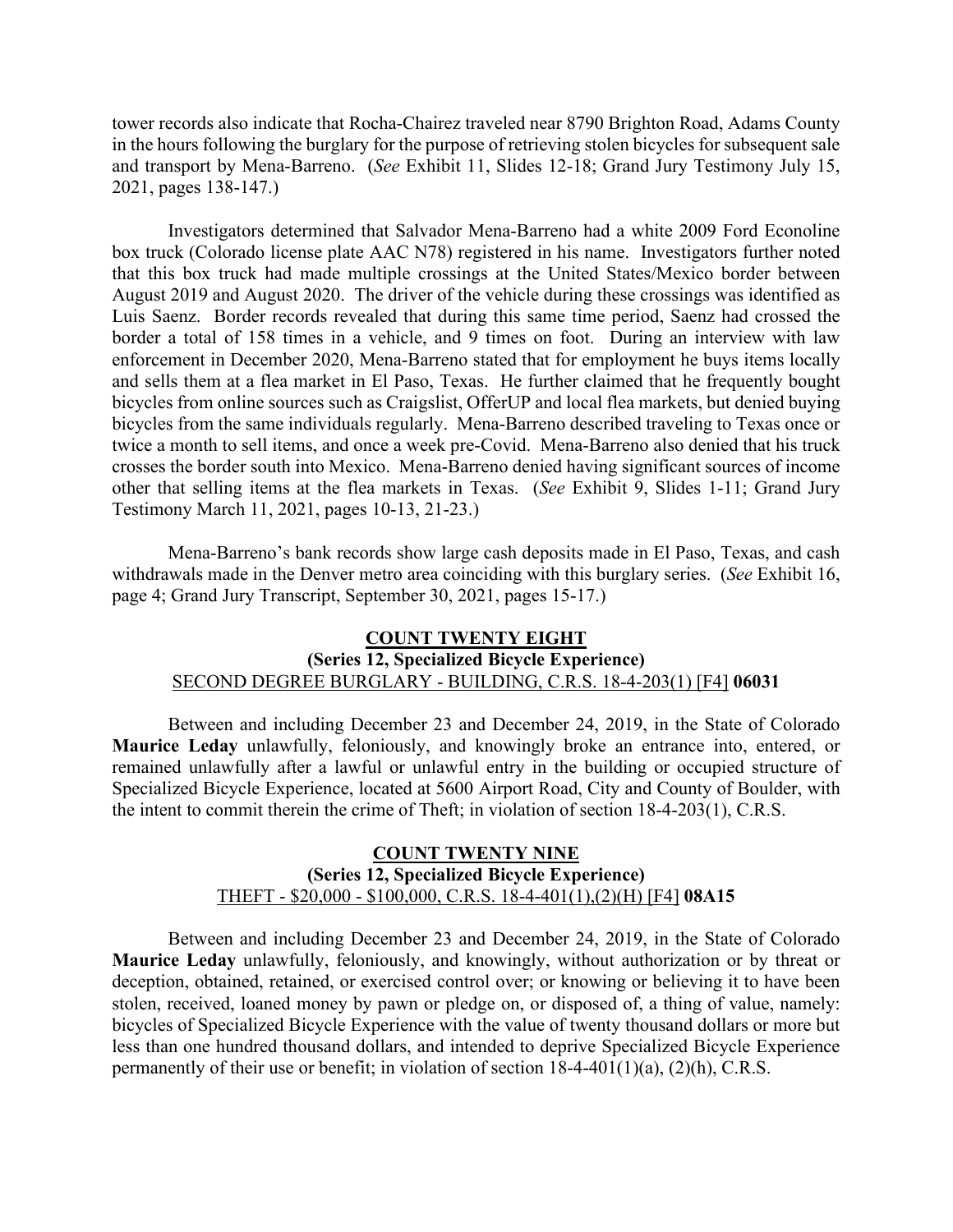#### **COUNT THIRTY (Series 12, Specialized Bicycle Experience)** CRIMINAL MISCHIEF - \$1,000 - \$5,000, C.R.S. 18-4-501(1),(4)(D) [F6] **0901J**

Between and including December 23 and December 24, 2019, in the State of Colorado, **Maurice Leday**, in the course of a single criminal episode, unlawfully, feloniously, and knowingly damaged the real or personal property of Specialized Bicycle Experience, the aggregate damage being one thousand dollars or more but less than five thousand dollars; in violation of section 18-  $4-501(1)$ , $(4)(d)$ , C.R.S.

The offenses committed in Count Twenty Eight through Count Thirty were committed in the following manner.

Between and including December 23 and 24, 2019, suspects forced entry into Specialized Bicycle Experience, located at 5600 Airport Boulevard, City and County of Boulder, by breaking a window with rocks, causing \$2,000 worth of damage. Thereafter, the suspects removed nine bicycles from the business valued at \$73,000. Surveillance video revealed a U-Haul box truck with an unknown license plate in the area of the business at the suspected time of the burglary.

Phone records revealed that Leday and Rocha-Chairez, exchanged several phone calls prior to and following the burglary. Investigators also reviewed Facebook Messenger messages and other communications both prior to and following these burglaries. Statements by Maurice Leday, Gerald Garica and other associates indicate that Maurice Leday and Gerald Garcia were responsible for the burglary at Specialized Bicycle Experience. Video and photographs received from Facebook depict Leday and Garcia with large amounts of cash between and including December 24 through December 30, 2019. Facebook communications also indicate that Leday and Garcia rented a hotel room on or about December 24, 2019, where they are depicted in photos with large amounts of cash and expensive bottles of alcohol. (*See* Exhibit 12, Slides 1-16; Grand Jury Testimony July 15, 2021, pages 147-161.)

Investigators determined that Salvador Mena-Barreno had a white 2009 Ford Econoline box truck (Colorado license plate AAC N78) registered in his name. Investigators further noted that this box truck had made multiple crossings at the United States/Mexico border between August 2019 and August 2020. The driver of the vehicle during these crossings was identified as Luis Saenz. Border records revealed that during this same time period, Saenz had crossed the border a total of 158 times in a vehicle, and 9 times on foot. During an interview with law enforcement in December 2020, Mena-Barreno stated that for employment he buys items locally and sells them at a flea market in El Paso, Texas. He further claimed that he frequently bought bicycles from online sources such as Craigslist, OfferUP and local flea markets, but denied buying bicycles from the same individuals regularly. Mena-Barreno described traveling to Texas once or twice a month to sell items, and once a week pre-Covid. Mena-Barreno also denied that his truck crosses the border south into Mexico. Mena-Barreno denied having significant sources of income other that selling items at the flea markets in Texas. (*See* Exhibit 9, Slides 1-11; Grand Jury Testimony March 11, 2021, pages 10-13, 21-23.)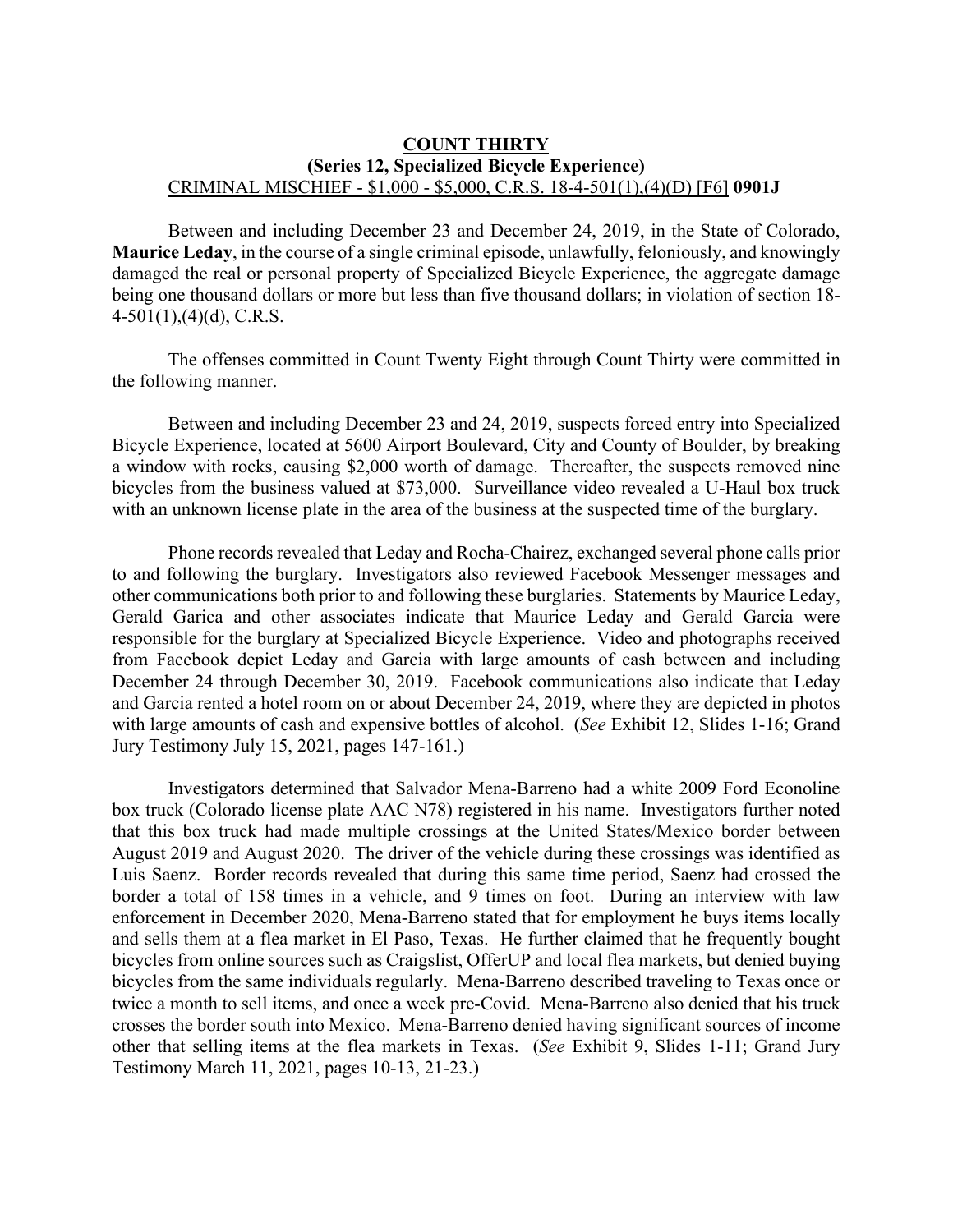Mena-Barreno's bank records show large cash deposits made in El Paso, Texas, and cash withdrawals made in the Denver metro area coinciding with this burglary series. (*See* Exhibit 16, page 4; Grand Jury Transcript, September 30, 2021, pages 15-17.)

# **COUNT THIRTY ONE**

## **(Series 13, Boulder Cycle Sport)** SECOND DEGREE BURGLARY - BUILDING, C.R.S. 18-4-203(1) [F4] **06031**

On or about January 19, 2020, in the State of Colorado **Maurice Leday** unlawfully, feloniously, and knowingly broke an entrance into, entered, or remained unlawfully after a lawful or unlawful entry in the building or occupied structure of Boulder Cycle Sport, located at 4850 Broadway, City and County of Boulder, with the intent to commit therein the crime of Theft; in violation of section 18-4-203(1), C.R.S.

## **COUNT THIRTY TWO (Series 13, Boulder Cycle Sport)** THEFT - \$20,000 - \$100,000, C.R.S. 18-4-401(1),(2)(H) [F4] **08A15**

On or about January 19, 2020, in the State of Colorado **Maurice Leday** unlawfully, feloniously, and knowingly, without authorization or by threat or deception, obtained, retained, or exercised control over; or knowing or believing it to have been stolen, received, loaned money by pawn or pledge on, or disposed of, a thing of value, namely: bicycles of Boulder Cycle Sport with the value of twenty thousand dollars or more but less than one hundred thousand dollars, and intended to deprive Boulder Cycle Sport permanently of their use or benefit; in violation of section  $18-4-401(1)(a)$ ,  $(2)(h)$ , C.R.S.

# **COUNT THIRTY THREE (Series 13, Boulder Cycle Sport)** CRIMINAL MISCHIEF - \$750 - \$1,000, C.R.S. 18-4-501(1),(4)(C) [M1] **0901H**

On or about January 19, 2020, in the State of Colorado **Maurice Leday** in the course of a single criminal episode, unlawfully and knowingly damaged the real or personal property of Boulder Cycle Sport, the aggregate damage being seven hundred fifty dollars or more but less than one thousand dollars; in violation of section 18-4-501(1),(4)(c), C.R.S.

The offenses committed in Count Thirty One through Count Thirty Three were committed in the following manner.

On or about January 19, 2020, suspects forced entry into Boulder Cycle Sport, located at 4850 Broadway, City and County of Boulder, by breaking a window with a rock, causing \$900 worth of property damage to that business. Thereafter suspects removed eight bicycles valued at \$50,000. A witness observed a U-Haul without an unidentified license plate truck in the area of the business at the time of the burglary. Officers also observed a U-Haul truck leaving the City of Boulder shortly after the burglary and committing traffic violations; however, no pursuit of the suspect vehicle was initiated at that time. This same business was burglarized in a similar manner on or about December 18, 2019 (described above).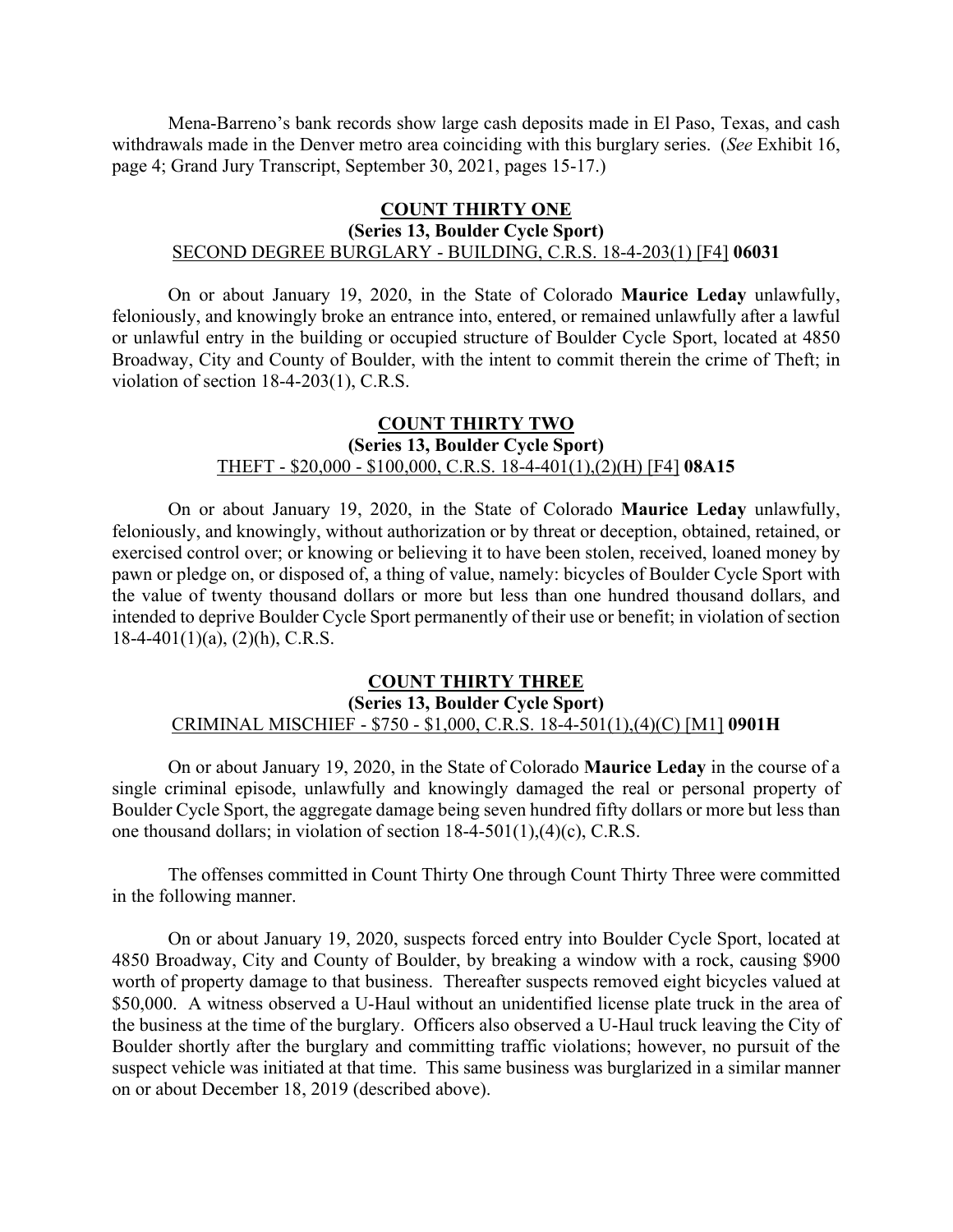Phone records revealed that Leday and Rocha-Chairez, and Rocha-Chairez and Mena-Barreno, exchanged several phone calls and/or text messages prior to and following the burglary. Investigators also reviewed Facebook Messenger messages and other communications both prior to and following these burglaries. Statements by Maurice Leday, Gerald Garica, Derrick Aranda and other associates indicate that Maurice Leday and Gerald Garcia were responsible for this burglary at Boulder Cycle Sport. Call detail records indicate that following the burglary Leday communicated with Rocha-Chairez, and thereafter Rocha-Chairez's location moved to the vicinity of 8790 Brighton Road, Adams County, for the purpose of retrieving stolen bicycles for subsequent sale and transport by Mena-Barreno. In addition, following his communications with Leday after the burglary, Rocha-Chairez also communicated with Mena-Barreno.

Video and photographs received from Facebook depict Leday and Garcia with large amounts of cash on January 19, 2020. Facebook communications also indicate that Leday and Garcia rented a hotel room after the burglary. (*See* Exhibit 14, Slides 14-23; Grand Jury Testimony, September 23, 2021, pages 21-36.)

Investigators determined that Salvador Mena-Barreno had a white 2009 Ford Econoline box truck (Colorado license plate AAC N78) registered in his name. Investigators further noted that this box truck had made multiple crossings at the United States/Mexico border between August 2019 and August 2020. The driver of the vehicle during these crossings was identified as Luis Saenz. Border records revealed that during this same time period, Saenz had crossed the border a total of 158 times in a vehicle, and 9 times on foot. During an interview with law enforcement in December 2020, Mena-Barreno stated that for employment he buys items locally and sells them at a flea market in El Paso, Texas. He further claimed that he frequently bought bicycles from online sources such as Craigslist, OfferUP and local flea markets, but denied buying bicycles from the same individuals regularly. Mena-Barreno described traveling to Texas once or twice a month to sell items, and once a week pre-Covid. Mena-Barreno also denied that his truck crosses the border south into Mexico. Mena-Barreno denied having significant sources of income other that selling items at the flea markets in Texas. (*See* Exhibit 9, Slides 1-11; Grand Jury Testimony March 11, 2021, pages 10-13, 21-23.)

Mena-Barreno's bank records show large cash deposits made in El Paso, Texas, and cash withdrawals made in the Denver metro area coinciding with this burglary series. (*See* Exhibit 16, page 5; Grand Jury Transcript, September 30, 2021, pages 17-18.)

## **COUNT THIRTY FOUR (Series 14, A Man With a Van Inc. 2012 Ford Econoline E350)** AGGRAVATED MOTOR VEHICLE THEFT IN THE FIRST DEGREE, C.R.S. 18-4- 409(2),(3)(A) [F4] **0804G**

Between and including January 24 and January 26, 2020, in the State of Colorado, **Maurice Leday** unlawfully, feloniously, and knowingly obtained or exercised control over the motor vehicle of A Man With a Van Inc., without authorization, or by threat or deception, and retained possession or control over the motor vehicle for more than twenty-four hours, and/or used the motor vehicle in the commission of the crimes of Theft as set forth in sections 18-4-401, C.R.S.,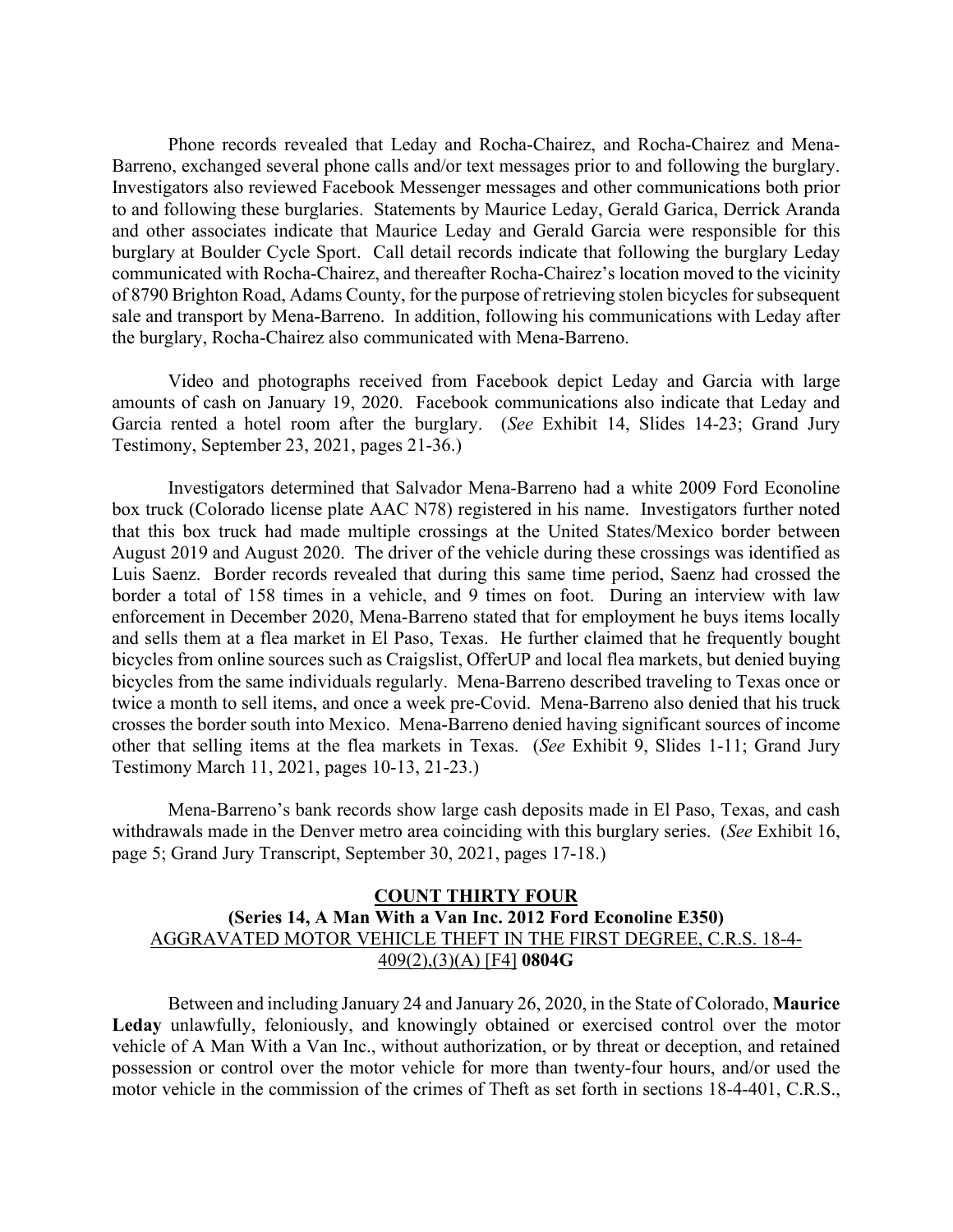and/or caused five hundred dollars or more property damage, including but not limited to property damage to the motor vehicle involved, in the course of obtaining control over or in the exercise of control of the motor vehicle, and the value of the motor vehicle was less than twenty thousand dollars; in violation of section  $18-4-409(2)$ ,  $(3)(a)$ , C.R.S.

The offense committed in Count Thirty Four was committed in the following manner.

Between and including January 24 and January 26, 2020, suspects stole a yellow 2012 Ford Econoline E350, 3DR Truck, Colorado license plate CMI 251, VIN 1FDWE3FS0CDA32932, valued at \$15,000, from 6125 E. 56<sup>th</sup> Avenue, City of Commerce City, Adams County. The vehicle belonged to A Man With a Van, Inc. The vehicle was last seen on January 24, 2020, and at the time of the theft contained approximately \$1,340 worth of moving equipment belonging to that business.

On or about January 26, 2020 at 3:44 a.m., officers recovered the truck in the area of the alley at North Fox and Galapago and West 3rd Avenue, in the City and County of Denver. At the time of the recovery, officers noted significant damage to the ignition of the vehicle consistent with the ignition being "punched" or destroyed for the purpose of operating the vehicle without a key. At the time of the recovery, officers observed that truck in the alley described above without lights. An officer then observed an unknown male flee the truck and enter a nearby unidentified Ford Fiesta vehicle. Thereafter, officers processed the vehicle for any items of evidentiary value and recovered a beer bottle, a black ski mask, and gloves. The beer bottle was processed for possible DNA, with the results consistent with DNA profiles of Warren Nehring and Chemaine Armijo. Importantly, Armijo is Leday's mother, and Nehring was known to be Armijo's boyfriend at this time.

Investigators reviewed Facebook Messenger messages and other communications both prior to and following this motor vehicle theft. Statements by Maurice Leday, Chemaine Armijo, and Warren Nehring and other associates also indicate that Leday, Armijo, and Nehring planned and committed the theft of this vehicle. In addition, the investigation revealed that in January 2020, Leday was known to be staying with his grandmother, who resides at 515 Galapago in the City and County of Denver. This residence is approximately two blocks from the recovery location of the truck. (*See* Exhibit 14, Slides 24-31; Grand Jury Testimony, September 23, 2021, pages 36- 48.)

# **COUNT THIRTY FIVE (Series 15, Evergreen Bicycle Outfitters)** SECOND DEGREE BURGLARY - BUILDING, C.R.S. 18-4-203(1) [F4] **06031**

On or about February 20, 2020, in the State of Colorado **Maurice Leday** unlawfully, feloniously, and knowingly broke an entrance into, entered, or remained unlawfully after a lawful or unlawful entry in the building or occupied structure of 29017 Hotel Way, #C101, City of Evergreen, Jefferson County with the intent to commit therein the crime of Theft; in violation of section 18-4-203(1), C.R.S.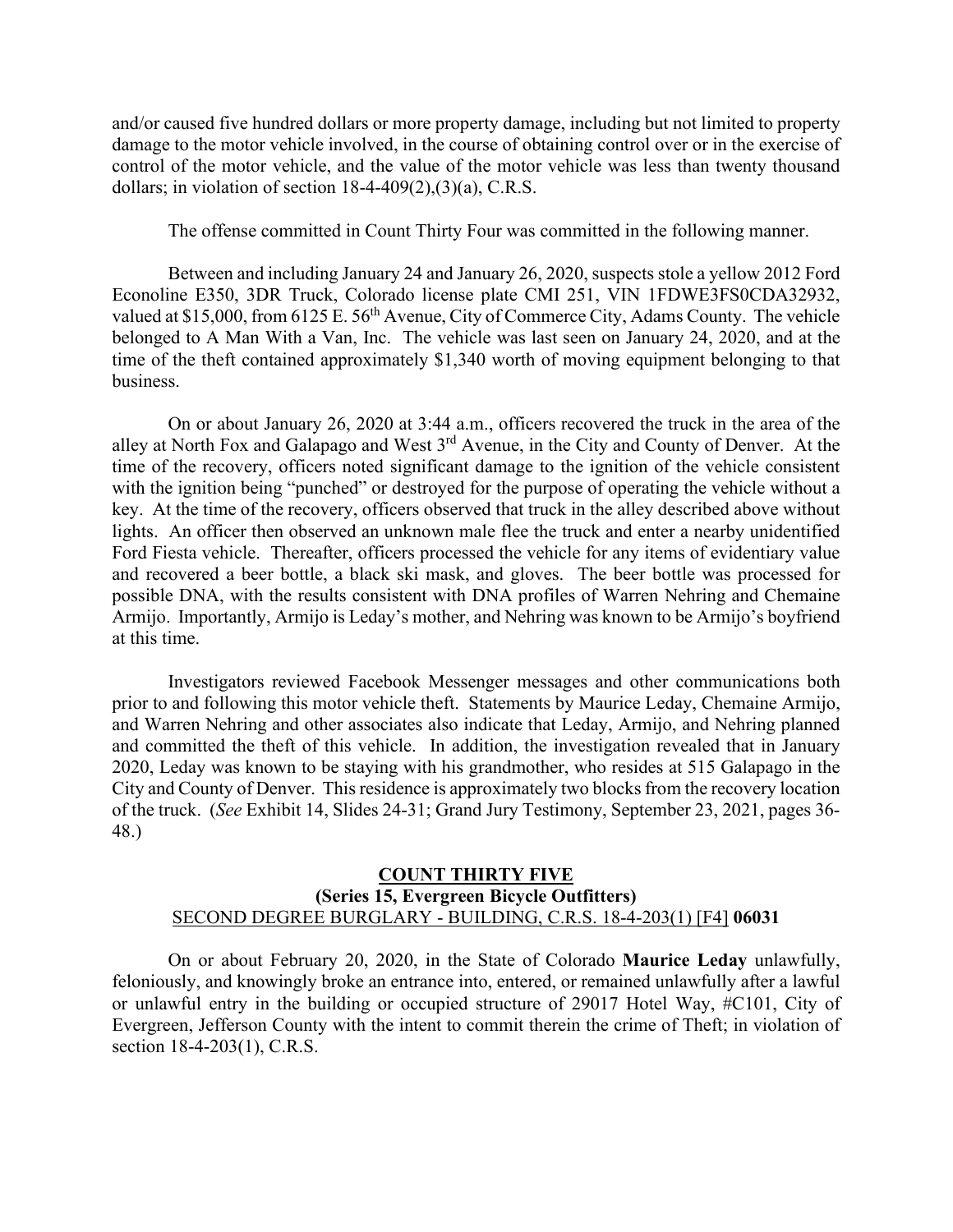# **COUNT THIRTY SIX (Series 15, Evergreen Bicycle Outfitters)** THEFT - \$20,000 - \$100,000, C.R.S. 18-4-401(1),(2)(H) [F4] **08A15**

On or about February 20, 2020, in the State of Colorado **Maurice Leday** unlawfully, feloniously, and knowingly, without authorization or by threat or deception, obtained, retained, or exercised control over; or knowing or believing it to have been stolen, received, loaned money by pawn or pledge on, or disposed of, a thing of value, namely: bicycles of Evergreen Bicycle Outfitters with the value of twenty thousand dollars or more but less than one hundred thousand dollars, and intended to deprive Evergreen Bicycle Outfitters permanently of their use or benefit; in violation of section  $18-4-401(1)(a)$ ,  $(2)(h)$ , C.R.S.

# **COUNT THIRTY SEVEN (Series 15, Evergreen Bicycle Outfitters)** CRIMINAL MISCHIEF - \$5,000 - \$20,000, C.R.S. 18-4-501(1),(4)(D) [F5] **0901K**

On or about February 20, 2020, in the State of Colorado, **Maurice Leday**, in the course of a single criminal episode, unlawfully, feloniously, and knowingly damaged the real or personal property of Evergreen Bicycle Outfitters, the aggregate damage being five thousand dollars or more but less than twenty thousand dollars; in violation of section 18-4-501(1),(4)(e), C.R.S.

The offenses committed in Count Thirty Five through Count Thirty Seven were committed in the following manner.

On or about February 20, 2020, suspects forced entry to Evergreen Bicycle Outfitters, located at 29017 Hotel Way, C#101, City of Evergreen, Jefferson County, by breaking a window causing approximately \$9,727.50 worth of property damage. Thereafter, suspects entered the business and removed eleven bicycles valued \$67,550, and bicycle glasses and other cycling accessories valued at \$4,723.64 (\$72,273.64 total). A witness identified a white panel van at the scene at the time of the burglary, but the vehicle was not subsequently identified.

Investigators reviewed Facebook Messenger messages and other communications both prior to and following the burglary of Evergreen Bicycle Outfitters. Statements by Maurice Leday, Adrian Rocha-Chairez, Nehemiah Garcia, and other associates indicate that Leday and Nehemiah Garcia were responsible for this burglary. Phone records revealed that Rocha-Chairez and Mena-Barreno exchanged several phone calls and/or text messages prior to and following the burglary, and Rocha-Chairez's location moved to the vicinity of 8790 Brighton Road, Adams County, for the purpose of retrieving stolen bicycles for subsequent sale and transport by Mena-Barreno. (*See* Exhibit 14, Slides 45-50; Grand Jury Testimony, September 23, 2021, pages 48-66.)

Investigators determined that Salvador Mena-Barreno had a white 2009 Ford Econoline box truck (Colorado license plate AAC N78) registered in his name. Investigators further noted that this box truck had made multiple crossings at the United States/Mexico border between August 2019 and August 2020. The driver of the vehicle during these crossings was identified as Luis Saenz. Border records revealed that during this same time period, Saenz had crossed the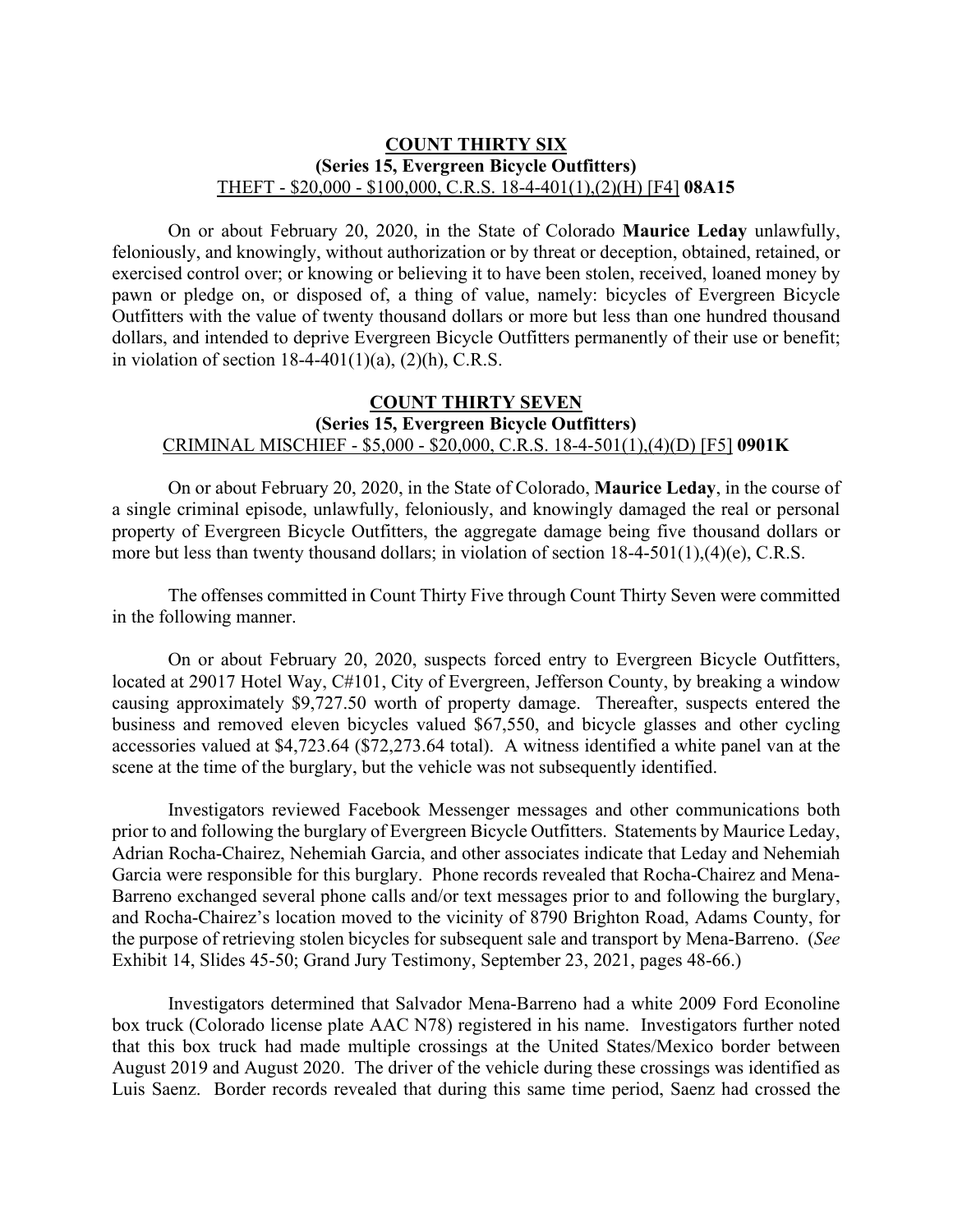border a total of 158 times in a vehicle, and 9 times on foot. During an interview with law enforcement in December 2020, Mena-Barreno stated that for employment he buys items locally and sells them at a flea market in El Paso, Texas. He further claimed that he frequently bought bicycles from online sources such as Craigslist, OfferUP and local flea markets, but denied buying bicycles from the same individuals regularly. Mena-Barreno described traveling to Texas once or twice a month to sell items, and once a week pre-Covid. Mena-Barreno also denied that his truck crosses the border south into Mexico. Mena-Barreno denied having significant sources of income other that selling items at the flea markets in Texas. (*See* Exhibit 9, Slides 1-11; Grand Jury Testimony March 11, 2021, pages 10-13, 21-23.)

Mena-Barreno's bank records show large cash deposits made in El Paso, Texas, and cash withdrawals made in the Denver metro area coinciding with this burglary series. (*See* Exhibit 16, page 6; Grand Jury Transcript, September 30, 2021, pages 18-20.)

## **COUNT THIRTY EIGHT (Series 16, Evergreen Bicycle Outfitters)** SECOND DEGREE BURGLARY - BUILDING, C.R.S. 18-4-203(1) [F4] **06031**

On or about February 26, 2020, in the State of Colorado **Maurice Leday** unlawfully, feloniously, and knowingly broke an entrance into, entered, or remained unlawfully after a lawful or unlawful entry in the building or occupied structure of 29017 Hotel Way, #C101, City of Evergreen, Jefferson County with the intent to commit therein the crime of Theft; in violation of section 18-4-203(1), C.R.S.

## **COUNT THIRTY NINE (Series 16, Evergreen Bicycle Outfitters)** THEFT - \$20,000 - \$100,000, C.R.S. 18-4-401(1),(2)(H) [F4] **08A15**

On or about February 26, 2020, in the State of Colorado **Maurice Leday** unlawfully, feloniously, and knowingly, without authorization or by threat or deception, obtained, retained, or exercised control over; or knowing or believing it to have been stolen, received, loaned money by pawn or pledge on, or disposed of, a thing of value, namely: bicycles of Evergreen Bicycle Outfitters with the value of twenty thousand dollars or more but less than one hundred thousand dollars, and intended to deprive Evergreen Bicycle Outfitters permanently of their use or benefit; in violation of section  $18-4-401(1)(a)$ ,  $(2)(h)$ , C.R.S.

The offenses committed in Count Thirty Eight through Count Thirty Nine were committed in the following manner.

On or about February 26, 2020, suspects forced entry to Evergreen Bicycle Outfitters, located at 2901 Hotel Way, #C101, City of Evergreen, Jefferson County, through a window. Notably, this same business had previously been burglarized on February 20, 2020, as described above. The suspects entered the business by removing the plywood that had been previously placed over the window broken the earlier burglary. Thereafter, the suspects removed sixteen bicycles valued at \$67,376.27. A witness observed two large white vans, used by three to four suspects, in the area at the time of the burglary.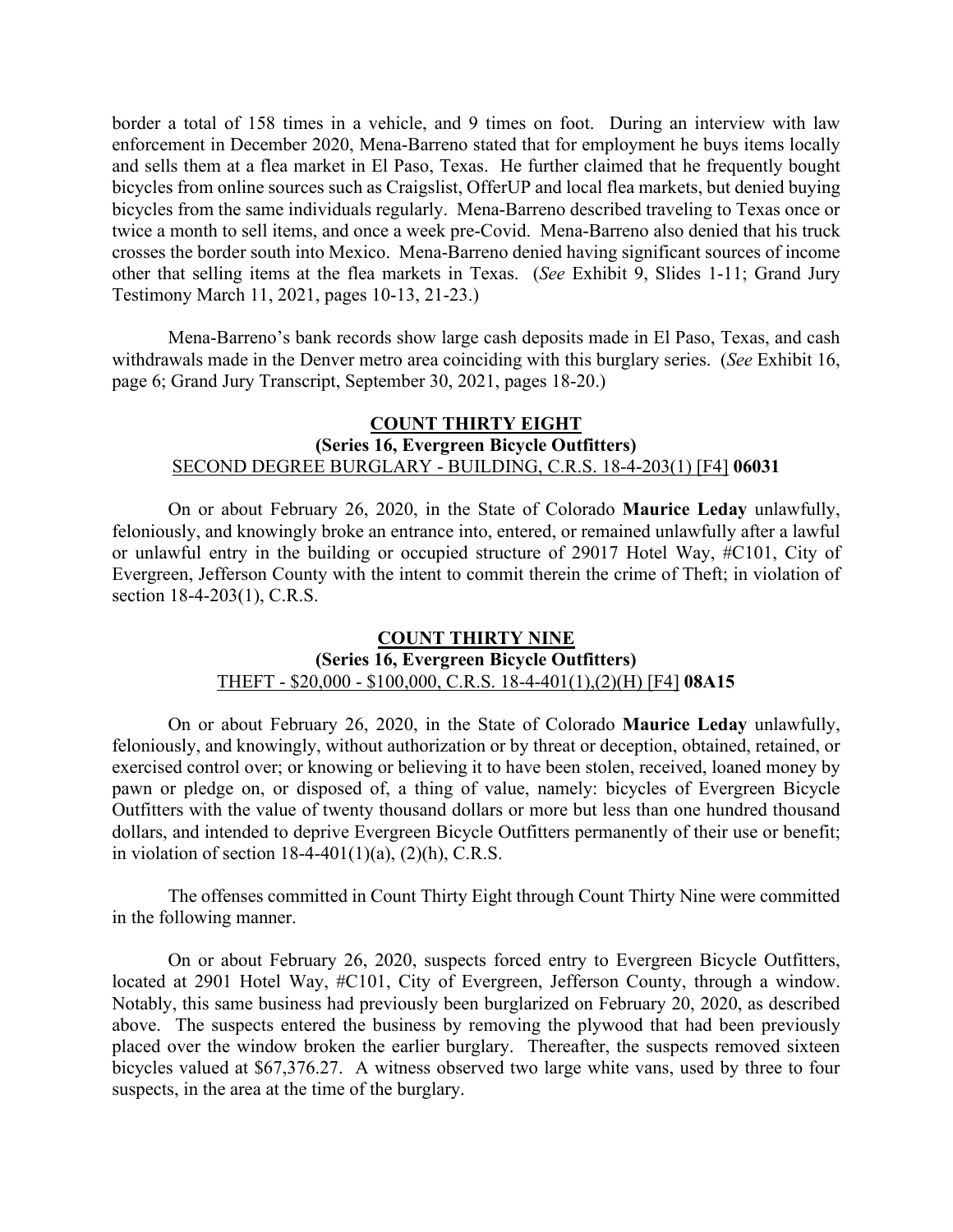Phone records revealed that Leday and Rocha-Chairez, and Rocha-Chairez and Mena-Barreno, exchanged several phone calls and/or text messages prior to and following the burglary. Leday contacted Rocha-Chairez immediately after the burglary, and Rocha-Chairez's located moved from his residence to the location at 8790 Brighton Road, Adams County. Rocha-Chairez made multiple calls to Mena-Barreno at that time. Leday and Rocha-Chairez continued to communicate in the days following the burglary. On or about February 28, 2020, a photo of Leday sent from Leday to Gerald Garcia depicts Leday with a large sum of cash.

Investigators reviewed Facebook Messenger messages and other communications both prior to and following the burglary of Evergreen Bicycle Outfitters. These communications indicate that Leday recruited Kevin Acosta-Larkin to participate in this burglary. Phone records also reveal that the physical location of Kevin Acosta-Larkin's phone was in the area of Evergreen Bicycle Outfitters immediately after the burglary, and then its location moved across the greater Denver metropolitan area in the direction of the 8790 Brighton Road, Adams County location. (*See* Exhibit 14, Slides 51-64; Grand Jury Testimony, September 23, 2021, pages 67-74.)

Investigators determined that Salvador Mena-Barreno had a white 2009 Ford Econoline box truck (Colorado license plate AAC N78) registered in his name. Investigators further noted that this box truck had made multiple crossings at the United States/Mexico border between August 2019 and August 2020. The driver of the vehicle during these crossings was identified as Luis Saenz. Border records revealed that during this same time period, Saenz had crossed the border a total of 158 times in a vehicle, and 9 times on foot. During an interview with law enforcement in December 2020, Mena-Barreno stated that for employment he buys items locally and sells them at a flea market in El Paso, Texas. He further claimed that he frequently bought bicycles from online sources such as Craigslist, OfferUP and local flea markets, but denied buying bicycles from the same individuals regularly. Mena-Barreno described traveling to Texas once or twice a month to sell items, and once a week pre-Covid. Mena-Barreno also denied that his truck crosses the border south into Mexico. Mena-Barreno denied having significant sources of income other that selling items at the flea markets in Texas. (*See* Exhibit 9, Slides 1-11; Grand Jury Testimony March 11, 2021, pages 10-13, 21-23.)

Mena-Barreno's bank records show large cash deposits made in El Paso, Texas, and cash withdrawals made in the Denver metro area coinciding with this burglary series. (*See* Exhibit 16, page 6; Grand Jury Transcript, September 30, 2021, pages 18-20.)

## **COUNT FORTY (Series 17, Giant Cycling World)** AGGRAVATED MOTOR VEHICLE THEFT IN THE FIRST DEGREE, C.R.S. 18-4- 409(2),(3)(A) [F4] **0804G**

Between and including March 23 and March 24, 2020, in the State of Colorado, **Maurice Leday** unlawfully, feloniously, and knowingly obtained or exercised control over the motor vehicle of Denver Public Schools, without authorization, or by threat or deception, and used the motor vehicle in the commission of the crimes of Burglary and Theft as set forth in sections 18-4- 203 and 18-4-401, C.R.S., and/or caused five hundred dollars or more property damage, including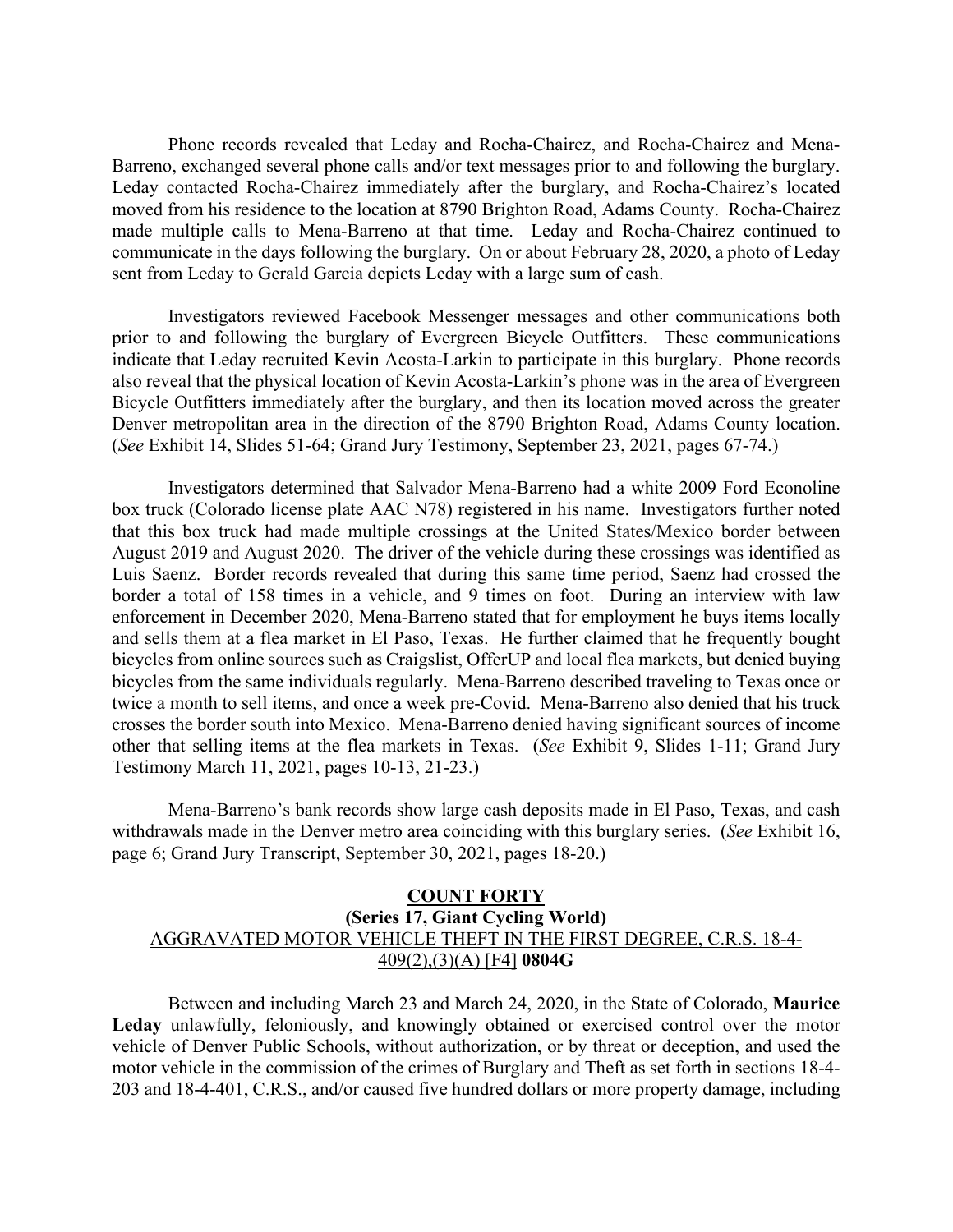but not limited to property damage to the motor vehicle involved, in the course of obtaining control over or in the exercise of control of the motor vehicle, and the value of the motor vehicle was less than twenty thousand dollars; in violation of section 18-4-409(2),(3)(a), C.R.S.

## **COUNT FORTY ONE (Series 17, Giant Cycling World)** SECOND DEGREE BURGLARY - BUILDING, C.R.S. 18-4-203(1) [F4] **06031**

On or about March 24, 2020, in the State of Colorado **Maurice Leday** unlawfully, feloniously, and knowingly broke an entrance into, entered, or remained unlawfully after a lawful or unlawful entry in the building or occupied structure of Giant Cycling World, 7301 S. Santa Fe Drive, City of Littleton, Arapahoe County, located at with the intent to commit therein the crime of Theft; in violation of section 18-4-203(1), C.R.S.

## **COUNT FORTY TWO (Series 17, Giant Cycling World)** THEFT - \$20,000 - \$100,000, C.R.S. 18-4-401(1),(2)(H) [F4] **08A15**

On or about March 24, 2020, in the State of Colorado **Maurice Leday** unlawfully, feloniously, and knowingly, without authorization or by threat or deception, obtained, retained, or exercised control over; or knowing or believing it to have been stolen, received, loaned money by pawn or pledge on, or disposed of, a thing of value, namely: bicycles of Giant Cycling World with the value of twenty thousand dollars or more but less than one hundred thousand dollars, and intended to deprive Giant Cycling World permanently of their use or benefit; in violation of section  $18-4-401(1)(a)$ ,  $(2)(h)$ , C.R.S.

The offenses committed in Count Forty One through Count Forty Two were committed in the following manner.

On or about March 24, 2020, suspects forced entry into Giant Cycling World, located at 7301 S. Santa Fe Drive, City of Littleton, Arapahoe County by breaking a window with bolt cutters. Thereafter, suspects removed fifteen bicycles from the business valued at \$31,193.50. Surveillance video from the store depicted three suspects involved in the burglary, as well as the presence of an unidentified U-Haul truck and a white van with the Colorado license plate CUO 866. The white van was abandoned at the scene of the burglary. Significantly, this same location had been previously burglarized in December 2019 in a similar manner as described above.

Subsequent investigation revealed that the van, a white 2013 Chevrolet 210 passenger van, Colorado license plate, VIN 1FBNE3BL0DDA84484, valued at \$11,000, belonged to Denver Public Schools and registered to Colorado High School Charter Osage. Further, the van had been last seen at 1175 Osage Street, City and County of Denver, and was stolen at an unknown time. At the time of recovery, officers noted that the van had a damaged and/or "punched" ignition.

Phone records revealed that Leday and Rocha-Chairez exchanged several phone calls and/or text messages prior to and following the burglary. Investigators also reviewed Facebook Messenger messages and other communications both prior to and following the burglary of Giant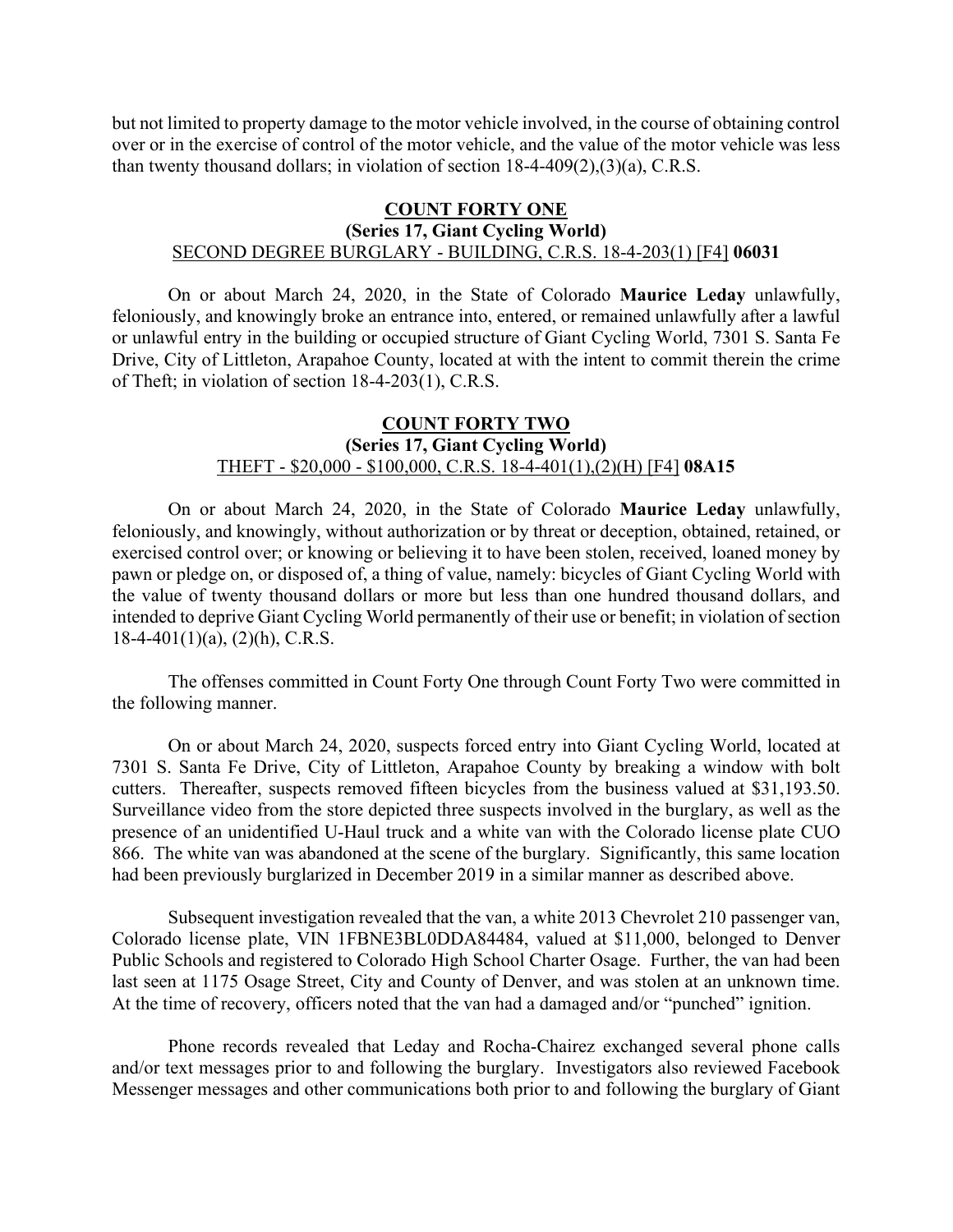Cycling World. These communications indicate that Leday recruited Kevin Acosta-Larkin to participate in this burglary. Phone records also indicate that Leday's phone was in the area of theft of the van from the Osage Street location less than one hour prior the burglary of Giant Cycling World on March 24, 2020. After the burglary, Leday's phone location moved to the area 8790 Brighton Road, Adams County. Notably, this location detail is based on a phone call from Leday to Rocha-Chairez. Similarly, on the early morning of March 24, 2020, the location of Rocha-Chairez's phone moved from the area of his residence to the vicinity of 8790 Brighton Road. Facebook records also indicate that following the burglary, Leday rented a hotel room, consistent with the pattern described above.

Facebook messages also demonstrate that following the burglary, Leday and Acosta-Larkin coordinated to sell a bicycle consistent with a make and model of bicycle stolen from Giant Cycling World on March 24, 2020. The communications indicate that Leday and Acosta-Larkin sold the bicycle and divided the proceeds. (*See* Exhibit 14, Slides 64-79; Grand Jury Testimony, September 23, 2020, pages 74-100.)

Investigators determined that Salvador Mena-Barreno had a white 2009 Ford Econoline box truck (Colorado license plate AAC N78) registered in his name. Investigators further noted that this box truck had made multiple crossings at the United States/Mexico border between August 2019 and August 2020. The driver of the vehicle during these crossings was identified as Luis Saenz. Border records revealed that during this same time period, Saenz had crossed the border a total of 158 times in a vehicle, and 9 times on foot. During an interview with law enforcement in December 2020, Mena-Barreno stated that for employment he buys items locally and sells them at a flea market in El Paso, Texas. He further claimed that he frequently bought bicycles from online sources such as Craigslist, OfferUP and local flea markets, but denied buying bicycles from the same individuals regularly. Mena-Barreno described traveling to Texas once or twice a month to sell items, and once a week pre-Covid. Mena-Barreno also denied that his truck crosses the border south into Mexico. Mena-Barreno denied having significant sources of income other that selling items at the flea markets in Texas. (*See* Exhibit 9, Slides 1-11; Grand Jury Testimony March 11, 2021, pages 10-13, 21-23.)

Mena-Barreno's bank records show large cash deposits made in El Paso, Texas, and cash withdrawals made in the Denver metro area coinciding with this burglary series. (*See* Exhibit 16, page 7; Grand Jury Transcript, September 30, 2021, pages 20-22.)

#### **COUNT FORTY THREE**

# **(Series 18, REI, Cars Remember When, Fay Myers, Havana Auto Parts, Sun Enterprises)** AGGRAVATED MOTOR VEHICLE THEFT IN THE FIRST DEGREE, C.R.S. 18-4- 409(2),(3)(A) [F4] **0804G**

Between and including April 15 and April 16, 2020, in the State of Colorado, **Maurice Leday** unlawfully, feloniously, and knowingly obtained or exercised control over the motor vehicle of Mile High Youth Corps., without authorization, or by threat or deception, and used the motor vehicle in the commission of the crimes of Burglary and Theft as set forth in sections 18-4- 203 and 18-4-401, C.R.S., and/or caused five hundred dollars or more property damage, including but not limited to property damage to the motor vehicle involved, in the course of obtaining control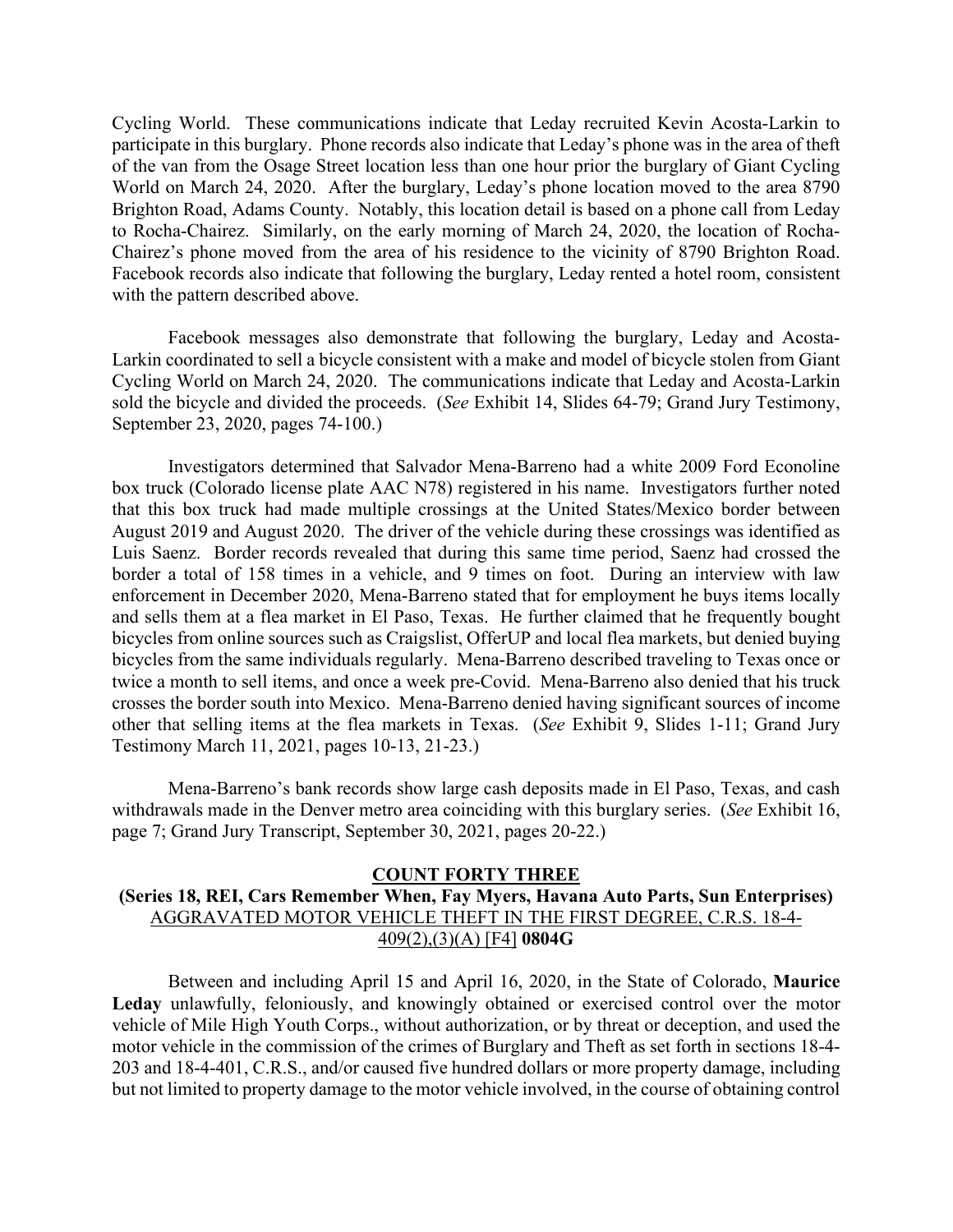over or in the exercise of control of the motor vehicle, and the value of the motor vehicle was less than twenty thousand dollars; in violation of section 18-4-409(2),(3)(a), C.R.S.

#### **COUNT FORTY FOUR**

## **(Series 18, REI, Cars Remember When, Fay Myers, Havana Auto Parts, Sun Enterprises)** SECOND DEGREE BURGLARY - BUILDING, C.R.S. 18-4-203(1) [F4] **06031**

On or about April 15, 2020, in the State of Colorado **Maurice Leday** unlawfully, feloniously, and knowingly broke an entrance into, entered, or remained unlawfully after a lawful or unlawful entry in the building or occupied structure of REI, located at 1416 N. Platte Street, City and County of Denver, with the intent to commit therein the crime of Theft; in violation of section 18-4-203(1), C.R.S.

#### **COUNT FORTY FIVE**

# **(Series 18, REI, Cars Remember When, Fay Myers, Havana Auto Parts, Sun Enterprises)** THEFT - \$5,000 - \$20,000, C.R.S. 18-4-401(1),(2)(H) [F5] **08A14**

On or about April 15, 2020, in the State of Colorado **Maurice Leday** unlawfully, feloniously, and knowingly, without authorization or by threat or deception, obtained, retained, or exercised control over; or knowing or believing it to have been stolen, received, loaned money by pawn or pledge on, or disposed of, a thing of value, namely: bicycles of REI with the value of five thousand dollars or more but less than twenty thousand dollars, and intended to deprive Giant Cycling World permanently of their use or benefit; in violation of section 18-4-401(1)(a), (2)(h), C.R.S.

#### **COUNT FORTY SIX**

# **(Series 18, REI, Cars Remember When, Fay Myers, Havana Auto Parts, Sun Enterprises)** SECOND DEGREE BURGLARY - BUILDING, C.R.S. 18-4-203(1) [F4] **06031**

On or about April 16, 2020, in the State of Colorado **Maurice Leday** unlawfully, feloniously, and knowingly broke an entrance into, entered, or remained unlawfully after a lawful or unlawful entry in the building or occupied structure of Cars Remember When, located at 4505 S. Santa Fe Drive, Arapahoe County, with the intent to commit therein the crime of Theft; in violation of section 18-4-203(1), C.R.S.

#### **COUNT FORTY SEVEN**

# **(Series 18, REI, Cars Remember When, Fay Myers, Havana Auto Parts, Sun Enterprises)** CRIMINAL MISCHIEF - \$20,000 - \$100,000, C.R.S. 18-4-501(1),(4)(F) [F4] **0901L**

On or about April 16, 2020, in the State of Colorado, **Maurice Leday**, in the course of a single criminal episode, unlawfully, feloniously, and knowingly damaged the real or personal property of Cars Remember When, the aggregate damage being twenty thousand dollars or more but less than one hundred thousand dollars; in violation of section 18-4-501(1),(4)(f), C.R.S.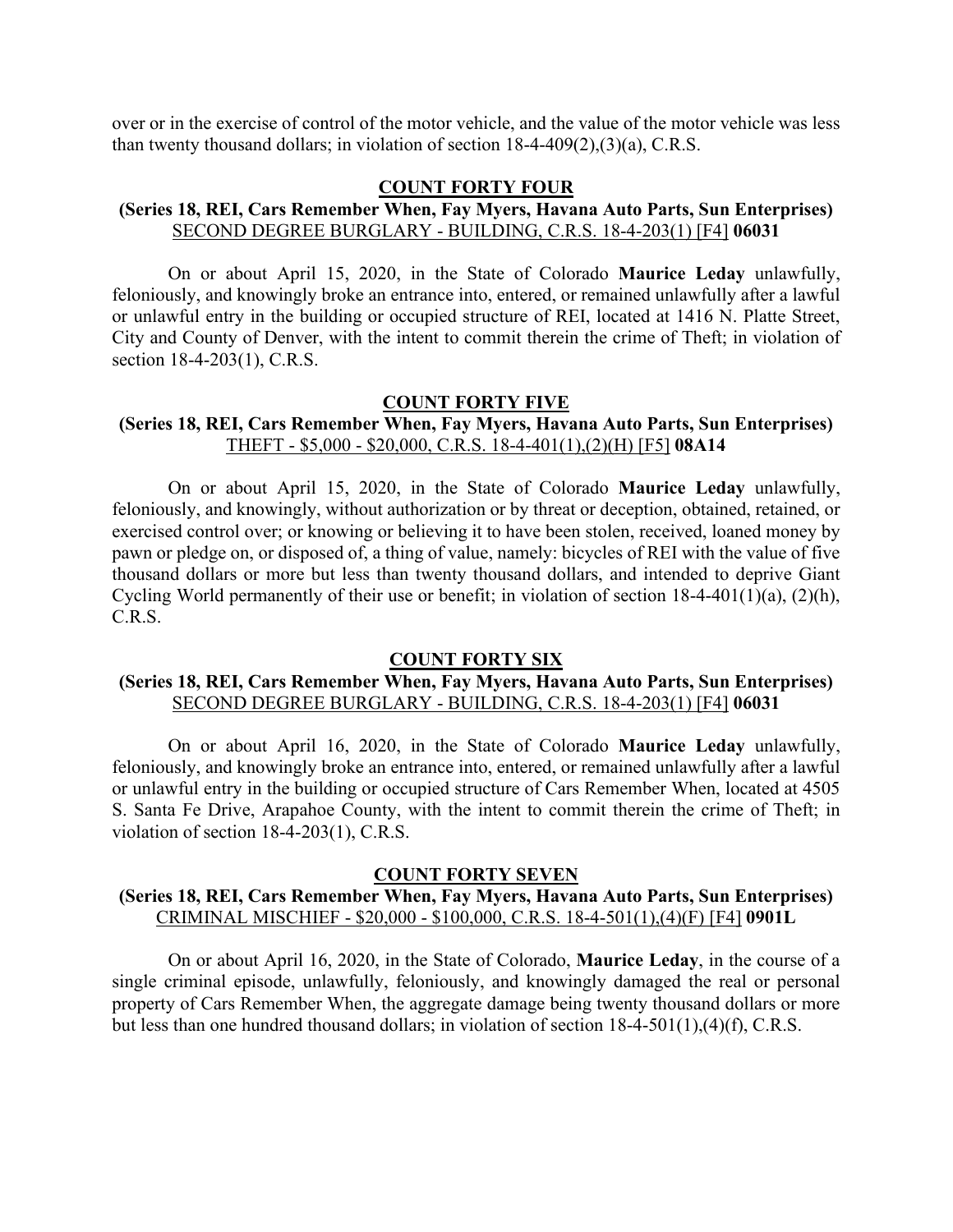## **COUNT FORTY EIGHT (Series 18, REI, Cars Remember When, Fay Myers, Havana Auto Parts, Sun Enterprises)** SECOND DEGREE CRIMINAL TRESPASS – ENCLOSED/FENCED AREA, C.R.S. 18-4-503(1) (A) [M3] **09036**

On or about April 16, 2020, in the State of Colorado, **Maurice Leday** unlawfully entered or remained in or upon the premises of Fay Myers Motorcycle World, located at 9700 E. Arapahoe Road, City of Greenwood Village, Arapahoe County, which were enclosed in a manner designed to exclude intruders or were fenced; in violation of section 18-4-503(1)(a), C.R.S.

#### **COUNT FORTY NINE**

# **(Series 18, REI, Cars Remember When, Fay Myers, Havana Auto Parts, Sun Enterprises)** ATTEMPED THEFT - \$5,000 - \$20,000, C.R.S. 18-4-401(1),(2)(G) [F6] **08A14A**

On or about April 16, 2020, **Maurice Leday**, by engaging in conduct constituting a substantial step toward the commission of Theft, **Maurice Leday**, unlawfully, feloniously, and knowingly, without authorization or by threat or deception, attempted to obtain, retain, or exercise control over; or knowing or believing it to have been stolen, attempted to receive, loan money by pawn or pledge on, or dispose of a thing of value, namely: an ATV and a trailer, of Fay Myers Motorcycle World, with the value of five thousand dollars or more but less than twenty thousand dollars, and intended to deprive Fay Myers Motorcycle World permanently of their use or benefit; in violation of section 18-4-401(1)(a), (2)(g), C.R.S. and 18-2-101, C.R.S.

#### **COUNT FIFTY**

#### **(Series 18, REI, Cars Remember When, Fay Myers, Havana Auto Parts, Sun Enterprises)** CRIMINAL MISCHIEF - \$1,000 - \$5,000, C.R.S. 18-4-501(1),(4)(D) [F6] **0901J**

On or about April 16, 2020, in the State of Colorado, **Maurice Leday**, in the course of a single criminal episode, unlawfully, feloniously, and knowingly damaged the real or personal property of Fay Myers Motorcycle World, the aggregate damage being one thousand dollars or more but less than five thousand dollars; in violation of section 18-4-501(1),(4)(d), C.R.S.

#### **COUNT FIFTY ONE**

# **(Series 18, REI, Cars Remember When, Fay Myers, Havana Auto Parts, Sun Enterprises)** AGGRAVATED MOTOR VEHICLE THEFT IN THE FIRST DEGREE, C.R.S. 18-4- 409(2),(3)(A) [F4] **0804G**

On or about April 16, 2020, in the State of Colorado, **Maurice Leday** unlawfully, feloniously, and knowingly obtained or exercised control over the motor vehicle of Havana Auto Parts, without authorization, or by threat or deception, and used the motor vehicle in the commission of the crimes of Trespass and Attempted Theft as set forth in sections 18-4-503 and 18-4-203 and 18-4-401, C.R.S., and/or caused five hundred dollars or more property damage, including but not limited to property damage to the motor vehicle involved, in the course of obtaining control over or in the exercise of control of the motor vehicle, and the value of the motor vehicle was less than twenty thousand dollars; in violation of section 18-4-409(2),(3)(a), C.R.S.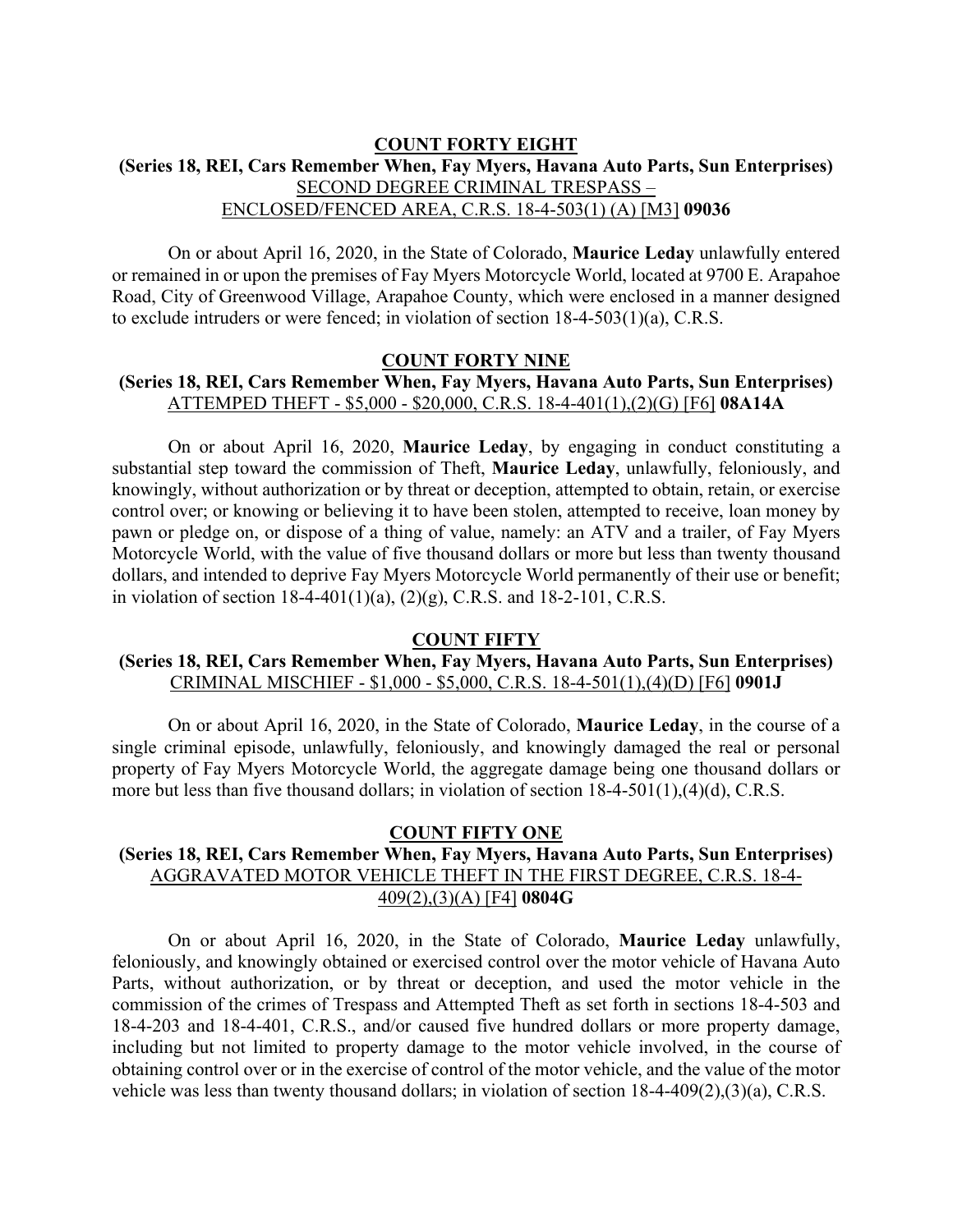#### **COUNT FIFTY TWO**

## **(Series 18, REI, Cars Remember When, Fay Myers, Havana Auto Parts, Sun Enterprises)** SECOND DEGREE BURGLARY - BUILDING, C.R.S. 18-4-203(1) [F4] **06031**

On or about April 16, 2020, in the State of Colorado **Maurice Leday** unlawfully, feloniously, and knowingly broke an entrance into, entered, or remained unlawfully after a lawful or unlawful entry in the building or occupied structure of Sun Enterprises, located at 8876 Pearl Street, City of Thornton, Adams County, with the intent to commit therein the crime of Aggravated Motor Vehicle Theft; in violation of section 18-4-203(1), C.R.S.

#### **COUNT FIFTY THREE**

## **(Series 18, REI, Cars Remember When, Fay Myers, Havana Auto Parts, Sun Enterprises)** AGGRAVATED MOTOR VEHICLE THEFT IN THE FIRST DEGREE, C.R.S. 18-4- 409(2),(3)(A) [F4] **0804G**

Between and including April 16 and April 19, 2020, in the State of Colorado, **Maurice Leday** unlawfully, feloniously, and knowingly obtained or exercised control over the motor vehicle of Sun Enterprises, namely a 2016 Honda CRF250R, without authorization, or by threat or deception, and retained possession or control over the motor vehicle for more than twenty-four hours, and the value of the motor vehicle was less than twenty thousand dollars; in violation of section 18-4-409(2),(3)(a), C.R.S.

#### **COUNT FIFTY FOUR**

#### **(Series 18, REI, Cars Remember When, Fay Myers, Havana Auto Parts, Sun Enterprises)** AGGRAVATED MOTOR VEHICLE THEFT IN THE FIRST DEGREE, C.R.S. 18-4- 409(2),(3)(A) [F4] **0804G**

Between and including April 16 and April 19, 2020, in the State of Colorado, **Maurice Leday** unlawfully, feloniously, and knowingly obtained or exercised control over the motor vehicle of Sun Enterprises, namely a 2019 Honda Talon 1000X, without authorization, or by threat or deception, and retained possession or control over the motor vehicle for more than twenty-four hours, and the value of the motor vehicle was less than twenty thousand dollars; in violation of section 18-4-409(2),(3)(a), C.R.S.

#### **COUNT FIFTY FIVE**

# **(Series 18, REI, Cars Remember When, Fay Myers, Havana Auto Parts, Sun Enterprises)** AGGRAVATED MOTOR VEHICLE THEFT IN THE FIRST DEGREE, C.R.S. 18-4- 409(2),(3)(A) [F4] **0804G**

Between and including April 16 and April 19, 2020, in the State of Colorado, **Maurice Leday** unlawfully, feloniously, and knowingly obtained or exercised control over the motor vehicle of Sun Enterprises, namely a 2020 Echo EUTV-10-13, without authorization, or by threat or deception, and retained possession or control over the motor vehicle for more than twenty-four hours, and the value of the motor vehicle was less than twenty thousand dollars; in violation of section 18-4-409(2),(3)(a), C.R.S.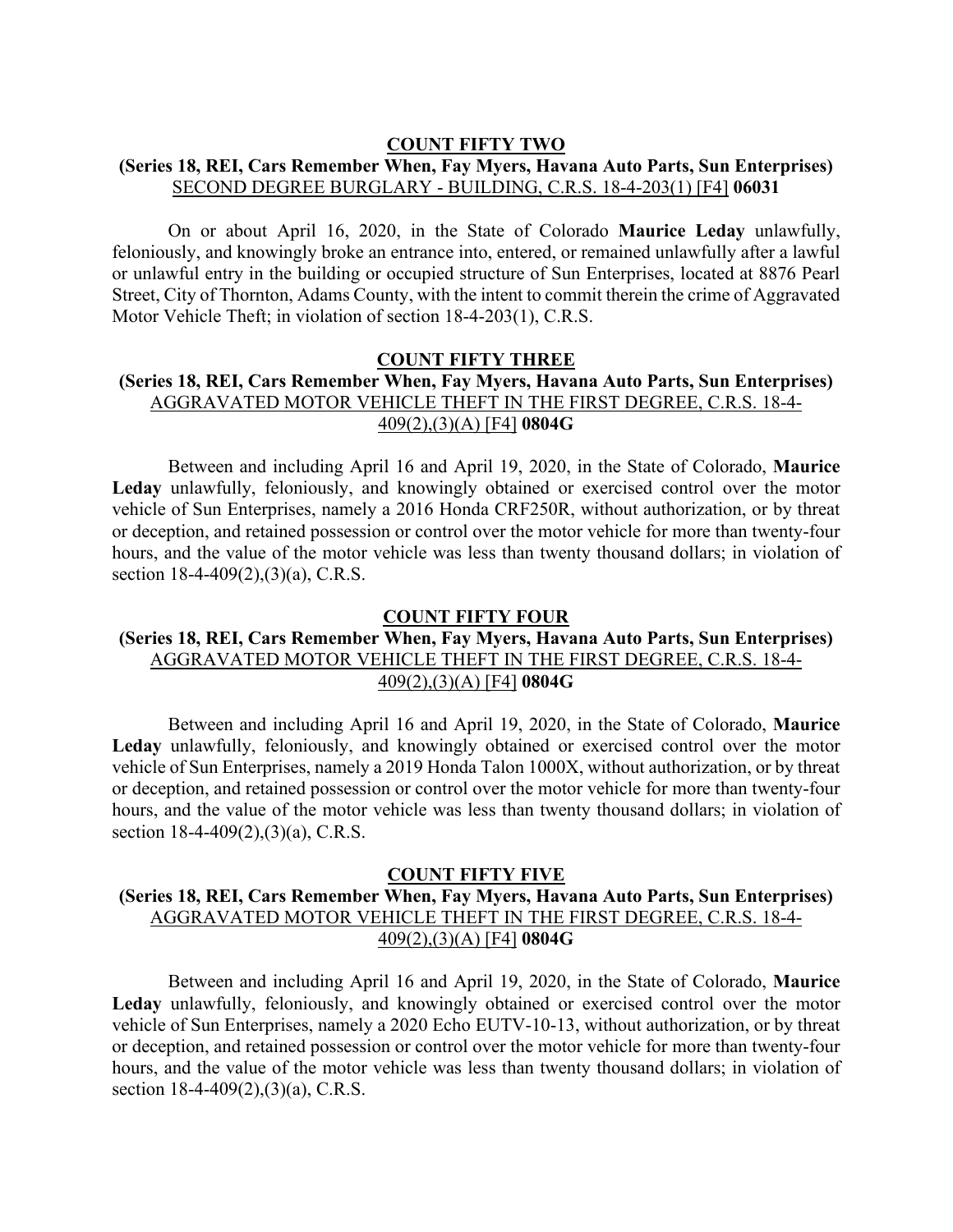#### **COUNT FIFTY SIX (Series 18, REI, Cars Remember When, Fay Myers, Havana Auto Parts, Sun Enterprises)** AGGRAVATED MOTOR VEHICLE THEFT IN THE FIRST DEGREE, C.R.S. 18-4- 409(2),(3)(A) [F4] **0804G 0804G**

On or about April 22, 2020, in the State of Colorado, **Maurice Leday** unlawfully, feloniously, and knowingly obtained or exercised control over the motor vehicle of Mile High Youth Corp., without authorization, or by threat or deception, and retained possession or control over the motor vehicle for more than twenty-four hours, and the value of the motor vehicle was less than twenty thousand dollars; in violation of section 18-4-409(2),(3)(a), C.R.S.

The offenses committed in Count Forty Three through Count Fifty Six were committed in the following manner.

Between and including April 14 to April 15, 2020, suspects stole a white 2005 Ford Econoline E350 passenger van, Colorado license plate 407 NOS, VIN 1F8NE31L95HA45985, valued at \$10,0005 and belonging to Mile High Youth Corp. from 953 Decatur Street, City and County of Denver. Mile High Youth Corp. was unaware of the theft until notified by law enforcement following recovery of the vehicle on April 16, 2020 at the scene of a burglary discussed below. Mile High Youth Corp. estimated that the vehicle had been stolen on or about April 15, 2020.

On or about April 15, 2020, at approximately 3:15 a.m., surveillance video captured the Mile High Youth Corp. van (license plate 407 NOS) in the parking lot of Florence Crittenton High School, 55 Zuni Street, City and County of Denver. The surveillance video further depicts two suspects removing a back seat from the van. One of the suspects visible on the video is wearing a blue hooded sweatshirt with "Champion" written on the front, jeans, gloves, a mask, and red shoes. At one point on the video, the suspect removes his mask. A close-up of the suspect with his mask off resembles Maurice Leday. Further, social media photos and videos show Leday wearing a blue Champion hooded sweatshirt and red shoes consistent with the suspect observed with the Mile High Youth Corp. (license plate 407 NOS) passenger van.

On April 15, 2020 at 4:53 a.m., suspects forced entry into the REI, located at 1416 Platte Street, City and County of Denver, by using a crowbar and sledgehammer to break a door. Thereafter, suspects removed two bicycles valued at \$8,794 from the business. The sledgehammer was recovered from the scene. One suspect at the REI wore the same clothing as the suspect in the Florence Crittenton parking lot surveillance video described above. In addition, on or about April 15, 2020, the Mile High Youth Corp. passenger van (license plate 407 NOS) was photographed by a photo red light camera at the intersection of Arapahoe Road and Yosemite Street, in the City of Greenwood Village. The photograph of the driver of the van at that time resembled Leday, including that the driver is wearing a long sleeve blue shirt consistent with the blue Champion hooded sweatshirt described above.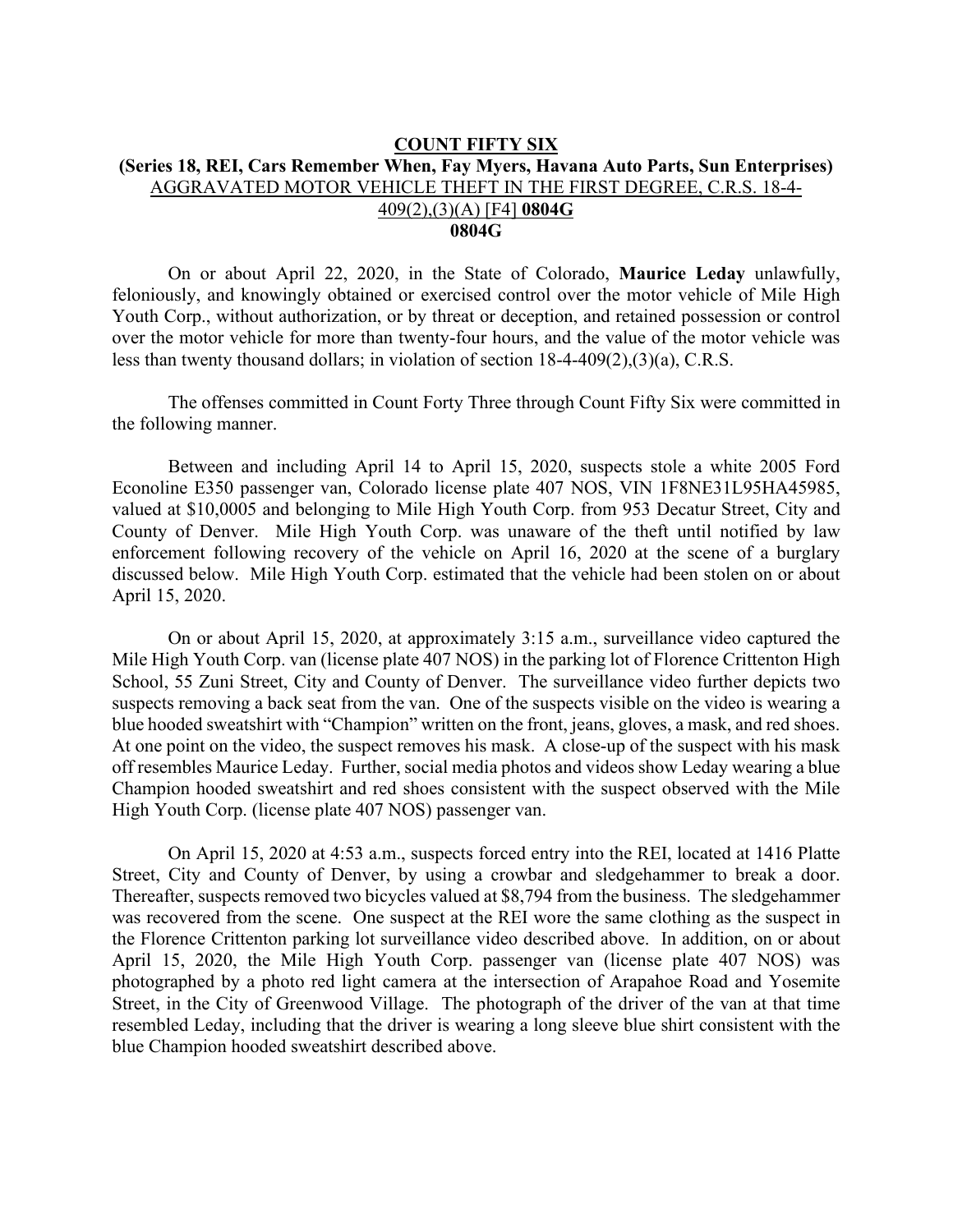On April 16, 2020 at 1:42 a.m., suspects forced entry into Cars Remember When, located at 4505 S. Santa Fe Drive, unincorporated Arapahoe County, by crashing a van through the gate and a garage door of the business. Surveillance video from that business captured the van used to force entry, and the van observed on the video is the Mile High Youth Corp. passenger van (license plate 407 NOS). The same surveillance captured two suspects in dark clothing and bandanas covering their faces. The forcible entry into the business caused \$33,500 worth of damage to the gates, garage door, and vehicles parked on the showroom floor. The suspects fled the business in the Mile High Youth Corp. passenger van (407 NOS) without taking any property from the store. One black glove and the front bumper of the Mile High Youth Corp. passenger van (license plate 407 NOS) with the license plate still affixed were left inside the store at the time the suspects fled.

On or about April 16, 2020, at 3:57 a.m., suspects cut a padlock and entered into an enclosed/fenced outdoor storage area of Fay Meyers Motorcycle World, located at 9700 E. Arapahoe Road, City of Greenwood Village, Arapahoe County, causing approximately \$600 worth of damage to the gate. Surveillance video captured the suspects arriving in a 2011 Ford Ranger truck, Colorado license plate 506 XBY, VIN 1FTKR1AD6BPA17451, valued at \$10,000 and registered to Havana Auto Parts. In the video, logos for "auto parts" and a phone number are visible on the truck. The suspects next attempted to steal a 4-wheeler ATV, a 2017 Yamaha 700 cc valued at \$7,999, and a trailer, a 2020 4 pl trailer valued at \$3,999, but were unsuccessful. While leaving Fay Myers Motorcycle World, the suspects backed the Havana Auto Parts truck into a side-by-side utility vehicle belonging to Fay Myers, causing approximately \$1,035 worth of damage.

Following the Fay Myers burglary, investigators visited the Havana Auto Parts store, located at 9640 E. Arapahoe Road, City of Greenwood Village, Arapahoe County. Importantly, this auto parts store is located approximately one block from Fay Myers Motorcycle World. There officers discovered that the business was missing a 2011 Ford Ranger truck (Colorado license plate 506 XBY). In addition, the office observed the Mile High Youth Corp. passenger van (Colorado license plate 407 NOS) abandoned, and still running. Officers noted damage to the vehicle, including a "punched" ignition, broken windshield, and damaged side. From inside the van, officers also recovered at sign for a "Guerilla Gravity" bicycle consistent with a bicycle stolen from REI on April 15, 2020.

On or about April 16, 2020, at 4:48 a.m., suspects forced entry to Sun Enterprises, located at 8876 Pearl Street, City of Thornton, Adams County. Suspects removed three vehicles from that business: (1) a 2016 Honda CRF250R dirt bike, VIN JH2ME1033GK300124, valued at \$5,995; (2) a 2019 Honda Talon 1000x side by side utility vehicle, VIN 1HFVE0517K4002578, valued at \$19,999; and a 2020 Echo EUTV-10-13 trailer, VIN 5PSBA101XL105535B4, valued at \$2,500. A witness familiar with Havana Auto Parts observed their truck (Colorado license plate 506 XBY) in the area of 45<sup>th</sup> Avenue and Lincoln Street, City and County of Denver. The truck was subsequently recovered with fresh damage consistent with the previous collision at Fay Myers Motorcycle World.

Phone records revealed that Leday and Rocha-Chairez exchanged several phone calls and/or text messages between April 14 and April 22, 2020. Leday's phone records also place him in the vicinity of 8790 Brighton Road, Adams County on April 15, 2020 after exchanging phone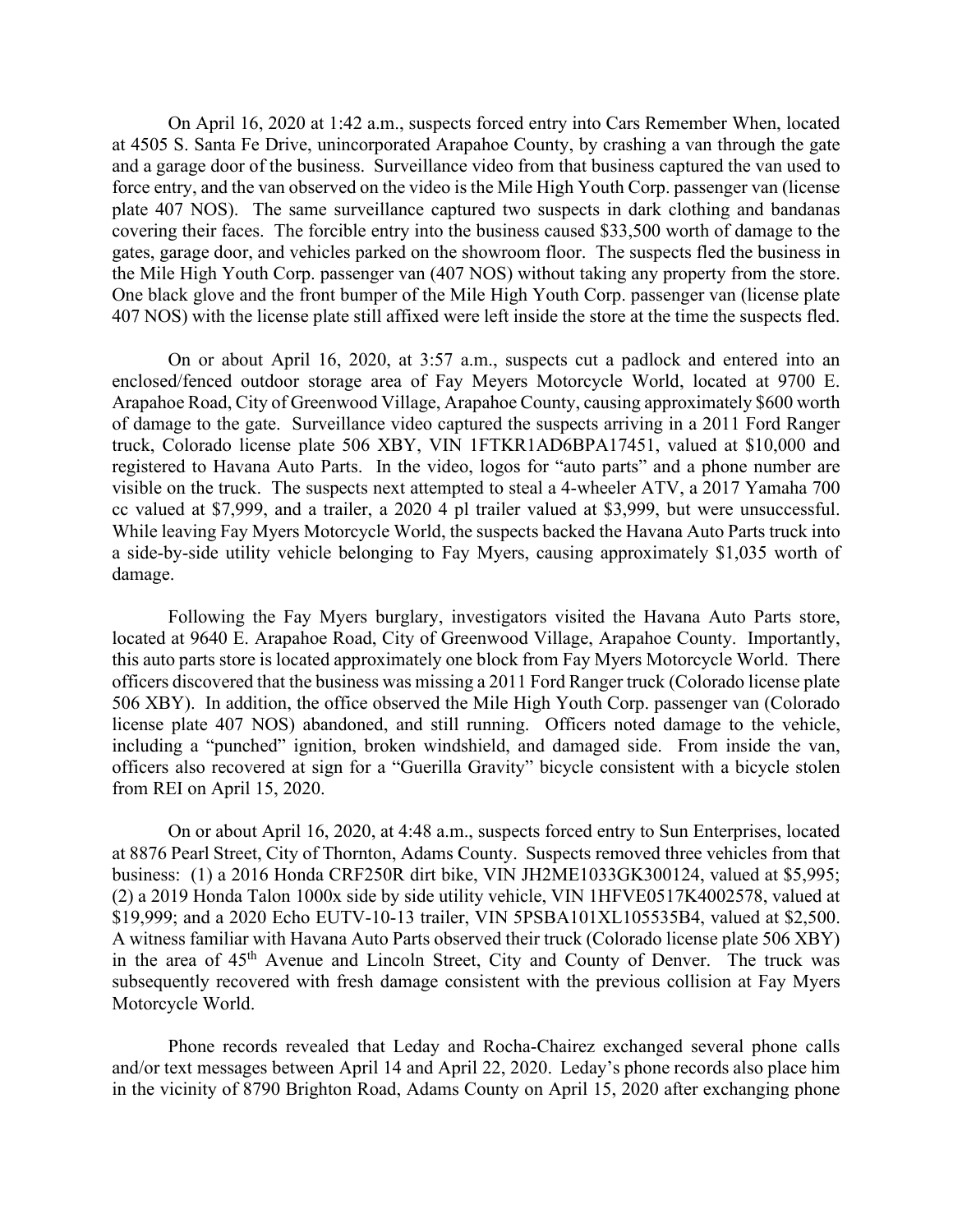calls with Rocha-Chairez. Investigators also reviewed Facebook Messenger messages and other communications both prior to and following the burglaries at REI, Cars Remember When, Fay Myers Motorcycle World, and Sun Enterprises. Leday's Facebook Messenger messages on April 14 and April 15, 2020 indicate that he was seeking a flathead screwdriver. This tool is consistent with damage to ignitions observed in the Mile High Youth Corp. passenger van, (license plate 407 NOS) upon recovery. Leday's phone records also place his phone in the physical vicinity of 953 Decatur Street on April 15, 2020 at 12:31 a.m., *i.e.* the location of the theft of the Mile High Youth Corp. passenger van (license plate 407 NOS).

Facebook Messenger messages between Leday, Acosta-Larkin, Kane Valdez and other associates indicate that Leday and Acosta-Larkin were together on April 15 and April 16, 2020 and were responsible for the burglaries, thefts, and motor vehicle thefts at REI, Cars Remember When, Fay Myers Motorcycle World, Havana Auto Parts, and Sun Enterprises. Additional messages between Leday, Acosta-Larkin and other associates between April 16 and April 19, 2020 reference a "dirt bike," a "side by side," and a trailer. These communications include references to attempts by Leday and/or Acosta-Larkin to sell the vehicles, and are consistent with the earlier burglary at Sun Enterprises. Further, videos and photos shared via social media between and including April 17 and April 18, 2020 depict Leday and Gerald Garcia riding in a side by side utility vehicle consistent with a vehicle taken from Sun Enterprises. Messages from Leday at this time indicate that he is attempting to sell the UTV for \$1,500.

Between and including April 21 and April 22, 2020, a white 2011 Ford Econoline E250 van, Colorado license plate CVR 271, VIN 1FTNE2EW8DA69823, valued at \$10,000, was stolen from a parking lot at 1801 N. Federal Boulevard, City and County of Denver. This passenger van also belonged to Mile High Youth Corp. Facebook Messenger messages and other communications between Leday, Acosta-Larkin, Gerald Garcia, and Kane Valdez, indicate that Leday, Gerald Garcia, and Kane Valdez were responsible for the theft of this second van from Mile High Youth Corp. (*See* Exhibit 14, Slides 79-105; Grand Jury Testimony, September 23, 2021, pages 100-28.)

On or about May 1, 2020, officers recovered the Mile High Youth Corp. passenger van (Colorado license plate CVR 271) near Bylers Place and Jay Street, City of Lakewood, Jefferson County. At the time of recovery, officers noted two bicycles in the rear of the van. (*See* Exhibit 14, Slide 130; Grand Jury Testimony, September 23, 2021, pages 162-163.)

Investigators determined that Salvador Mena-Barreno had a white 2009 Ford Econoline box truck (Colorado license plate AAC N78) registered in his name. Investigators further noted that this box truck had made multiple crossings at the United States/Mexico border between August 2019 and August 2020. The driver of the vehicle during these crossings was identified as Luis Saenz. Border records revealed that during this same time period, Saenz had crossed the border a total of 158 times in a vehicle, and 9 times on foot. During an interview with law enforcement in December 2020, Mena-Barreno stated that for employment he buys items locally and sells them at a flea market in El Paso, Texas. He further claimed that he frequently bought bicycles from online sources such as Craigslist, OfferUP and local flea markets, but denied buying bicycles from the same individuals regularly. Mena-Barreno described traveling to Texas once or twice a month to sell items, and once a week pre-Covid. Mena-Barreno also denied that his truck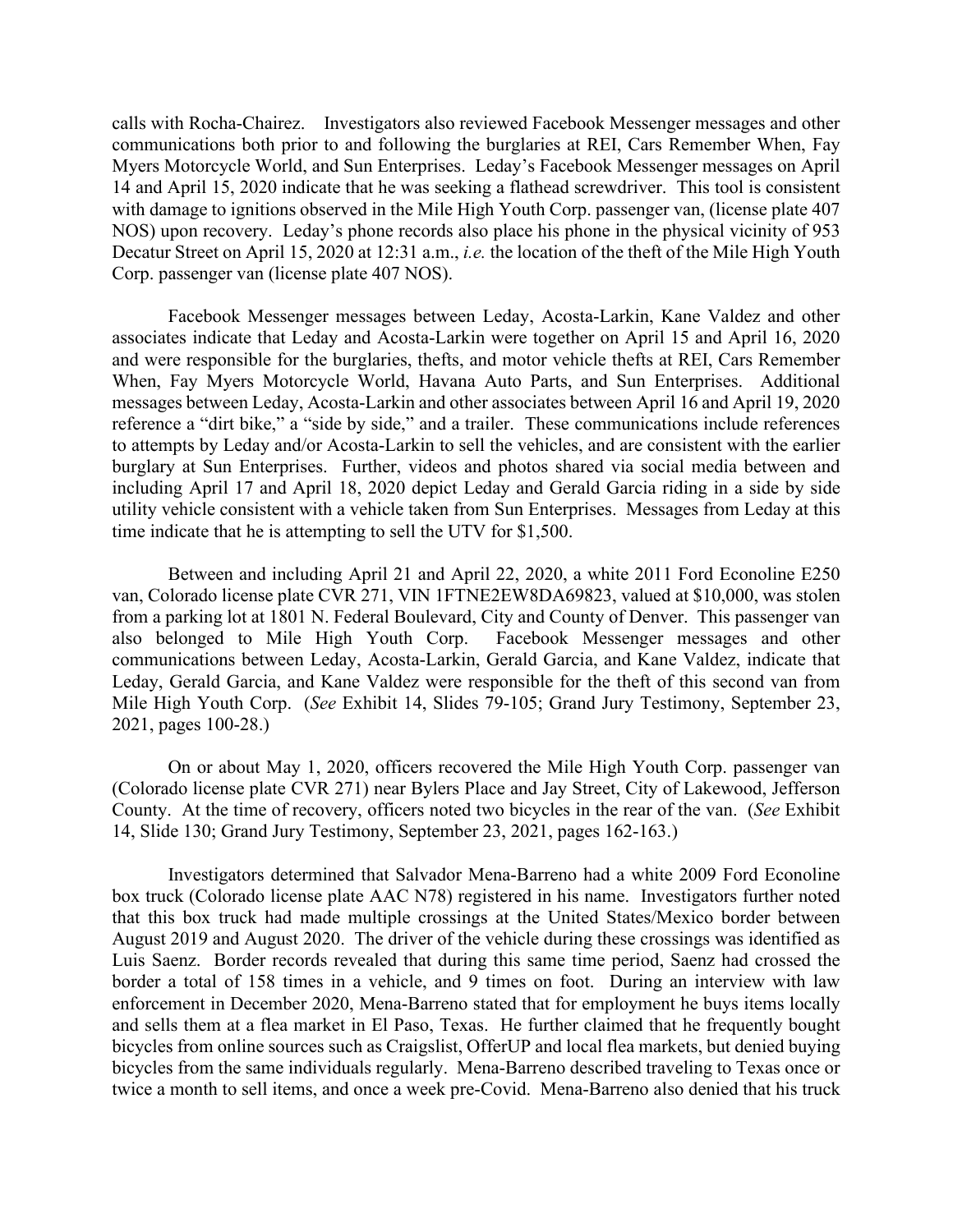crosses the border south into Mexico. Mena-Barreno denied having significant sources of income other that selling items at the flea markets in Texas. (*See* Exhibit 9, Slides 1-11; Grand Jury Testimony March 11, 2021, pages 10-13, 21-23.)

Mena-Barreno's bank records show large cash deposits made in El Paso, Texas, and cash withdrawals made in the Denver metro area coinciding with this burglary series. (*See* Exhibit 16, page 8; Grand Jury Transcript, September 30, 2021, pages 22-23.)

# **COUNT FIFTY SEVEN (Series 19, The Bikery)** AGGRAVATED MOTOR VEHICLE THEFT IN THE FIRST DEGREE - \$20,000-\$100,000, C.R.S. 18-4-409(2),(3)(A.5) [F4] **0804H**

Between and including April 24 and April 25, 2020, in the State of Colorado, **Maurice Leday** unlawfully, feloniously, and knowingly obtained or exercised control over the motor vehicle of U-Haul, without authorization, or by threat or deception, and used the motor vehicle in the commission of the crimes of Burglary and Theft as set forth in section 18-4-203 and 18-4-401, C.R.S., and the value of the motor vehicle was twenty thousand dollars or more but less than one hundred thousand dollars; in violation of section 18-4-409(2),(3)(a.5), C.R.S.

# **COUNT FIFTY EIGHT (Series 19, The Bikery)** SECOND DEGREE BURGLARY - BUILDING, C.R.S. 18-4-203(1) [F4] **06031**

On or about April 25, 2020, in the State of Colorado **Maurice Leday** unlawfully, feloniously, and knowingly broke an entrance into, entered, or remained unlawfully after a lawful or unlawful entry in the building or occupied structure of The Bikery, located at 2994 Brewery Lane, City of Littleton, Arapahoe County, with the intent to commit therein the crime of Theft; in violation of section 18-4-203(1), C.R.S.

# **COUNT FIFTY NINE (Series 19, The Bikery)** THEFT - \$20,000 - \$100,000, C.R.S. 18-4-401(1),(2)(H) [F4] **08A15**

On or about April 25, 2020, in the State of Colorado **Maurice Leday** unlawfully, feloniously, and knowingly, without authorization or by threat or deception, obtained, retained, or exercised control over; or knowing or believing it to have been stolen, received, loaned money by pawn or pledge on, or disposed of, a thing of value, namely: bicycles of The Bikery with the value of twenty thousand dollars or more but less than one hundred thousand dollars, and intended to deprive The Bikery permanently of their use or benefit; in violation of section 18-4-401(1)(a), (2)(h), C.R.S.

The offenses committed in Count Fifty Seven through Count Fifty Nine were committed in the following manner.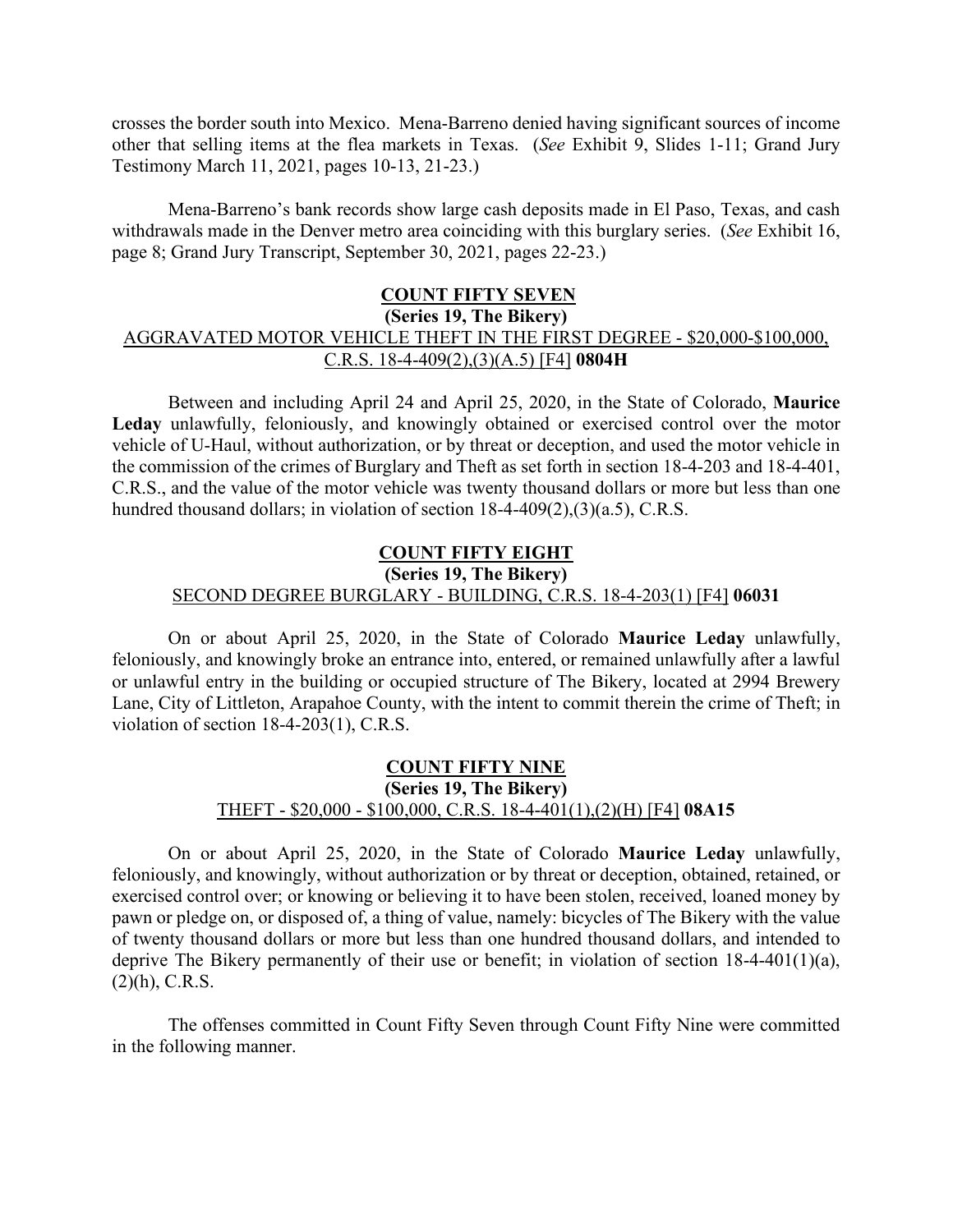Between and including April 24 and April 25, 2020, a suspect stole a white 2008 Ford Econoline E-450 box truck, Arizona license plate AD64894, VIN 1FDXE45S08DB16008, valued at \$45,000 and registered to U-Haul Moving and Storage, from 2000 W. Colfax Avenue, City and County of Denver. Surveillance video from the business captured the vehicle leaving its lot. A suspect on the same video is seen for approximately twenty minutes prior to the stolen truck exiting the lot and entering multiple vehicles.

On or about April 25, 2020, a suspect forced entry into The Bikery, located at 2994 Brewery Lane, City of Littleton, Arapahoe County, by cutting locks at the doors of the shop. Thereafter, the suspect removed thirteen bicycles valued at \$49,499.87. Surveillance video captured one suspect and a truck consistent with the U-Haul truck described above at the scene. A screen capture from that video shows the suspect with a facial likeness resembling Leday. In addition, the suspect has a neck tattoo partially visible which is consistent with Leday. The suspect is also wearing a distinctive pair of dark colored gloves displaying "Franklin."

The shop's alarm system alerted and law enforcement responded to the store. A responding officer observed the suspect to be a black male in a red hooded sweatshirt prior to the suspect fleeing in the U-Haul truck. Law enforcement officers pursued the truck after the burglary. Eight bicycles consistent with those stolen from The Bikery fell from the vehicle during pursuit. Prior to the termination of the pursuit, officers observed a partial license plate of "AB64" on the fleeing truck, consistent with the stolen U-Haul truck described above (Arizona license plate AD64894.

Approximately forty minutes after The Bikery burglary, the stolen U-Haul truck (Arizona license plate AD64894) was recovered following a multi-vehicle accident in the 1000 block of Inca Street, City and County of Denver. Witnesses described the driver of the truck fleeing the scene as wearing a red hooded sweatshirt. Officers also located four bicycles in the rear of the truck consistent with those stolen from The Bikery. In addition, a cell phone was recovered from outside the driver's door of the truck. Officers later identified the cell phone as belonging to Leday. Officers processed the vehicle for latent fingerprints and recovered a fingerprint from the driver's side door that was identified as belonging to Leday.

Investigators also reviewed Facebook Messenger messages and other communications after The Bikery burglary between Kevin Acosta-Larkin, Gerald Garcia and other associates. Those communications reference Leday being involved in a "chase" with police. Phone records also revealed that Leday communicated with Rocha-Chairez prior to the burglary. (*See* Exhibit 14, Slides 108-114; Grand Jury Testimony, September 23, 2021, pages 128-140.)

Investigators determined that Salvador Mena-Barreno had a white 2009 Ford Econoline box truck (Colorado license plate AAC N78) registered in his name. Investigators further noted that this box truck had made multiple crossings at the United States/Mexico border between August 2019 and August 2020. The driver of the vehicle during these crossings was identified as Luis Saenz. Border records revealed that during this same time period, Saenz had crossed the border a total of 158 times in a vehicle, and 9 times on foot. During an interview with law enforcement in December 2020, Mena-Barreno stated that for employment he buys items locally and sells them at a flea market in El Paso, Texas. He further claimed that he frequently bought bicycles from online sources such as Craigslist, OfferUP and local flea markets, but denied buying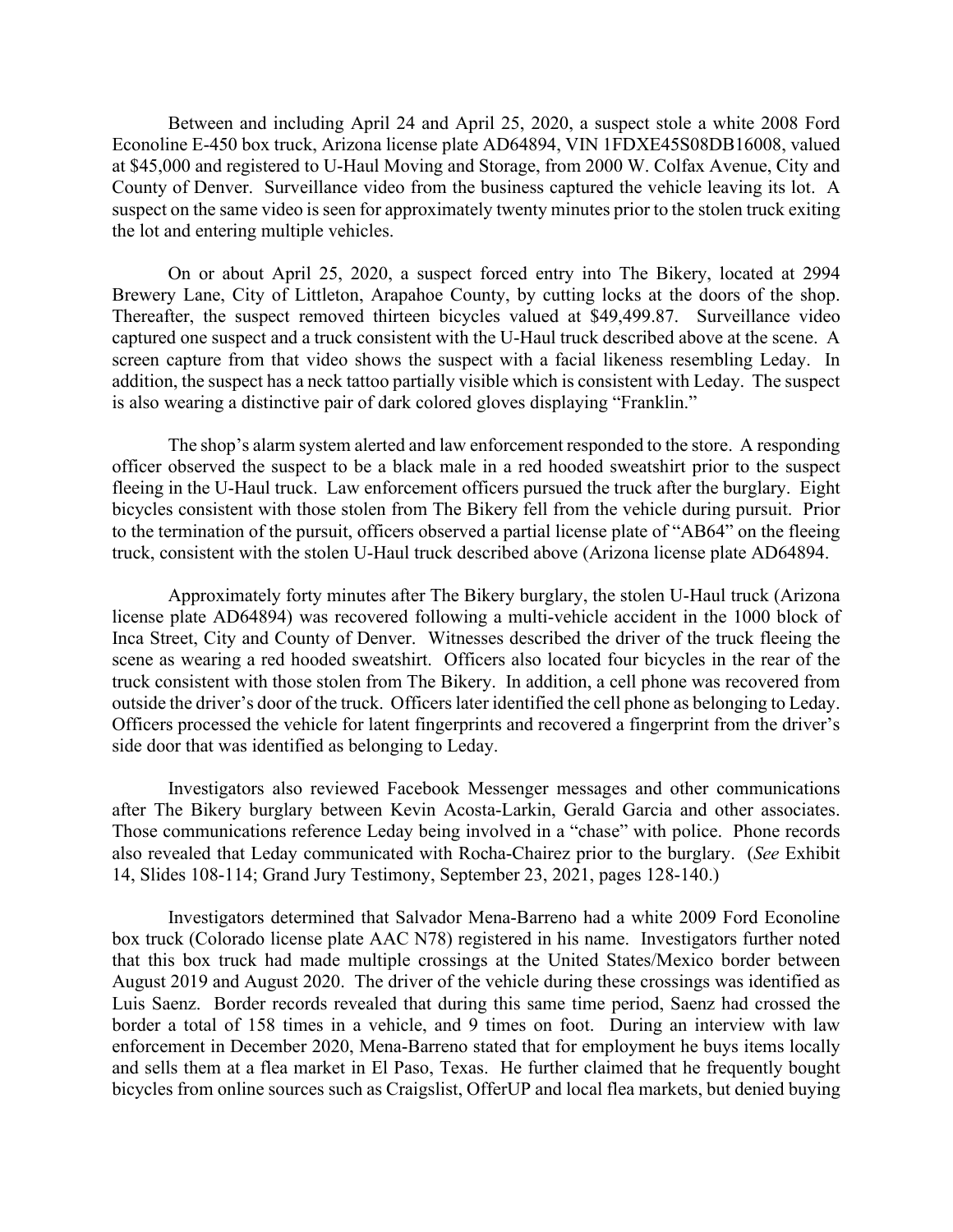bicycles from the same individuals regularly. Mena-Barreno described traveling to Texas once or twice a month to sell items, and once a week pre-Covid. Mena-Barreno also denied that his truck crosses the border south into Mexico. Mena-Barreno denied having significant sources of income other that selling items at the flea markets in Texas. (*See* Exhibit 9, Slides 1-11; Grand Jury Testimony March 11, 2021, pages 10-13, 21-23.)

Mena-Barreno's bank records show large cash deposits made in El Paso, Texas, and cash withdrawals made in the Denver metro area coinciding with this burglary series. (*See* Exhibit 16, page 9-10; Grand Jury Transcript, September 30, 2021, pages 23-27.)

# **COUNT SIXTY (Series 20, Redstone Cyclery)** AGGRAVATED MOTOR VEHICLE THEFT IN THE FIRST DEGREE, C.R.S. 18-4- 409(2),(3)(A) [F4] **0804G**

Between and including April 24 and April 27, 2020, in the State of Colorado, **Maurice Leday** unlawfully, feloniously, and knowingly obtained or exercised control over the motor vehicle of Mile High Youth Corps., without authorization, or by threat or deception, and used the motor vehicle in the commission of the crimes of Burglary and Theft as set forth in sections 18-4- 203 and 18-4-401, C.R.S., and/or caused five hundred dollars or more property damage, including but not limited to property damage to the motor vehicle involved, in the course of obtaining control over or in the exercise of control of the motor vehicle, and the value of the motor vehicle was less than twenty thousand dollars; in violation of section 18-4-409(2),(3)(a), C.R.S.

#### **COUNT SIXTY ONE**

# **(Series 20, Redstone Cyclery)**

# SECOND DEGREE BURGLARY - BUILDING, C.R.S. 18-4-203(1) [F4] **06031**

Between and including April 25 and April 26, 2020, in the State of Colorado **Maurice Leday** unlawfully, feloniously, and knowingly broke an entrance into, entered, or remained unlawfully after a lawful or unlawful entry in the building or occupied structure of Redstone Cyclery, located at 355 Main Street, City of Lyons, Boulder County, with the intent to commit therein the crime of Theft; in violation of section 18-4-203(1), C.R.S.

#### **COUNT SIXTY TWO (Series 20, Redstone Cyclery)** THEFT - \$20,000 - \$100,000, C.R.S. 18-4-401(1),(2)(H) [F4] **08A15**

Between and including April 25 and April 26, 2020, in the State of Colorado **Maurice Leday** unlawfully, feloniously, and knowingly, without authorization or by threat or deception, obtained, retained, or exercised control over; or knowing or believing it to have been stolen, received, loaned money by pawn or pledge on, or disposed of, a thing of value, namely: bicycles of Redstone Cyclery, Daniel Martinez, and Kris Harrison, with the value of twenty thousand dollars or more but less than one hundred thousand dollars, and intended to deprive Redstone Cyclery, Daniel Martinez, and Kris Harrison permanently of their use or benefit; in violation of section  $18-4-401(1)(a)$ ,  $(2)(h)$ , C.R.S.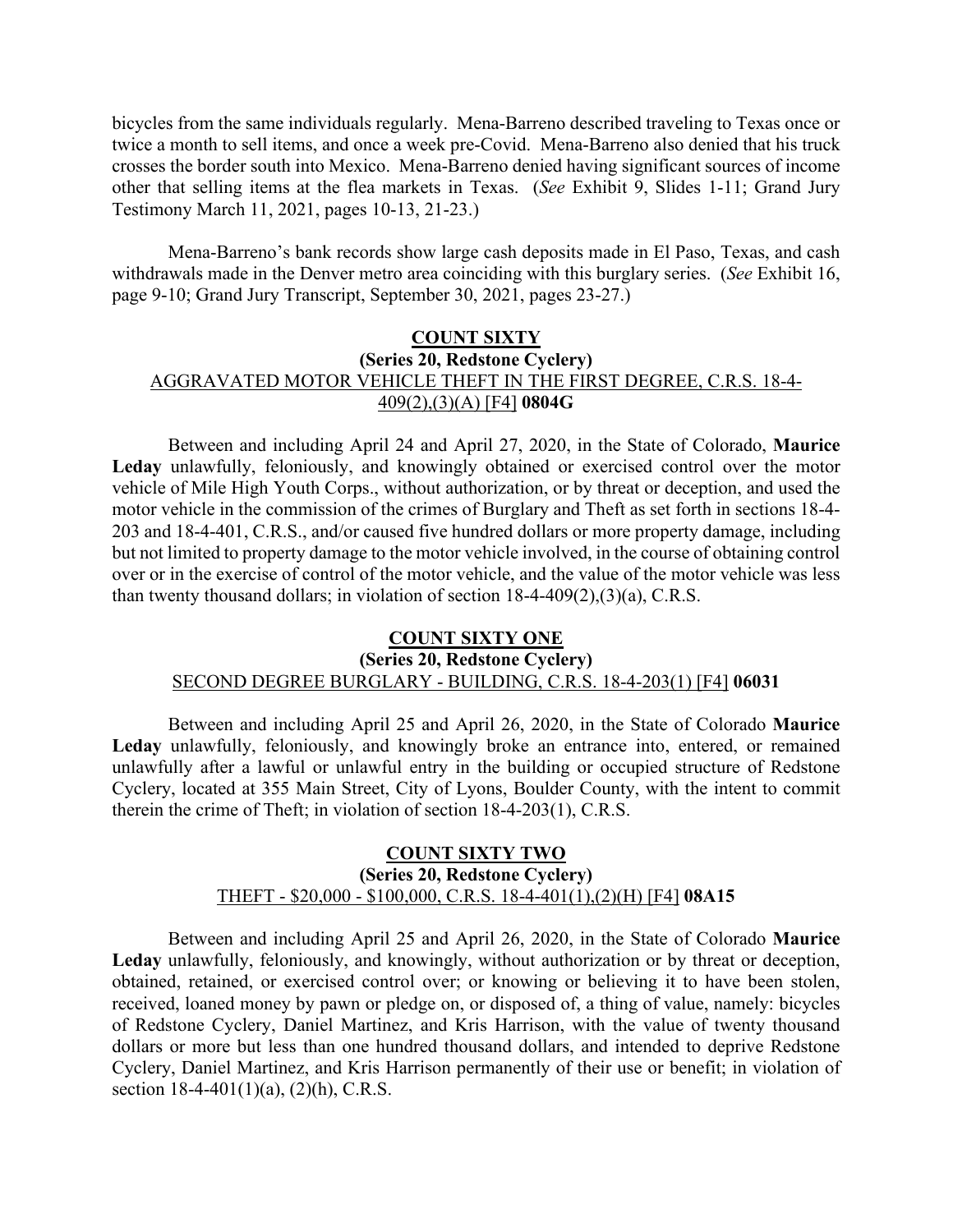#### **COUNT SIXTY THREE (Series 20, Redstone Cyclery)** CRIMINAL MISCHIEF - \$1,000 - \$5,000, C.R.S. 18-4-501(1),(4)(D) [F6] **0901J**

Between and including April 25 and April 26, 2020, in the State of Colorado, **Maurice Leday**, in the course of a single criminal episode, unlawfully, feloniously, and knowingly damaged the real or personal property of Fay Myers Motorcycle World, the aggregate damage being one thousand dollars or more but less than five thousand dollars; in violation of section 18-4-  $501(1)$ , (4)(d), C.R.S.

## **COUNT SIXTY FOUR (Series 20, Redstone Cyclery)** VEHICULAR ELUDING, C.R.S. 18-9-116.5 [F5] **27162**

On or about April 26, 2020, in the State of Colorado **Maurice Leday**, while operating a motor vehicle, unlawfully, feloniously, and knowingly eluded or attempted to elude Denver Police Department Officer T. Kaufmann, a peace officer also operating a motor vehicle, when the defendant knew or reasonably should have known that he was being pursued by the peace officer, and operated his vehicle in a reckless manner; in violation of section 18-9-116.5, C.R.S

The offenses committed in Count Sixty through Count Sixty Four were committed in the following manner.

Between and including April 24 and April 25, 2020, a white 2006 Ford Econoline E350 passenger van, Colorado license plate 797 MPV, VIN 1FBNE31L26HA15356, valued at \$10,000 and belonging to Mile High Youth Corp., was stolen from 1801 N. Federal Boulevard, City and County of Denver. Significantly, this is the second Mile High Youth Corp. passenger van stolen from this location, and the third Mile High Youth Corp. van stolen overall, as described above.

On April 26, 2020, a white Ford passenger van with markings consistent with Mile High Youth Corp. was engaged in an eluding incident with Denver Police Department Officer T. Kaufmann. The eluding incident began in the area of N. Broadway St. and 14<sup>th</sup> Avenue, in the City and County of Denver. On that date at approximately 3:27 a.m., Officer Kaufmann observed the van run a red light at that intersection. Officer Kaufmann activated his emergency lights and sirens on his marked patrol vehicle in an attempt to contact the van. In response, the van fled, traveling in the westbound in eastbound lanes of travel. Officer Kaufmann terminated the pursuit for safety reasons and did not contact the vehicle.

Between and including April 25 and April 26, 2020, suspects forced entry in Redstone Cyclery, located at 355 Main Street, City of Lyons, Boulder County, by throwing a rock through a window causing approximately \$2,000 worth of property damage. Thereafter, the suspects removed five bicycles valued at \$29,800 total from the shop. Three of the bicycles stolen belonged to the shop and were valued \$15,800. One of the bicycles stolen belonged to customer Daniel Martinez and was valued at \$7,000. The final bicycle stolen belonged to customer Kris Harrison and was valued at \$7,000.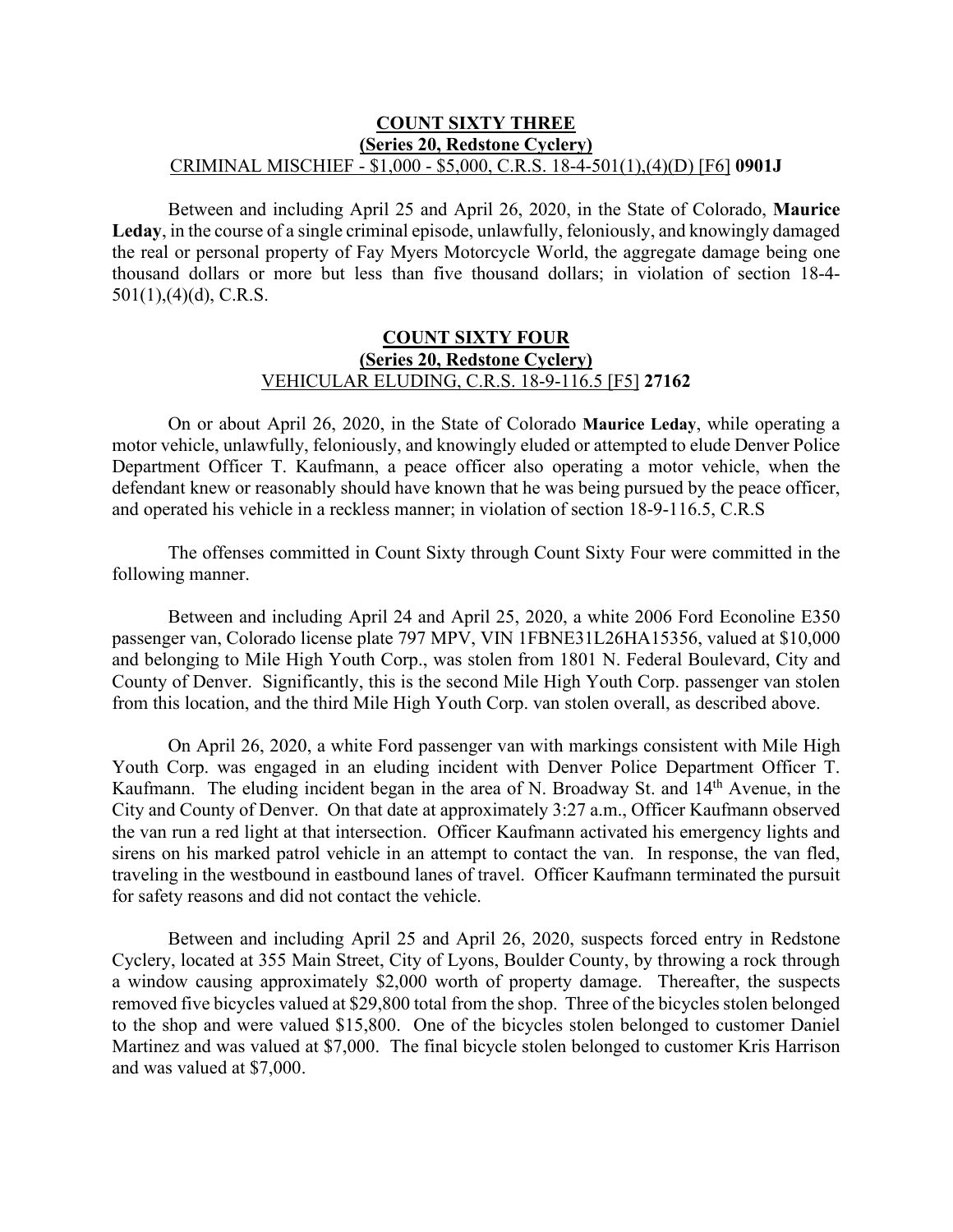On or about April 27, 2020, law enforcement recovered the Mile High Youth Corp. passenger van (license plate 797 MPV) at 1827 North Grant Street, City and County of Denver. A review of surveillance video from the surrounding area indicated that the vehicle was parked in that location on or about April 26, 2020. Officer Kaufmann responded to the location and confirmed that it was the same vehicle involved in the eluding incident described above. Further, surveillance video obtained from the surrounding area at the time the vehicle was parked captured two individuals walking away from van at the time it was parked. Based on the appearance and clothing of the suspects as compared to previously obtained photographs and videos, the suspects were identified as Leday and Acosta-Larkin. Notably, Leday is wearing dark "Franklin" gloves consistent with the prior burglary at The Bikery described above. In addition, Leday appears to be carrying a large sum of cash. Upon recovery, the ignition of the van had been damaged and/or "punched" and the rear seat was missing. Officers processed the van for any items of evidentiary value, and recovered a cigarette butt, and a black glove. Subsequent forensic testing of the cigarette butt revealed a mixed DNA profile with a "moderate stringency match" consistent with the DNA profile of Kevin Acosta-Larkin.

Investigators reviewed Facebook Messenger messages and other communications before and after the Redstone Cyclery burglary between Maurice Leday, Kevin Acosta-Larkin, Gerald Garcia and other associates. These communications indicate that Leday and Acosta-Larkin planned and committed the Redstone Cyclery burglary. Phone records also show multiple communications between Rocha-Chairez and Acosta-Larkin, and Rocha-Chairez and a phone belonging Kane Valdez both before and after this Redstone Cyclery burglary. Importantly, Leday had previously abandoned his phone, as described above. Phone records also show the physical location of Acosta-Larkin's phone moving from his known residence in Denver to North Boulder, near Highway 36, *i.e.* a main throughfare between Boulder and Lyons, and later returning to Denver, during the relevant time frame. Phone records also show the physical location of Rocha-Chairez's phone moving from this known residence to the location at 8790 Brighton Road, Adams County during the relevant time frame. Rocha-Chairez also exchanged communications with Salvador Mena-Barreno during this time frame. (*See* Exhibit 14, Slides 115-131; Grand Jury Testimony September 23, 2021, pages 140-164.)

Investigators determined that Salvador Mena-Barreno had a white 2009 Ford Econoline box truck (Colorado license plate AAC N78) registered in his name. Investigators further noted that this box truck had made multiple crossings at the United States/Mexico border between August 2019 and August 2020. The driver of the vehicle during these crossings was identified as Luis Saenz. Border records revealed that during this same time period, Saenz had crossed the border a total of 158 times in a vehicle, and 9 times on foot. During an interview with law enforcement in December 2020, Mena-Barreno stated that for employment he buys items locally and sells them at a flea market in El Paso, Texas. He further claimed that he frequently bought bicycles from online sources such as Craigslist, OfferUP and local flea markets, but denied buying bicycles from the same individuals regularly. Mena-Barreno described traveling to Texas once or twice a month to sell items, and once a week pre-Covid. Mena-Barreno also denied that his truck crosses the border south into Mexico. Mena-Barreno denied having significant sources of income other that selling items at the flea markets in Texas. (*See* Exhibit 9, Slides 1-11; Grand Jury Testimony March 11, 2021, pages 10-13, 21-23.)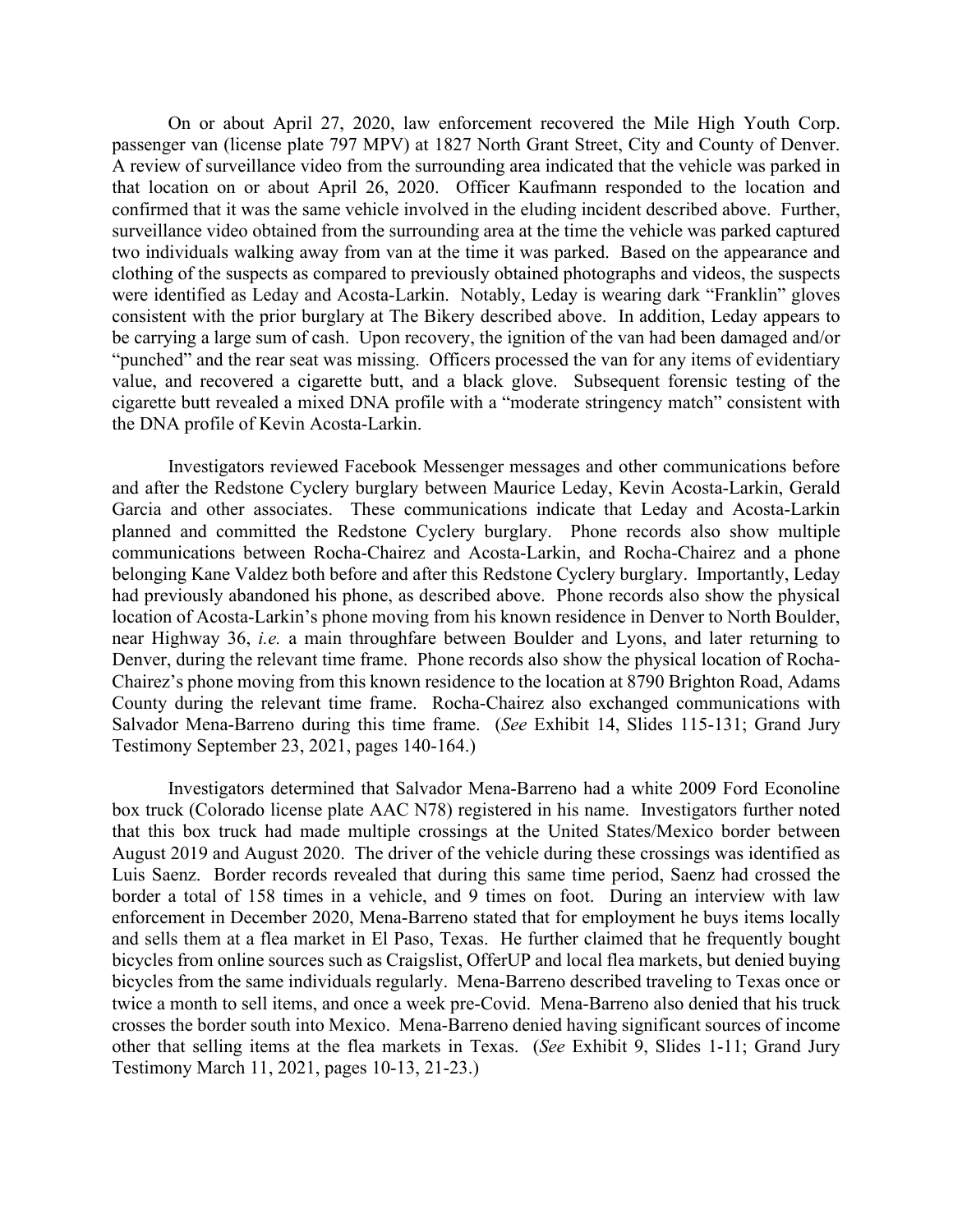Mena-Barreno's bank records show large cash deposits made in El Paso, Texas, and cash withdrawals made in the Denver metro area coinciding with this burglary series. (*See* Exhibit 16, page 9-10; Grand Jury Transcript, September 30, 2021, pages 23-27.)

# **COUNT SIXTY FIVE**

#### **(Series 21, Totally Wired)** SECOND DEGREE BURGLARY - BUILDING, C.R.S. 18-4-203(1) [F4] **06031**

Between and including April 30 to May 1, 2020, in the State of Colorado **Maurice Leday** unlawfully, feloniously, and knowingly broke an entrance into, entered, or remained unlawfully after a lawful or unlawful entry in the building or occupied structure of Totally Wired, located at 543 Zerex Street, Town of Fraser, Grand County, with the intent to commit therein the crime of Theft; in violation of section 18-4-203(1), C.R.S.

#### **COUNT SIXTY SIX (Series 21, Totally Wired)** THEFT - \$20,000 - \$100,000, C.R.S. 18-4-401(1),(2)(H) [F4] **08A15**

Between and including April 30 to May 1, 2020, in the State of Colorado **Maurice Leday** unlawfully, feloniously, and knowingly, without authorization or by threat or deception, obtained, retained, or exercised control over; or knowing or believing it to have been stolen, received, loaned money by pawn or pledge on, or disposed of, a thing of value, namely: bicycles of Totally Wired, with the value of twenty thousand dollars or more but less than one hundred thousand dollars, and intended to deprive Totally Wired permanently of their use or benefit; in violation of section 18-  $4-401(1)(a)$ ,  $(2)(h)$ , C.R.S.

#### **COUNT SIXTY SEVEN (Series 21, Totally Wired)** AGGRAVATED MOTOR VEHICLE THEFT IN THE SECOND DEGREE - \$1,000-\$20,000, C.R.S. 18-4-409(4)(B) [F6] **0804E**

Between and including April 30 to May 1, 2020, in the State of Colorado, **Maurice Leday** unlawfully, feloniously, and knowingly obtained or exercised control over the motor vehicles of Murdoch's, without authorization or by threat or deception, and the value of the motor vehicle<sup>[s]</sup> was one thousand dollars or more but less than twenty thousand dollars; in violation of section18- 4-409(4)(b), C.R.S

The offenses committed in Count Sixty Five through Count Sixty Seven were committed in the following manner.

Between and including April 30 and May 1, 2020, suspects forcibly entered Totally Wired, located at 543 Zerex Street, Town of Fraser, Grand County, by breaking a deadbolt and prying a door open. Thereafter, suspects removed seven bicycles from the business valued at \$40,000. One of the bicycles stolen was an orange and black Scott brand mountain bicycle.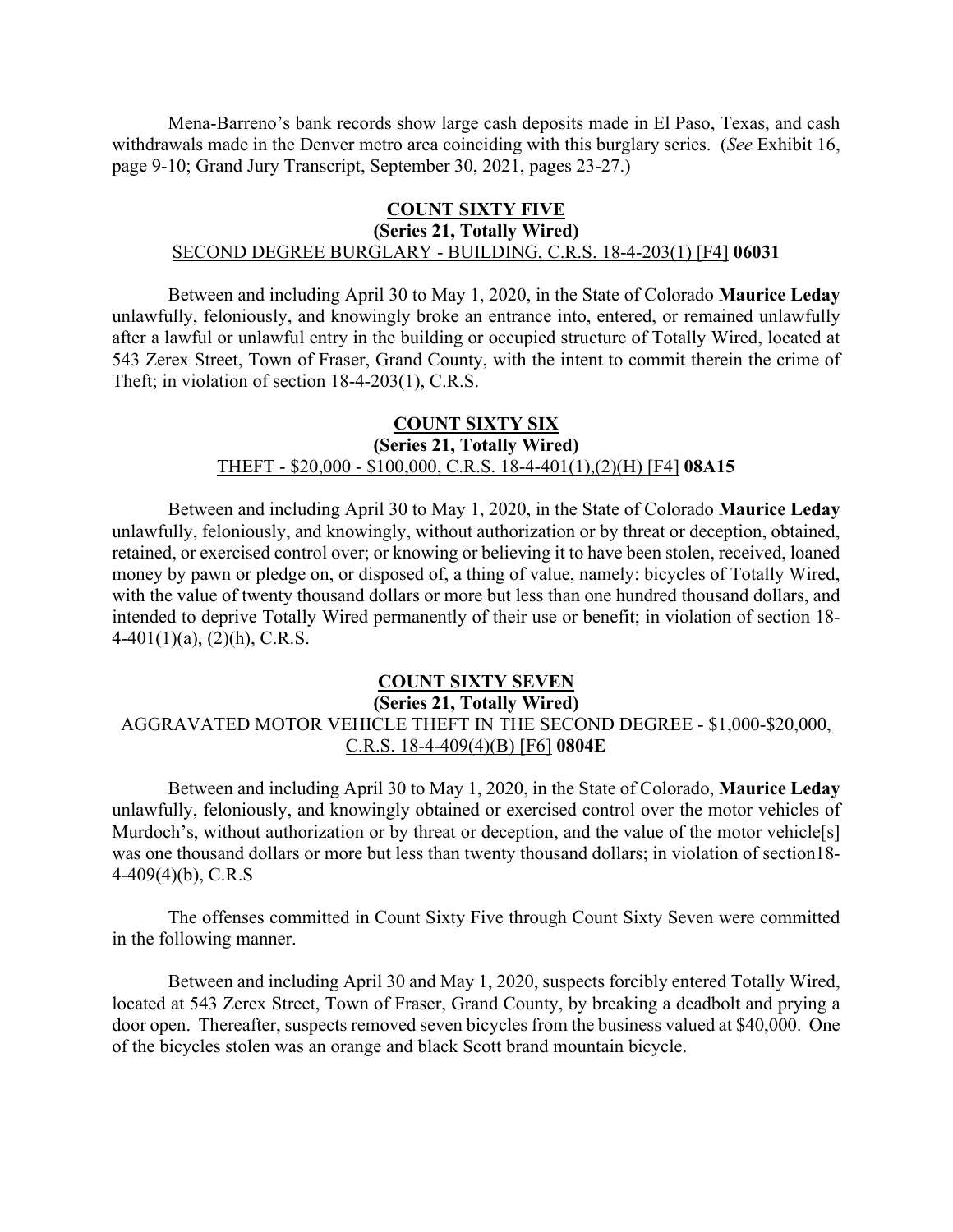During the same time frame, suspects stole two 196cc dirt bikes from the sidewalk outside of the Murdoch's store, located at 541 Zerex Street, Town of Fraser, Grand County. That store is located within the same block as Totally Wired. The suspects stole the dirt bikes by cutting a cable lock that secured them to a post on the sidewalk outside the store. The dirt bikes were valued at \$550 and \$650 each. Surveillance video from the Murdoch's store on May 1, 2020 captured the suspect van and suspects involved in the Totally Wired burglary and Murdoch's theft. The video captures a dark blue or black van parking briefly at both stores, and two suspects engaged in the theft of the dirt bikes from Murdoch's. The suspect that exits the driver's side of the van is wearing light colored shoes, dark pant, a white face mask, gloves, and blue hooded sweatshirt consistent with the Champion sweatshirt worn by Leday around the time of the REI burglary described above.

On or about May 1, 2020, Town of Fraser police officers also located several passenger van seats consistent with late 2000s model Ford Econoline passenger vans near the Totally Wired and Murdoch's stores in the Town of Fraser. This behavior is consistent with Leday and Acosta-Larkin removing the seats of passenger vans prior to the burglary of the REI store described above.

Investigators reviewed Facebook Messenger messages and other communications before and after the Totally Wired burglary between Maurice Leday, Kevin Acosta-Larkin, Jared Brooks, Rocha-Chairez and other associates. These communications indicate that Leday and Acosta-Larkin committed the Totally Wired burglary and theft from Murdoch's, and Jared Brooks assisted with delivery of the stolen items to Rocha-Chairez. Phone records show that between and including April 30 to May 1, 2020, the physical location of Acosta-Larkin's phone moved from his residence to the area of Winterpark, *i.e.* in the vicinity of the Town of Fraser. In addition, investigators obtained geofence data for area of the Totally Wired and Murdoch's stores for a limited period of time during the early morning hours of May 1, 2020, and confirmed that Acosta-Larkin's cell phone was identified as being in the designated area during that time. Also, following the burglary, the location of Rocha-Chairez's phone moved to the 8790 Brighton Road location, and he exchanged calls with Mena-Barreno. Thereafter, phone records, Facebook Messenger messages, and other communications indicate that Leday received payment from Rocha-Chairez on or about May 5, 2020, and Rocha-Chairez and Mena-Barreno also communicated around this time. (*See* Exhibit 17, Slides 1-17; Grand Jury Testimony, October 7, 2021, pages 1-20.)

Investigators determined that Salvador Mena-Barreno had a white 2009 Ford Econoline box truck (Colorado license plate AAC N78) registered in his name. Investigators further noted that this box truck had made multiple crossings at the United States/Mexico border between August 2019 and August 2020. The driver of the vehicle during these crossings was identified as Luis Saenz. Border records revealed that during this same time period, Saenz had crossed the border a total of 158 times in a vehicle, and 9 times on foot. During an interview with law enforcement in December 2020, Mena-Barreno stated that for employment he buys items locally and sells them at a flea market in El Paso, Texas. He further claimed that he frequently bought bicycles from online sources such as Craigslist, OfferUP and local flea markets, but denied buying bicycles from the same individuals regularly. Mena-Barreno described traveling to Texas once or twice a month to sell items, and once a week pre-Covid. Mena-Barreno also denied that his truck crosses the border south into Mexico. Mena-Barreno denied having significant sources of income other that selling items at the flea markets in Texas. (*See* Exhibit 9, Slides 1-11; Grand Jury Testimony March 11, 2021, pages 10-13, 21-23.)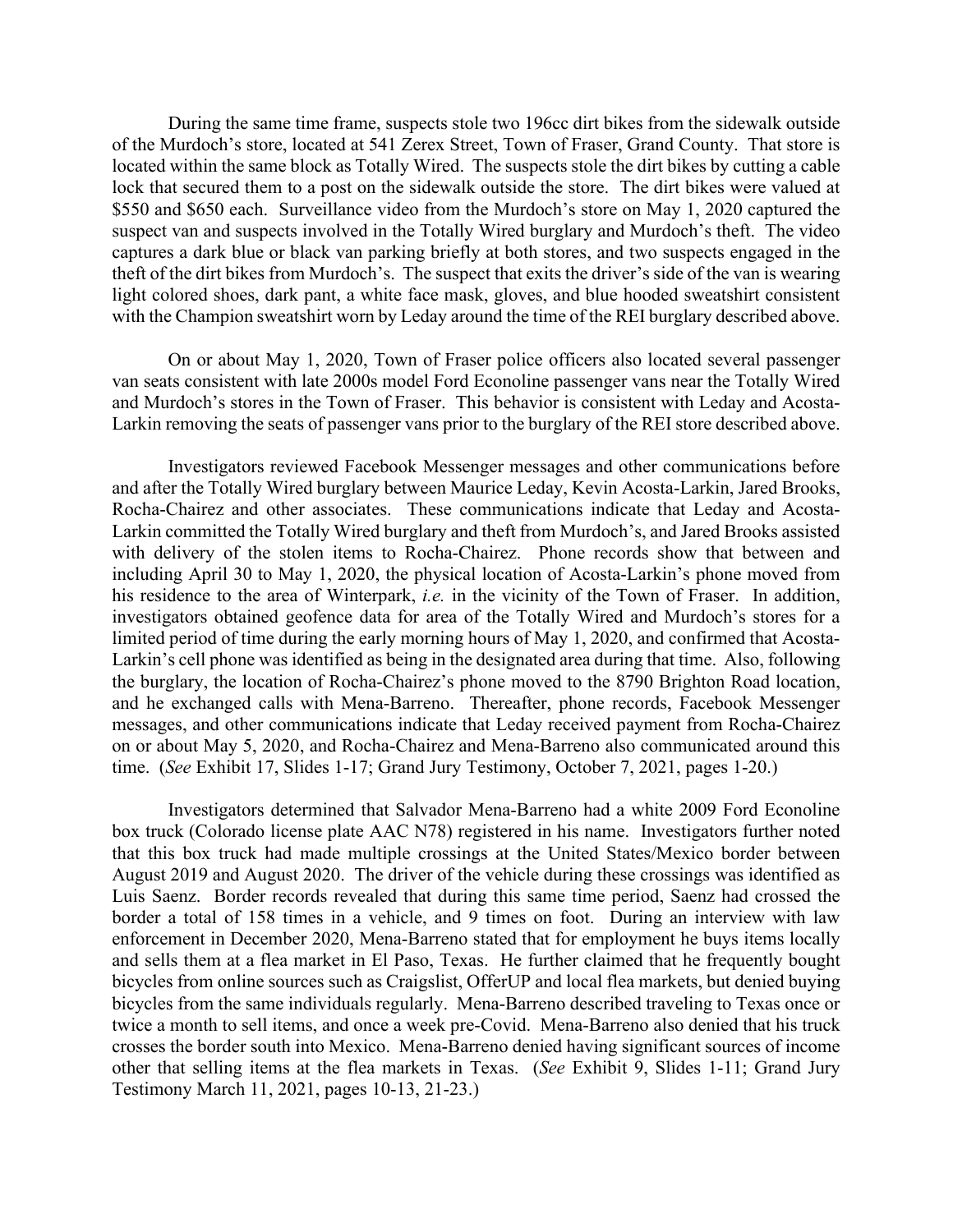#### **COUNT SIXTY EIGHT (Series 22, Giant Cycling World)** SECOND DEGREE BURGLARY - BUILDING, C.R.S. 18-4-203(1) [F4] **06031**

On or about May 7, 2020, in the State of Colorado **Maurice Leday** unlawfully, feloniously, and knowingly broke an entrance into, entered, or remained unlawfully after a lawful or unlawful entry in the building or occupied structure of Giant Cycling World, located at 7301 S. Santa Fe Drive, Arapahoe County, with the intent to commit therein the crime of Theft; in violation of section 18-4-203(1), C.R.S.

#### **COUNT SIXTY NINE (Series 22, Giant Cycling World)** THEFT - \$5,000 - \$20,000, C.R.S. 18-4-401(1),(2)(G) [F5] **08A14**

On or about May 7, 2020, in the State of Colorado **Maurice Leday** unlawfully, feloniously, and knowingly, without authorization or by threat or deception, obtained, retained, or exercised control over; or knowing or believing it to have been stolen, received, loaned money by pawn or pledge on, or disposed of, a thing of value, namely: bicycles and other merchandise of Gian Cycling World with the value of five thousand dollars or more but less than twenty thousand dollars, and intended to deprive Giant Cycling World permanently of their use or benefit; in violation of section  $18-4-401(1)(a)$ ,  $(2)(h)$ , C.R.S.

The offenses committed in Count Sixty Eight through Count Sixty Nine were committed in the following manner.

On May 7, 2020, suspects forced entry into the Giant Cycling World store, located at 7301 S. Santa Fe Drive, City of Littleton, Arapahoe County by removing plywood that had been used to secure windows broken during prior burglaries. Notably, this location had been previously burglarized on or about December 19, 2019 and March 24, 2020 by the same group, as described above. Surveillance video from the business showed the suspects arriving at the location in a white Ford Econoline passenger van with an unidentified license plate. The suspects then removed bench seats from the van and abandoned them in the parking lot. As a result of the prior burglaries, many of the bicycles in the store were better secured; however, the suspects were able to remove bicycles valued at \$8,700.

Investigators reviewed Facebook Messenger messages and other communications before and after Giant Cycling World burglary between Maurice Leday, Kevin Acosta-Larkin, Gregory Melina, Adrian Rocha-Chairez, Salvador Mena-Barreno, and other associates. These communications indicate that Leday and Acosta-Larkin committed this burglary. The store surveillance video also showed two suspects enter the store who had consistent appearances and clothing with known photographs and social media images of Leday and Acosta-Larkin. Phone records also placed the physical location of Acosta-Larkin's phone in the vicinity of the burglary in the early morning hours of May 7, 2020. Phone records showed Rocha-Chairez's phone's location as moving from his residence to the 8790 Brighton Road location, and then to the vicinity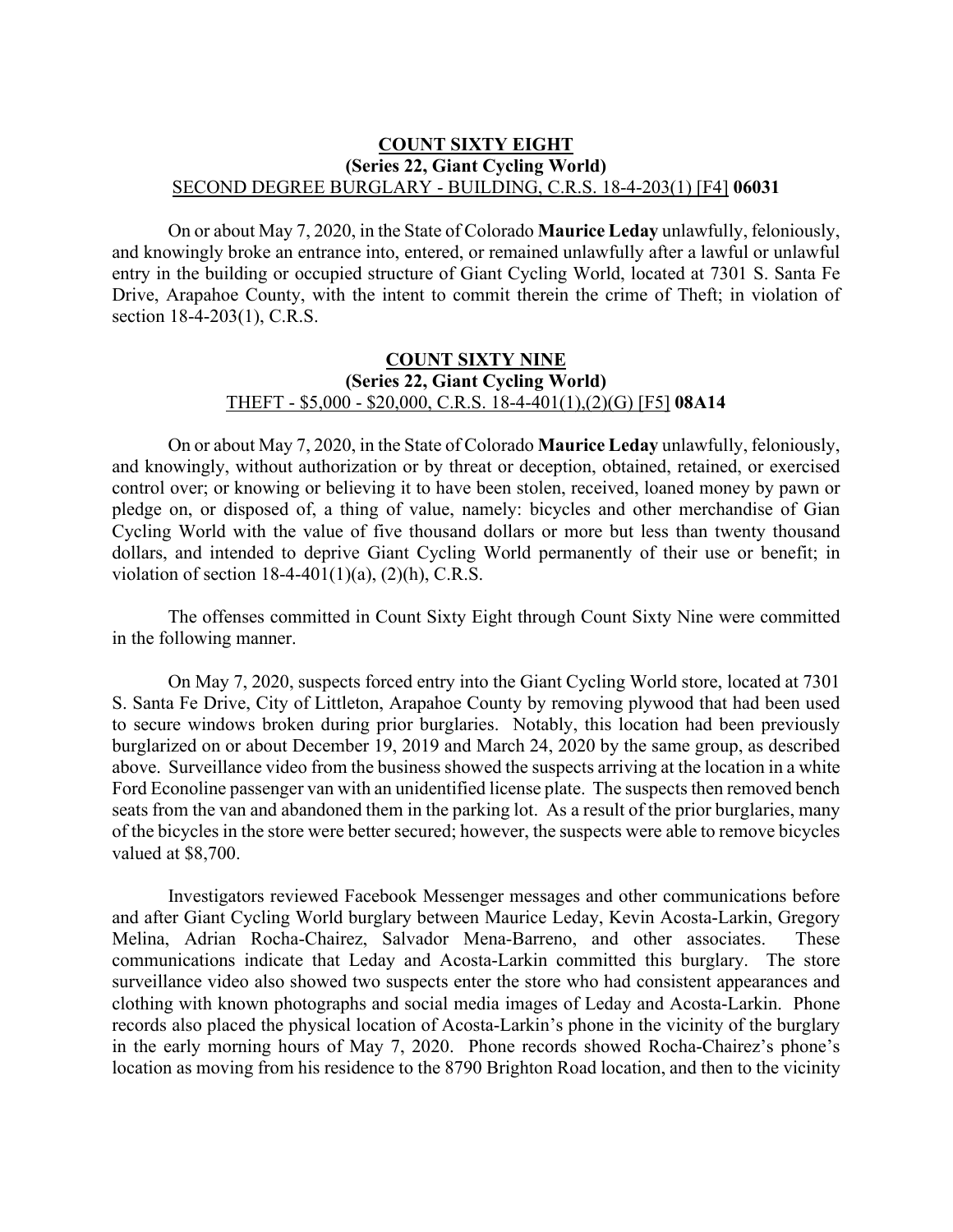of Mena-Barreno's known residence in the hours after the burglary. (*See* Exhibit 17, Slides 17- 31; Grand Jury Testimony October 7, 2021, pages 20-31.)

Investigators determined that Salvador Mena-Barreno had a white 2009 Ford Econoline box truck (Colorado license plate AAC N78) registered in his name. Investigators further noted that this box truck had made multiple crossings at the United States/Mexico border between August 2019 and August 2020. The driver of the vehicle during these crossings was identified as Luis Saenz. Border records revealed that during this same time period, Saenz had crossed the border a total of 158 times in a vehicle, and 9 times on foot. During an interview with law enforcement in December 2020, Mena-Barreno stated that for employment he buys items locally and sells them at a flea market in El Paso, Texas. He further claimed that he frequently bought bicycles from online sources such as Craigslist, OfferUP and local flea markets, but denied buying bicycles from the same individuals regularly. Mena-Barreno described traveling to Texas once or twice a month to sell items, and once a week pre-Covid. Mena-Barreno also denied that his truck crosses the border south into Mexico. Mena-Barreno denied having significant sources of income other that selling items at the flea markets in Texas. (*See* Exhibit 9, Slides 1-11; Grand Jury Testimony March 11, 2021, pages 10-13, 21-23.)

#### **COUNT SEVENTY (Series 24, U-Haul Store, Giant Cycling World, Guerilla Gear Bicycles)** SECOND DEGREE BURGLARY - BUILDING, C.R.S. 18-4-203(1) [F4] **06031**

On or about May 21, 2020, in the State of Colorado **Maurice Leday** unlawfully, feloniously, and knowingly broke an entrance into, entered, or remained unlawfully after a lawful or unlawful entry in the building or occupied structure of the U-Haul Store, located at 2000 W. Colfax Avenue, City and County of Denver, with the intent to commit therein the crime of Motor Vehicle Theft; in violation of section 18-4-409, C.R.S.

#### **COUNT SEVENTY ONE**

# **(Series 24, U-Haul Store, Giant Cycling World, Guerilla Gear Bicycles)** AGGRAVATED MOTOR VEHICLE THEFT IN THE FIRST DEGREE - \$20,000-\$100,000, C.R.S. 18-4-409(2),(3)(A.5) [F4] **0804H**

On or about May 21, 2020, in the State of Colorado, **Maurice Leday** unlawfully, feloniously, and knowingly obtained or exercised control over the motor vehicle of U-Haul, without authorization, or by threat or deception, and used the motor vehicle in the commission of the crimes of Burglary, Theft and Criminal Mischief as set forth in section 18-4-203, 18-4-401, 18-4-501 C.R.S., and the value of the motor vehicle was twenty thousand dollars or more but less than one hundred thousand dollars; in violation of section 18-4-409(2),(3)(a.5), C.R.S.

#### **COUNT SEVENTY TWO (Series 24, U-Haul Store, Giant Cycling World, Guerilla Gear Bicycles)** SECOND DEGREE BURGLARY - BUILDING, C.R.S. 18-4-203(1) [F4] **06031**

On or about May 21, 2020, in the State of Colorado **Maurice Leday** unlawfully, feloniously, and knowingly broke an entrance into, entered, or remained unlawfully after a lawful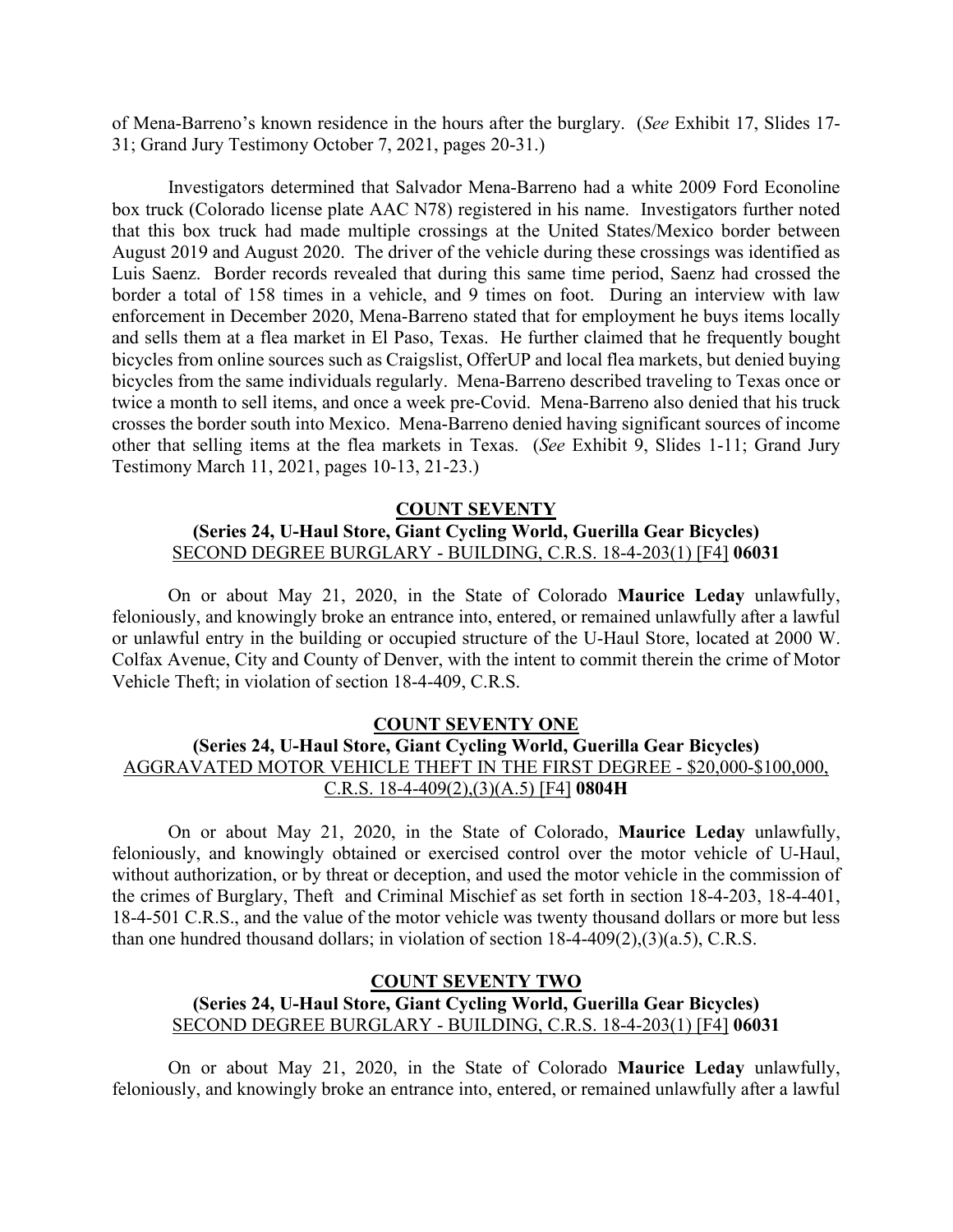or unlawful entry in the building or occupied structure of Giant Cycling World, located at 7301 S. Santa Fe Drive, Arapahoe County, with the intent to commit therein the crime of Theft; in violation of section 18-4-203(1), C.R.S.

# **COUNT SEVENTY THREE (Series 24, U-Haul Store, Giant Cycling World, Guerilla Gear Bicycles)** CRIMINAL MISCHIEF - \$1,000 - \$5,000, C.R.S. 18-4-501(1),(4)(D) [F6] **0901J**

On or about May 21, 2020, in the State of Colorado, **Maurice Leday**, in the course of a single criminal episode, unlawfully, feloniously, and knowingly damaged the real or personal property of Giant Cycling World, the aggregate damage being one thousand dollars or more but less than five thousand dollars; in violation of section 18-4-501(1),(4)(d), C.R.S.

## **COUNT SEVENTY FOUR (Series 24, U-Haul Store, Giant Cycling World, Guerilla Gear Bicycles)** THEFT - \$5,000 - \$20,000, C.R.S. 18-4-401(1),(2)(G) [F5] **08A14**

On or about May 21, 2020, in the State of Colorado **Maurice Leday** unlawfully, feloniously, and knowingly, without authorization or by threat or deception, obtained, retained, or exercised control over; or knowing or believing it to have been stolen, received, loaned money by pawn or pledge on, or disposed of, a thing of value, namely: bicycles and other merchandise of Gian Cycling World with the value of five thousand dollars or more but less than twenty thousand dollars, and intended to deprive Giant Cycling World permanently of their use or benefit; in violation of section  $18-4-401(1)(a)$ ,  $(2)(h)$ , C.R.S.

# **COUNT SEVENTY FIVE (Series 24, U-Haul Store, Giant Cycling World, Guerilla Gear Bicycles)** ATTEMPTED SECOND DEGREE BURGLARY - BUILDING, C.R.S. 18-4-203(1) [F5] **06031A**

On or about May 26, 2020, in the State of Colorado, **Maurice Leday**, by engaging in conduct constituting a substantial step toward the commission of Second Degree Burglary, **Maurice Leday** unlawfully, feloniously, and knowingly attempted to break an entrance into, enter, or remain unlawfully after a lawful or unlawful entry in the building or occupied structure of Guerrilla Gear Bicycles, located at 2301 N. Bryant Street, City and County of Denver, with the intent to commit therein the crime of Theft; in violation of section 18-4-203(1), C.R.S. and 18-2- 101, C.R.S.

## **COUNT SEVENTY SIX (Series 24, U-Haul Store, Giant Cycling World, Guerilla Gear Bicycles)** CRIMINAL MISCHIEF - \$1,000 - \$5,000, C.R.S. 18-4-501(1),(4)(D) [F6] **0901J**

On or about May 26, 2020, in the State of Colorado, **Maurice Leday**, in the course of a single criminal episode, unlawfully, feloniously, and knowingly damaged the real or personal property of Guerilla Gear Cycles, the aggregate damage being one thousand dollars or more but less than five thousand dollars; in violation of section 18-4-501(1),(4)(d), C.R.S.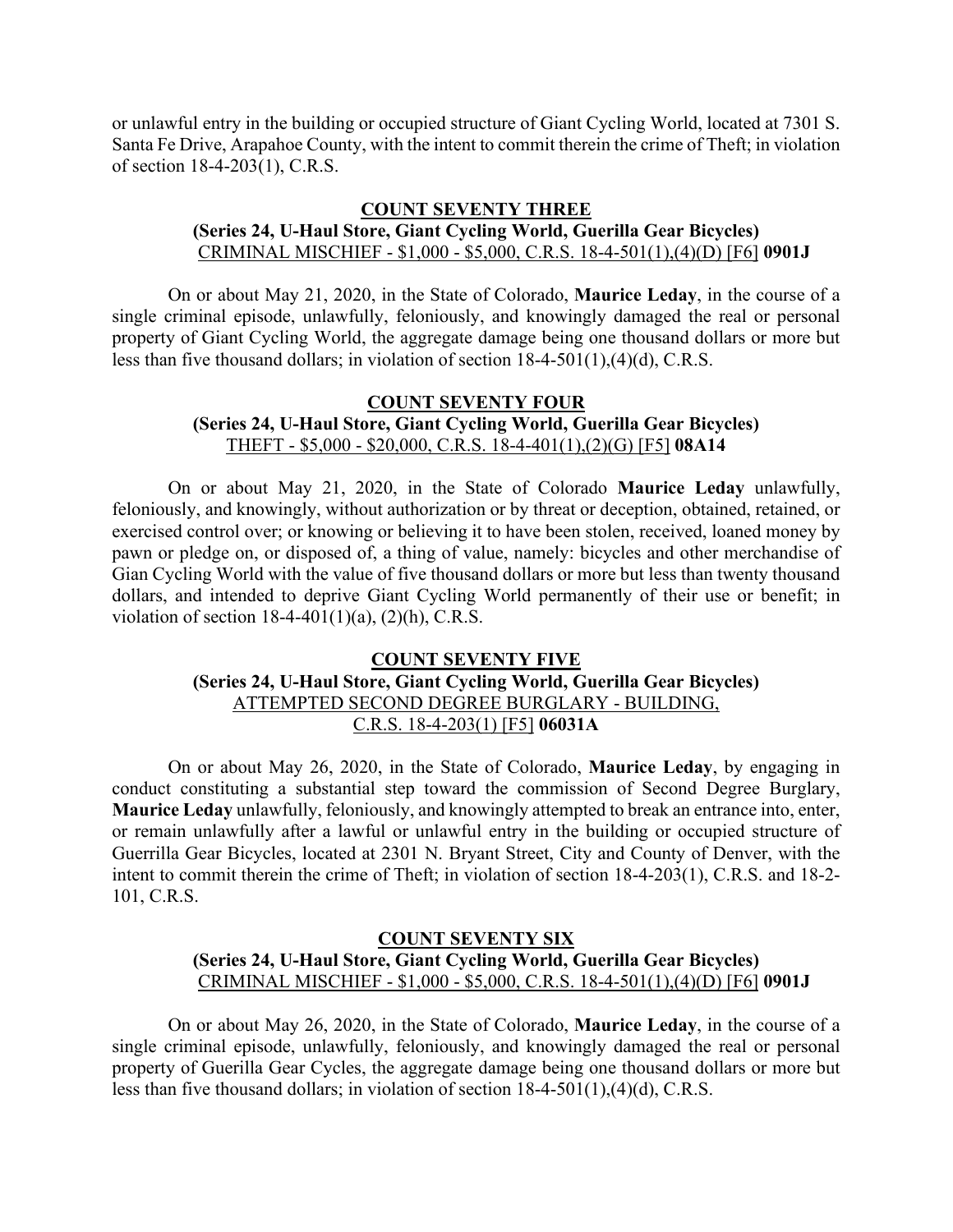The offenses committed in Count Seventy through Count Seventy Six were committed in the following manner.

On or about May 21, 2020, suspects forced entry into the U-Haul Store located at 2000 W. Colfax, City and County of Denver, by breaking a window. Thereafter, the suspects removed a set of vehicle keys from behind the counter that belonged to a U-Haul truck in the adjacent parking lot. The suspects then entered and drove away the U-Haul truck from that parking lot, a white 2020 Chevrolet Silverado pickup truck, Arizona license plate AJ97260, VIN 3GCNWAEF3LG229862, valued at \$30,000.00. Surveillance video from inside the U-Haul store captured two suspects entering the store, consistent in appearance and clothing with prior images of Leday and Acosta-Larkin.

On or about May 21, 2020, suspects arrived at the Giant Cycling World, located at 7301 S. Santa Fe Drive, City of Littleton, Arapahoe County, in a white Chevrolet pickup truck with U-Haul logos. While a surveillance video from the business captured the arrival of the vehicle, no license plate was visible. The suspects then used bolt cutters to enter to break the front glass door to the store, causing approximately \$3,000 worth of damage. Importantly, this location had previously been burglarized on December 19, 2019, March 24, 2020, and May 7, 2020, as described above. The suspects then removed three bicycles from the store, valued at \$7,165. The clothing of the suspects inside of the Giant Cycling World was consistent with clothing of the suspects inside of the U-Haul Store on Colfax as seen on surveillance video from the businesses, and the two burglaries occurred a little over an hour apart. Around the time of this Giant Cycling World burglary, a witness at The Bikery bicycle shop, located at 2994 Brewery Lane, City of Littleton (the site of a prior burglary as described above), reported that a white pick up truck with an orange strip pulled into the shop's parking lot, turned around, and left. The description of this vehicle is consistent with the truck stolen from the U-Haul store earlier that morning.

On or about May 26, 2020, suspects attempted to forced entry into the Guerilla Gear Bicycles shop, located at 2301 N. Bryant Street, City and County of Denver, by ramming a vehicle into a garage style door and causing \$2,500 worth of property damage. Ultimately, no items, bicycles or other merchandise were removed from the store. Surveillance video from the area captured a suspect vehicle consistent in appearance with the U-Haul pick up truck stolen on May 21, 2020. Officers recovered the U-Haul pickup truck (Arizona license plate AJ97260) on or about June 1, 2020 in the 2700 block of W. Ellsworth (Archer Alley), in the City and County of Denver. At the time of recovery, officers noted broken glass in the back of the truck bed, as well as within the passenger compartment.

Investigators reviewed Facebook Messenger messages and other communications before and after the U-Haul Store, Giant Cycling World, and Guerilla Gear burglaries between Kevin Acosta-Larkin, Adrian Rocha-Chairez, Salvador Mena-Barreno, and other associates. Phone records show that after the burglaries on May 21, 2020, Rocha-Chairez's phone moved from his residence to the vicinity of Acosta-Larkin's residence, and then moved to the vicinity of Mena-Barreno's residence. (*See* Exhibit 17, Slides 38-59; Grand Jury Testimony, October 7, 2021, pages 37-57.)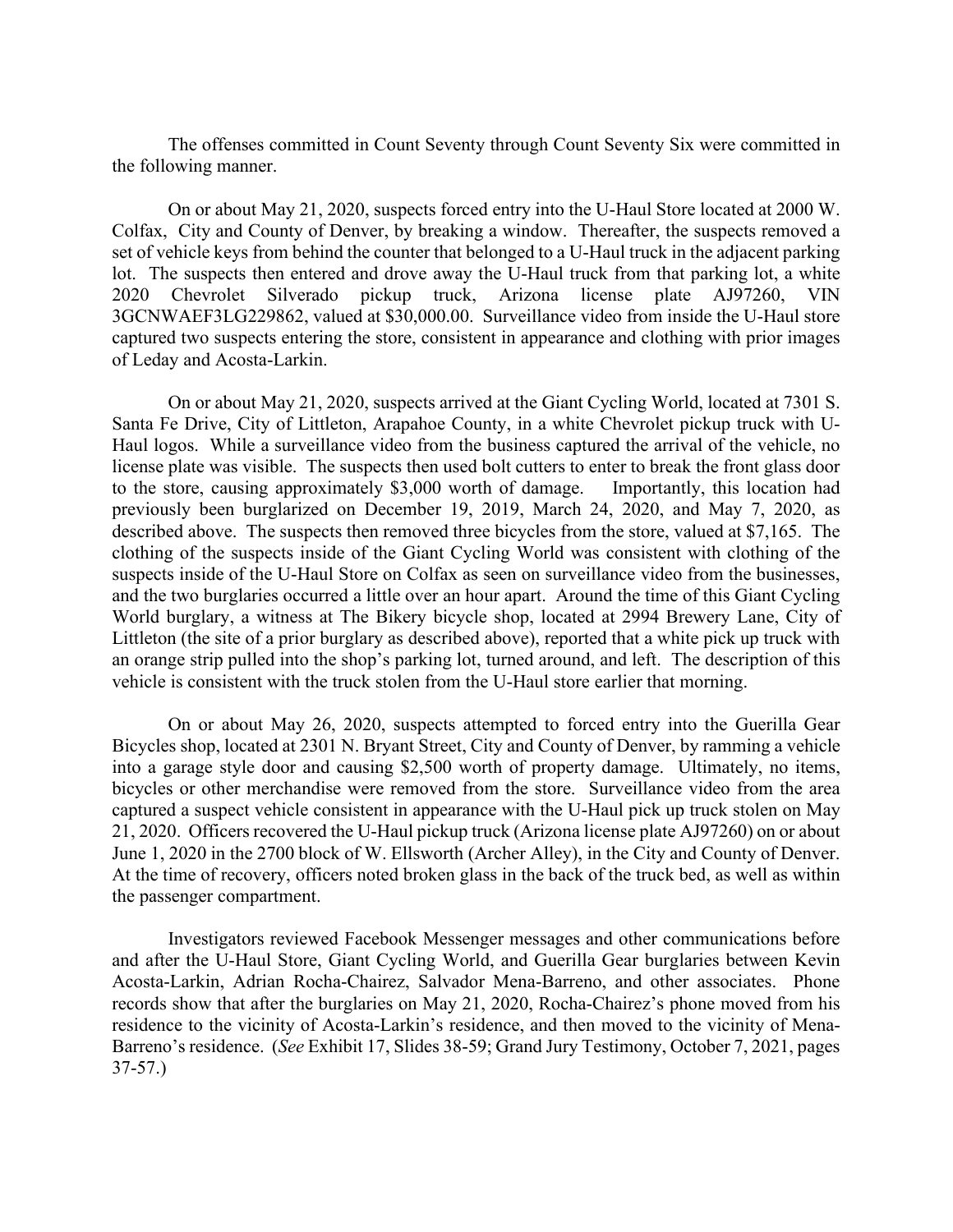Investigators determined that Salvador Mena-Barreno had a white 2009 Ford Econoline box truck (Colorado license plate AAC N78) registered in his name. Investigators further noted that this box truck had made multiple crossings at the United States/Mexico border between August 2019 and August 2020. The driver of the vehicle during these crossings was identified as Luis Saenz. Border records revealed that during this same time period, Saenz had crossed the border a total of 158 times in a vehicle, and 9 times on foot. During an interview with law enforcement in December 2020, Mena-Barreno stated that for employment he buys items locally and sells them at a flea market in El Paso, Texas. He further claimed that he frequently bought bicycles from online sources such as Craigslist, OfferUP and local flea markets, but denied buying bicycles from the same individuals regularly. Mena-Barreno described traveling to Texas once or twice a month to sell items, and once a week pre-Covid. Mena-Barreno also denied that his truck crosses the border south into Mexico. Mena-Barreno denied having significant sources of income other that selling items at the flea markets in Texas. (*See* Exhibit 9, Slides 1-11; Grand Jury Testimony March 11, 2021, pages 10-13, 21-23.)

Mena-Barreno's bank records show large cash deposits made in El Paso, Texas, and cash withdrawals made in the Denver metro area coinciding with this burglary series. (*See* Exhibit 16, page 11-13; Grand Jury Transcript, September 30, 2021, pages 28-39.)

# **COUNT SEVENTY SEVEN (Series 25, Redstone Cyclery)** AGGRAVATED MOTOR VEHICLE THEFT IN THE FIRST DEGREE, C.R.S. 18-4- 409(2),(3)(A) [F4] **0804G**

On or about June 4, 2020, in the State of Colorado, **Maurice Leday** unlawfully, feloniously, and knowingly obtained or exercised control over the motor vehicle of My Kids Lunch, without authorization, or by threat or deception, and used the motor vehicle in the commission of the crimes of Burglary and Theft as set forth in sections 18-4-203 and 18-4-401, C.R.S., and the value of the motor vehicle was less than twenty thousand dollars; in violation of section 18-4-409(2),(3)(a), C.R.S.

# **COUNT SEVENTY EIGHT (Series 25, Redstone Cyclery)** SECOND DEGREE BURGLARY - BUILDING, C.R.S. 18-4-203(1) [F4] **06031**

On or about June 4, 2020, in the State of Colorado **Maurice Leday** unlawfully, feloniously, and knowingly broke an entrance into, entered, or remained unlawfully after a lawful or unlawful entry in the building or occupied structure of Redstone Cyclery, located at 355 Main Street, City of Lyons, Boulder County, with the intent to commit therein the crime of Theft; in violation of section 18-4-401, C.R.S.

## **COUNT SEVENTY NINE (Series 25, Redstone Cyclery)** THEFT - \$20,000 - \$100,000, C.R.S. 18-4-401(1),(2)(H) [F4] **08A15**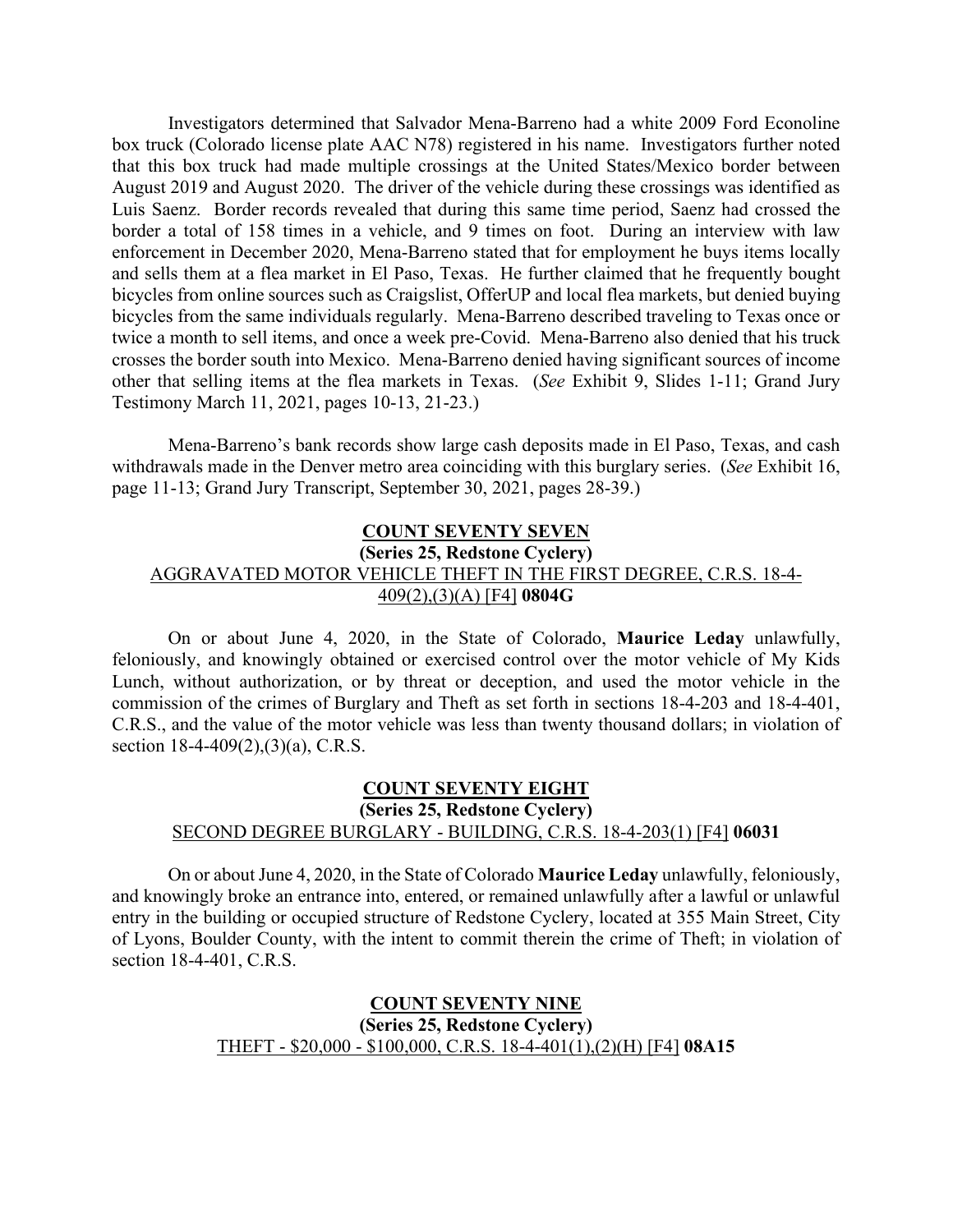On or about June 4, 2020, in the State of Colorado **Maurice Leday** unlawfully, feloniously, and knowingly, without authorization or by threat or deception, obtained, retained, or exercised control over; or knowing or believing it to have been stolen, received, loaned money by pawn or pledge on, or disposed of, a thing of value, namely: bicycles of Redstone Cyclery, with the value of twenty thousand dollars or more but less than one hundred thousand dollars, and intended to deprive Redstone Cyclery permanently of their use or benefit; in violation of section 18-4-  $401(1)(a)$ ,  $(2)(h)$ , C.R.S.

The offenses committed in Count Seventy Seven through Count Seventy Nine were committed in the following manner.

On or about June 4, 2020, a white 2006 Ford Econoline van, Colorado license plate 782 YTT, VIN 1FTSE34L26HB34311, valued at \$5,000 and belonging to My Kids Lunch was stolen from its last known location at 5602 Kendall Court, City of Arvada, Jefferson County. Prior to this motor vehicle theft, investigators had requested authorization to obtain real time cellphone "ping" records for Kevin Acosta-Larkin. Investigators began receiving records on June 3, 2020. These records show that Kevin Acosta-Larkin's phone was in the vicinity of this stolen vehicle at a time consistent with the theft.

On or about June 4, 2020 at 4:41 a.m., suspects forced entry into Redstone Cyclery, located at 355 Main Street, City of Lyons, Boulder County, by using a rock to break a window of the business. Significantly, this is second time that this business has been burglarized as described above. Surveillance video from the business reflected three suspects involved in the burglary. The suspect vehicle involved in the burglary appeared to be a white Ford Econoline van with a logo similar to that of "My Kids Lunch," consistent with the van stolen earlier in Arvada. Thereafter, the suspects removed seven bicycles from the business valued at \$26,500. Ping records show that Acosta-Larkin's phone was in the vicinity of the Redstone Cyclery at the time of the burglary. In addition, investigators determined that the My Kids Lunch van (license plate 782 YTT) passed by a stationary license plate reader located on 28<sup>th</sup> Street, just south of Arapahoe Road, in the City of Boulder, on June 4, 2020 at approximately 4:22 a.m. This is consistent with the vehicle being present at the Redstone Cyclery at the time of the later burglary.

On or about June 4, 2020, at 11:36 a.m., officers located the My Kids Lunch van abandoned and running at 8391 Quebec Street, City of Commerce City. Importantly, the vehicle was noted as having been left parked and running at that location for "several hours." Responding officers noted damage to the driver's side door lock and ignition. This recovery location is near 8790 Brighton Road, Adams County. Ping records show that Kevin Acosta-Larkin's phone was in the vicinity of the Brighton Road location in the hour following the burglary at Redstone Cyclery.

Investigators reviewed Facebook Messenger messages and other communications before and after the Redstone Cyclery burglary between Maurice Leday, Kevin Acosta-Larkin, Adrian Rocha-Chairez, Salvador Mena-Barreno, and other associates. Phone records also indicate that in the early morning hours of June 4, 2020, Rocha-Chairez's phone moved from his residence to near the 8790 Brighton Road location. In addition, after moving to that location, Rocha-Chairez began communicating with Mena-Barreno. Additional ping data of Acosta-Larkin's phone compared with Leday's Facebook Messenger messages show that they were together at the time that this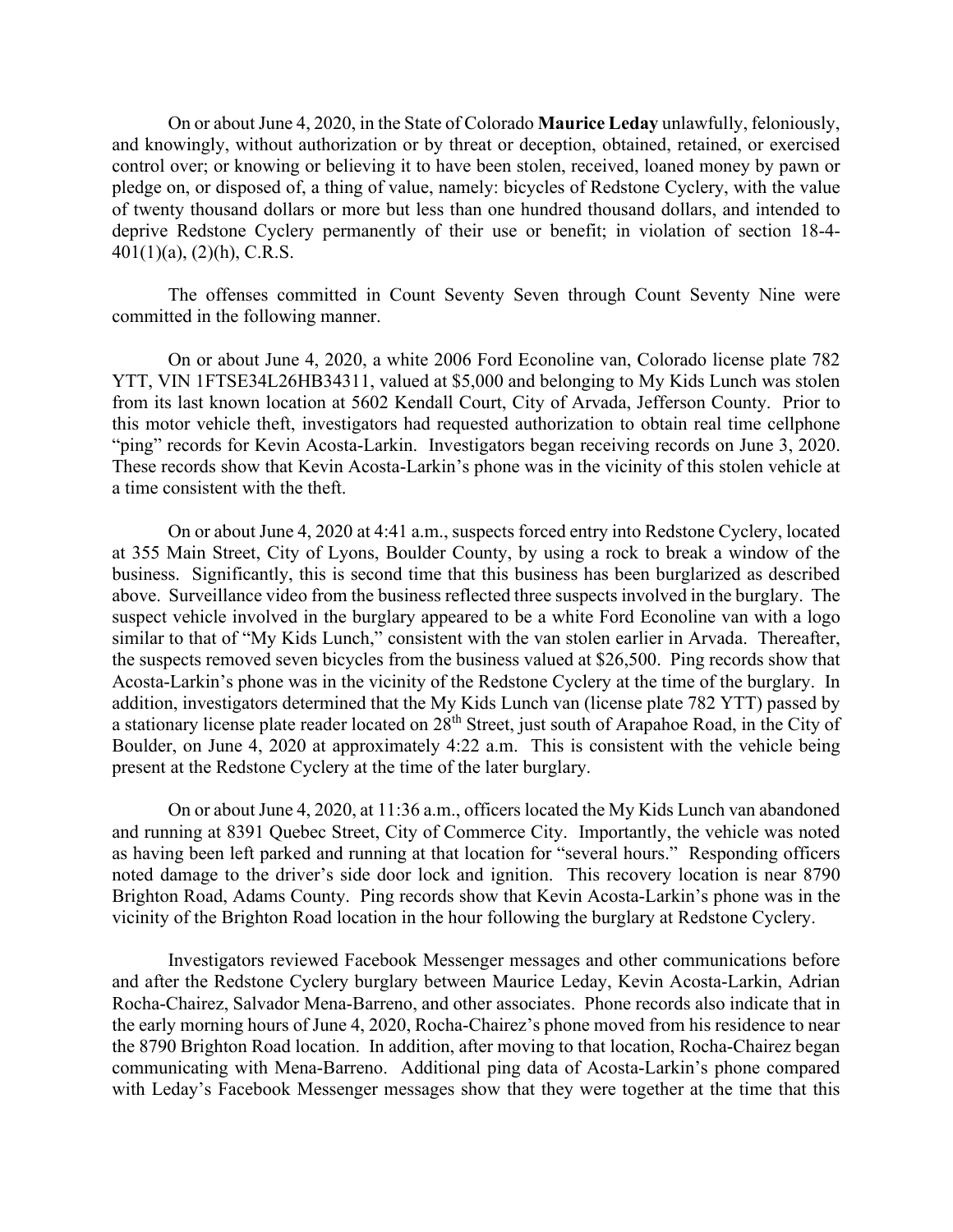series of offense commenced. (*See* Exhibit 17, Slides 60-76; Grand Jury Testimony October 7, 2021, pages 57-82.)

Investigators determined that Salvador Mena-Barreno had a white 2009 Ford Econoline box truck (Colorado license plate AAC N78) registered in his name. Investigators further noted that this box truck had made multiple crossings at the United States/Mexico border between August 2019 and August 2020. The driver of the vehicle during these crossings was identified as Luis Saenz. Border records revealed that during this same time period, Saenz had crossed the border a total of 158 times in a vehicle, and 9 times on foot. During an interview with law enforcement in December 2020, Mena-Barreno stated that for employment he buys items locally and sells them at a flea market in El Paso, Texas. He further claimed that he frequently bought bicycles from online sources such as Craigslist, OfferUP and local flea markets, but denied buying bicycles from the same individuals regularly. Mena-Barreno described traveling to Texas once or twice a month to sell items, and once a week pre-Covid. Mena-Barreno also denied that his truck crosses the border south into Mexico. Mena-Barreno denied having significant sources of income other that selling items at the flea markets in Texas. (*See* Exhibit 9, Slides 1-11; Grand Jury Testimony March 11, 2021, pages 10-13, 21-23.)

Mena-Barreno's bank records show large cash deposits made in El Paso, Texas, and cash withdrawals made in the Denver metro area coinciding with this burglary series. (*See* Exhibit 16, page 11-13; Grand Jury Transcript, September 30, 2021, pages 28-39.)

## **COUNT EIGHTY (Series 26, Alpha Bicycles)** SECOND DEGREE BURGLARY - BUILDING, C.R.S. 18-4-203(1) [F4] **06031**

On or about June 10, 2020, in the State of Colorado **Maurice Leday** unlawfully, feloniously, and knowingly broke an entrance into, entered, or remained unlawfully after a lawful or unlawful entry in the building or occupied structure of Alpha Bicycles, located at 8006 E. Arapahoe Road #150, City of Centennial, Unincorporated Arapahoe County, with the intent to commit therein the crime of Theft; in violation of section 18-4-401, C.R.S.

## **COUNT EIGHTY ONE (Series 26, Alpha Bicycles)** THEFT - \$5,000 - \$20,000, C.R.S. 18-4-401(1),(2)(G) [F5] **08A14**

On or about June 10, 2020, in the State of Colorado **Maurice Leday** unlawfully, feloniously, and knowingly, without authorization or by threat or deception, obtained, retained, or exercised control over; or knowing or believing it to have been stolen, received, loaned money by pawn or pledge on, or disposed of, a thing of value, namely: bicycles of Alpha Bicycles with the value of five thousand dollars or more but less than twenty thousand dollars, and intended to deprive Alpha Bicycles permanently of their use or benefit; in violation of section 18-4-401(1)(a),  $(2)(h)$ , C.R.S.

#### **COUNT EIGHTY TWO**

**(Series 26, Alpha Bicycles)**

#### SECOND DEGREE BURGLARY - BUILDING, C.R.S. 18-4-203(1) [F4] **06031**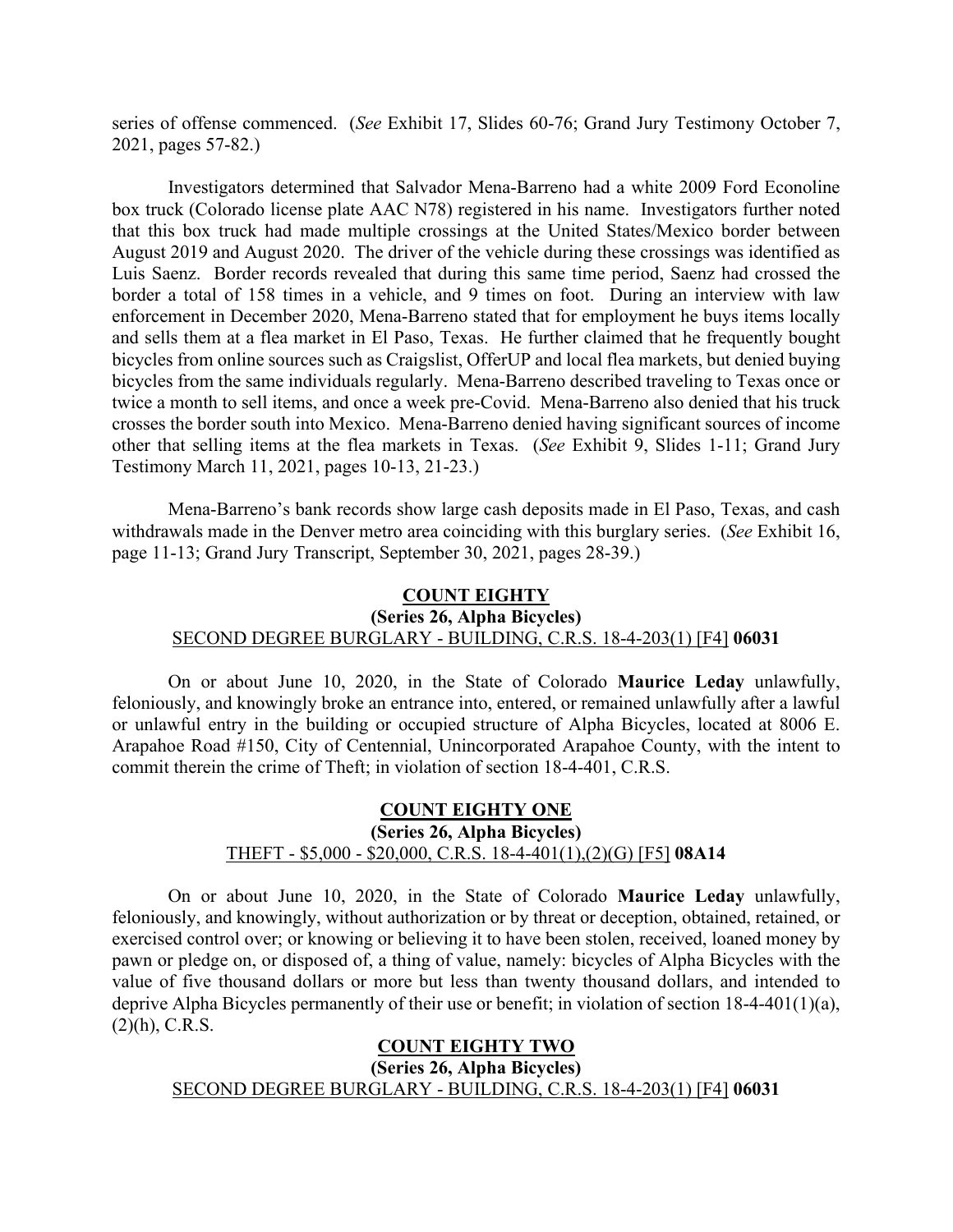On or about June 10, 2020, in the State of Colorado **Maurice Leday** unlawfully, feloniously, and knowingly broke an entrance into, entered, or remained unlawfully after a lawful or unlawful entry in the building or occupied structure of Alpha Bicycles, located at 10125 San Juan Way, City of Littleton, Unincorporated Jefferson County, with the intent to commit therein the crime of Theft; in violation of section 18-4-401, C.R.S.

#### **COUNT EIGHTY THREE (Series 26, Alpha Bicycles)** THEFT - \$20,000 - \$100,000, C.R.S. 18-4-401(1),(2)(H) [F4] **08A15**

On or about June 10, 2020, in the State of Colorado **Maurice Leday** unlawfully, feloniously, and knowingly, without authorization or by threat or deception, obtained, retained, or exercised control over; or knowing or believing it to have been stolen, received, loaned money by pawn or pledge on, or disposed of, a thing of value, namely: bicycles of Alpha Bicycles, Corey Robinson, and Sean Flynn, with the value of twenty thousand dollars or more but less than one hundred thousand dollars, and intended to deprive Alpha Bicycles, Corey Robinson, and Sean Flynn permanently of their use or benefit; in violation of section 18-4-401(1)(a), (2)(h), C.R.S.

The offenses committed in Count Eighty through Count Eighty Three were committed in the following manner.

On or about June 10, 2020, suspects forced entry into Alpha Bicycles store, located at 8006 E. Arapahoe Road #150, City of Centennial, Unincorporated Arapahoe County, by breaking the front window. Thereafter, the suspects removed three bicycles worth \$7,298.

That same day, suspects forced entry into Alpha Bicycles store, located at 10125 San Juan Way, City of Littleton, Unincorporated Jefferson County, by breaking a window. Thereafter, the suspects removed five bicycles belonging to the business valued at \$16,600, one bicycle owned by customer Corey Robinson valued at \$7,500, and one bicycle owned by customer Sean Flynn valued at \$4,000. Surveillance video in the area identified a suspect vehicle as an unidentified van with three suspects.

Investigators reviewed Facebook Messenger messages and other communications before and after the Alpha Bicycles burglaries between Maurice Leday, Gregory Melina, Gerald Garcia, Kevin Acosta-Larkin, Gabriel Flood, Adrian Rocha-Chairez, Salvador Mena-Barreno, and other associates. The content and context of these messages indicate that Leday, Acosta-Larkin, and Flood planned and committed the Alpha Bicycles burglaries. Further, ping cellphone records show he was in the vicinity of both Alpha Bicycles stores in the early morning hours of June 10, 2020 consistent with the times of the burglaries. (*See* Exhibit 17, Slides 77-92; Grand Jury Testimony, October 7, 2021, pages 82-98.)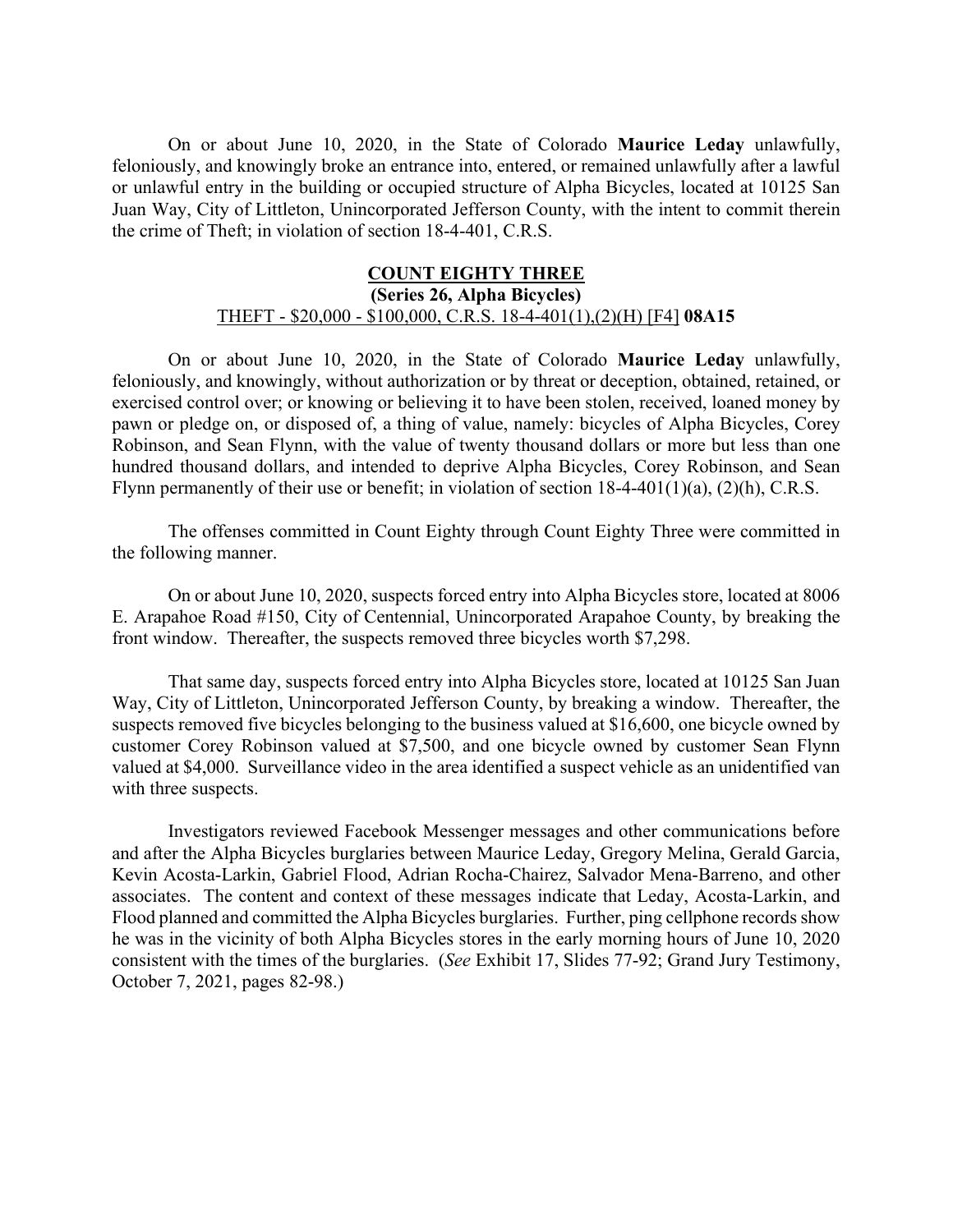PHILIP J. WEISER

Attorney General

SARAH E. MCCUTCHEON, #33242 PHILIP J. WEISER<br>Attorney General<br>Attorney General<br>SARAH E. MCCUTCHEON, #33242<br>Senior Assistant Attorney General<br>Subscribed to before me in the City and County of Denver, State of Colorado, this<br> $\frac{1}{2}$  day of October,

Senior Assistant Attorney General

Notary (Public LOU